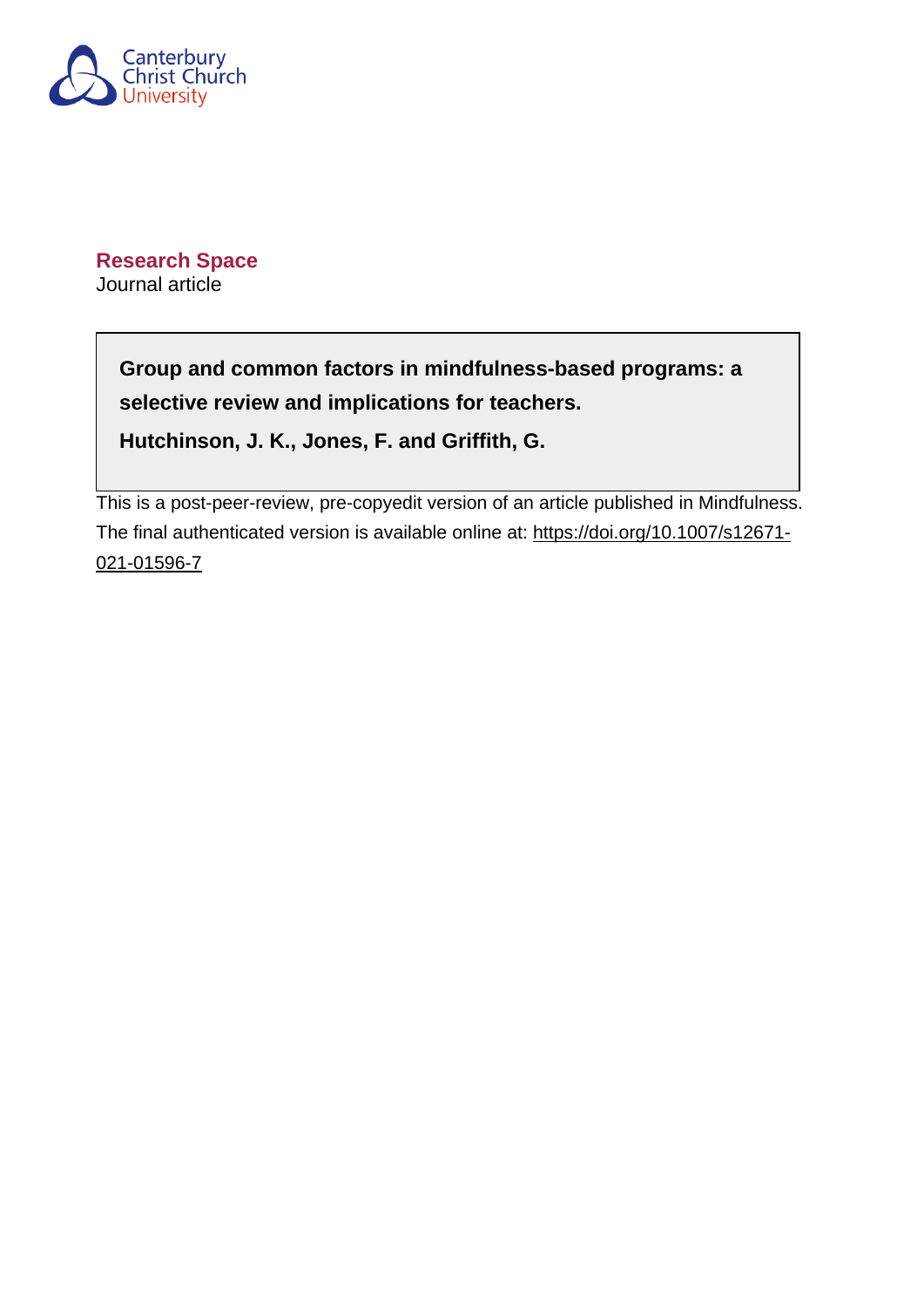# **For the version of record, please see:**

Hutchinson, J. K., Jones, F., & Griffith, G. (2021). Group and common factors in mindfulnessbased programs: a selective review and implications for teachers. *Mindfulness*. <https://doi.org/10.1007/s12671-021-01596-7>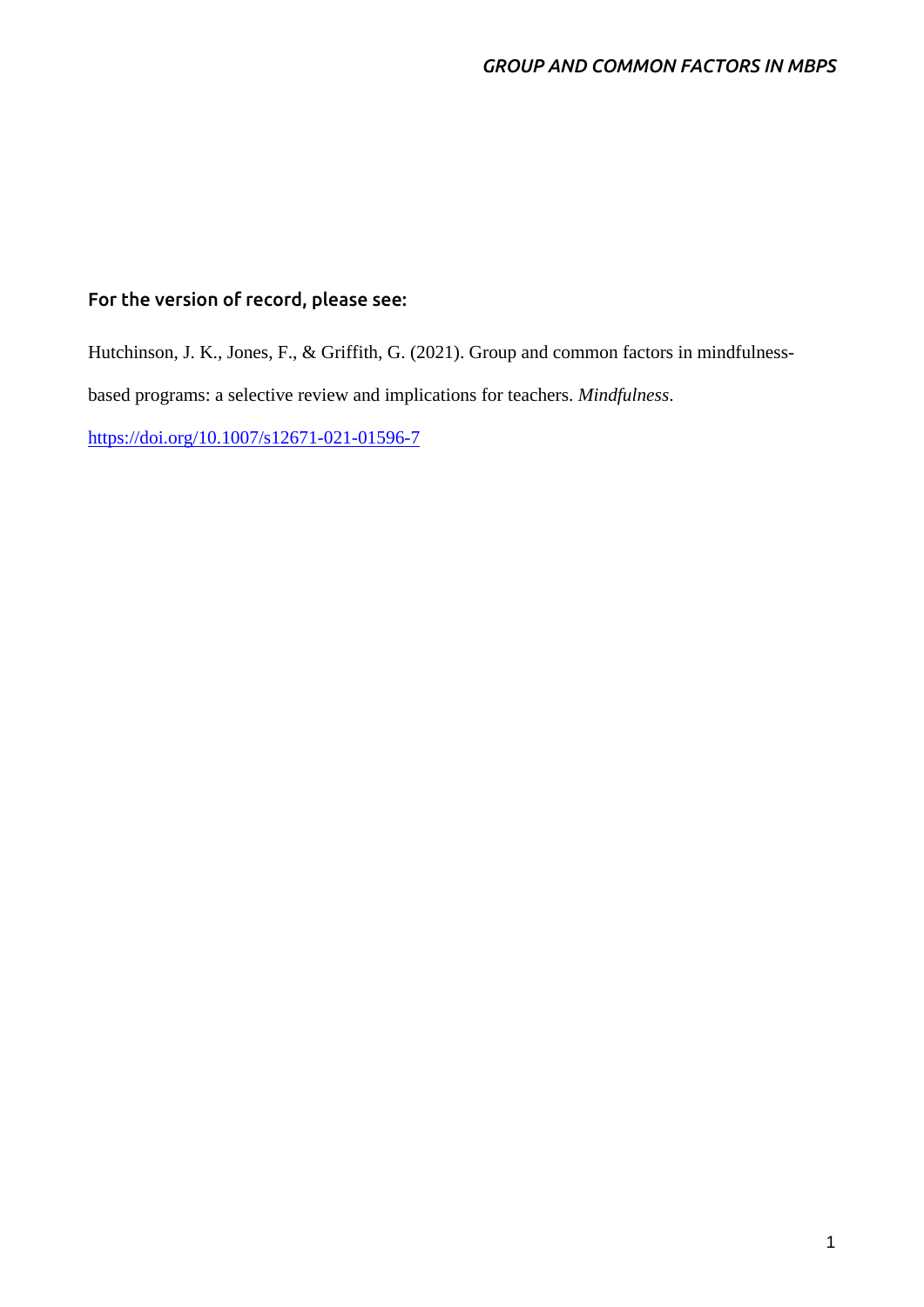# **Group and Common Factors in Mindfulness-Based Programs: A selective review and implications for teachers**

*Julia K. Hutchinson, Salomons Institute for Applied Psychology, Canterbury Christ Church University [\(https://orcid.org/0000-0003-1546-8020](https://orcid.org/0000-0003-1546-8020))*

*Fergal Jones, Salomons Institute for Applied Psychology, Canterbury Christ Church University [\(https://orcid.org/0000-0001-9459-6631](https://orcid.org/0000-0001-9459-6631))*

*Gemma Griffith, Centre for Mindfulness Research and Practice, School of Psychology, Bangor University (https://orcid.org/0000-0002-4192-8505)*

*Correspondence: Julia Hutchinson, [jh1142@canterbury.ac.uk](mailto:jh1142@canterbury.ac.uk)*

*Key words: Mindfulness-Based Programmes, small group treatment, common factors, expectancy, alliance, teacher competence*

**Author Contributions**

*JH initially conceptualised, researched and wrote the paper. FJ and GG critically revised and edited the manuscript. All authors approved the final version of the manuscript for submission.*

**Compliance with ethical standards**

**Disclosure of potential conflict of interest***: The authors report no conflicts of interest. This study received no funding*

**Research involving human participants and/or animals, and informed consent:**  *This article does not contain any studies with human participants or animals performed by any of the authors.*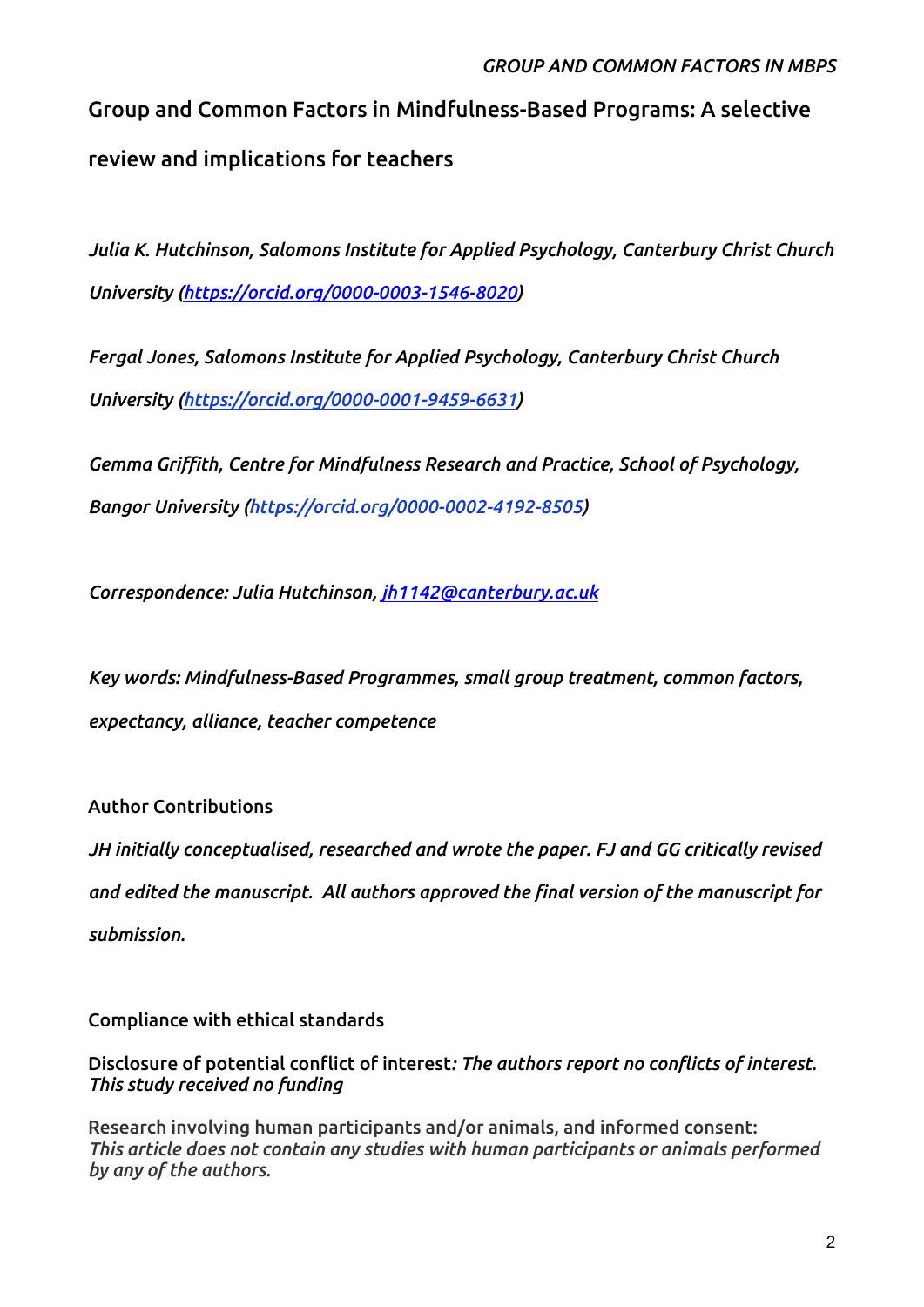#### **Abstract**

## **Objectives**

*Change factors common across psychosocial interventions, including those relating to group treatments, are often not addressed within research into mindfulnessbased programmes (MBPs). Here we present how consideration of these factors can be beneficial for both mindfulness teachers and researchers.* 

## **Methods**

*This article is a selective review of relevant common factors and small group treatment research and practitioner literature, using the framework of Burlingame et al.'s (2013) small group treatment model. This model encompasses emergent and imposed structure, formal change theory, foundational social processes and emergent process, as well as teacher and client effects. Extant qualitative and quantitative research and key practitioner literature into MBPs is included, and implications for mindfulness teachers both from the wider framework of common and group factors, as well as from MBP research itself, are outlined.* 

## **Results**

*Participant expectations and preferences may play a role in supporting good outcomes and course continuation in MBPs, but more research is needed. Participants and practitioners describe the importance of the group crucible, including the experience of common humanity and connection, and group composition may impact this. Group size is under researched and it is unclear what influence this may have on effectiveness. Surprisingly, research thus far has not found a reliable link between participant outcome and teacher competence, though embodiment is considered key by practitioners, trainers and participants.*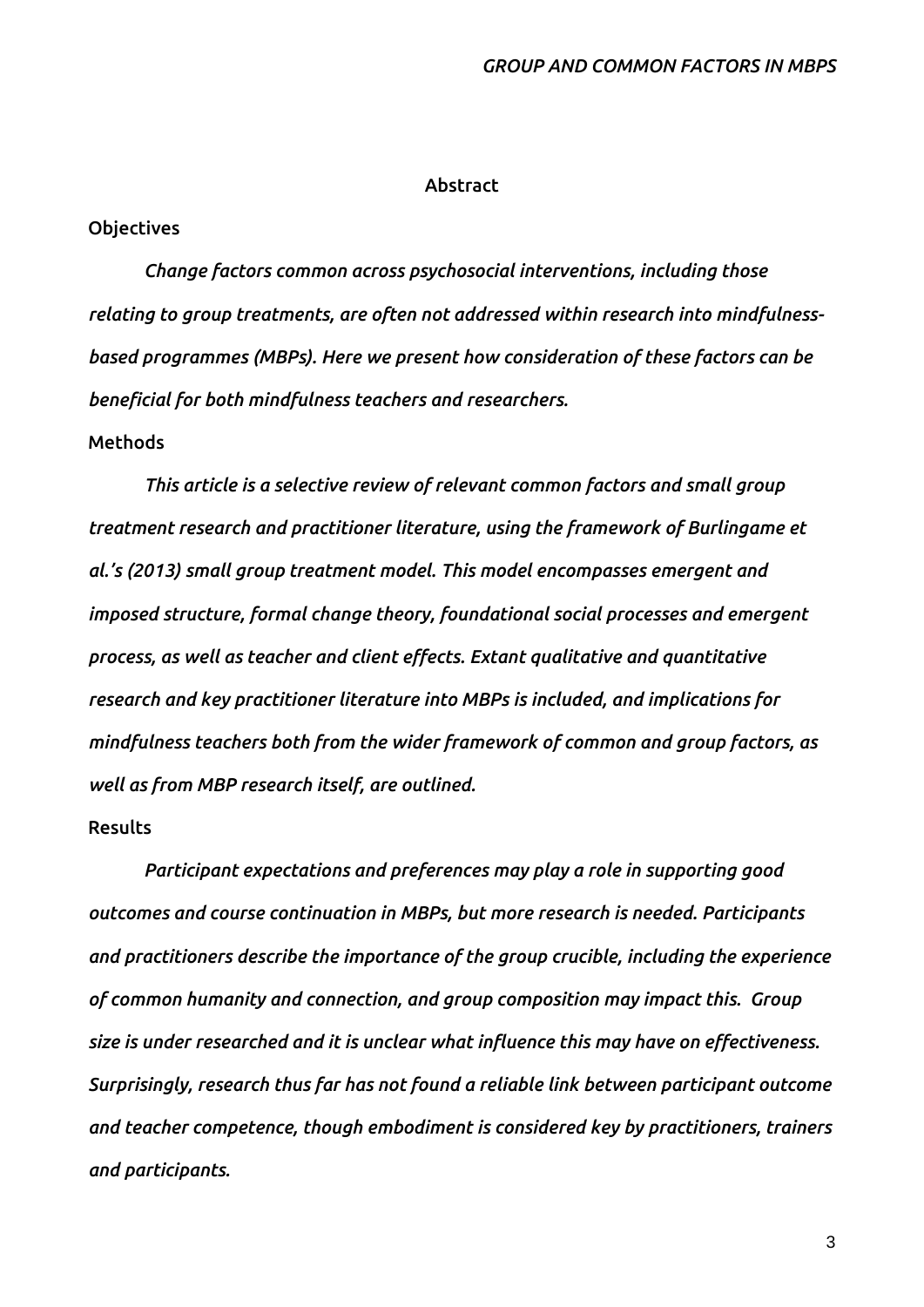## **Conclusions**

*Future research should focus on the role of expectations, alliance, the group context and group size as well as finding innovative ways to further understand MBP teacher competence.* 

*Much research concerning mindfulness-based programmes (MBPs), defined as the key secular, mainstream programmes such as Mindfulness-Based Stress Reduction (MBSR) and Mindfulness-Based Cognitive Therapy (MBCT) or close adaptations (Crane et al. 2017a; 2017b), has focused on model factors – namely the specific mechanisms proposed by theories of mindfulness that create change (Alsubaie et al. 2017; Gu et al. 2015; van der Velden et al. 2015). Parallel to MBP research, in the individual therapy field, there has been significant interest in common or non-specific factors that are pantheoretical and may also be key in change processes in MBPs (Wampold 2015). These factors may include relationship factors, therapist and client effects, and expectancy or placebo effects (Wampold 2001). Where the intervention is delivered within a group, group factors, such as relationships within the group, group norms and group development, may also be significant (Burlingame et al. 2013). Despite evidence that these common factors are important in individual therapy (Wampold 2015), and group factors may play a role within group interventions (Burlingame et al. 2013), relatively little attention has been paid to these factors within the MBP field (Day et al. 2016).* 

*MBCT and MBSR were developed to be delivered in a group setting, and MBCT in particular as a small group treatment of usually around 10-12 participants initially developed for those with recurrent major depression (Segal et al. 2013). Both MBSR and MBCT are framed within an educational paradigm, as a "class" or "training" (Kabat-Zinn 2013) and it could be argued that group processes may not therefore be relevant. Moreover, practitioner literature demonstrates that MBP teachers have a rich*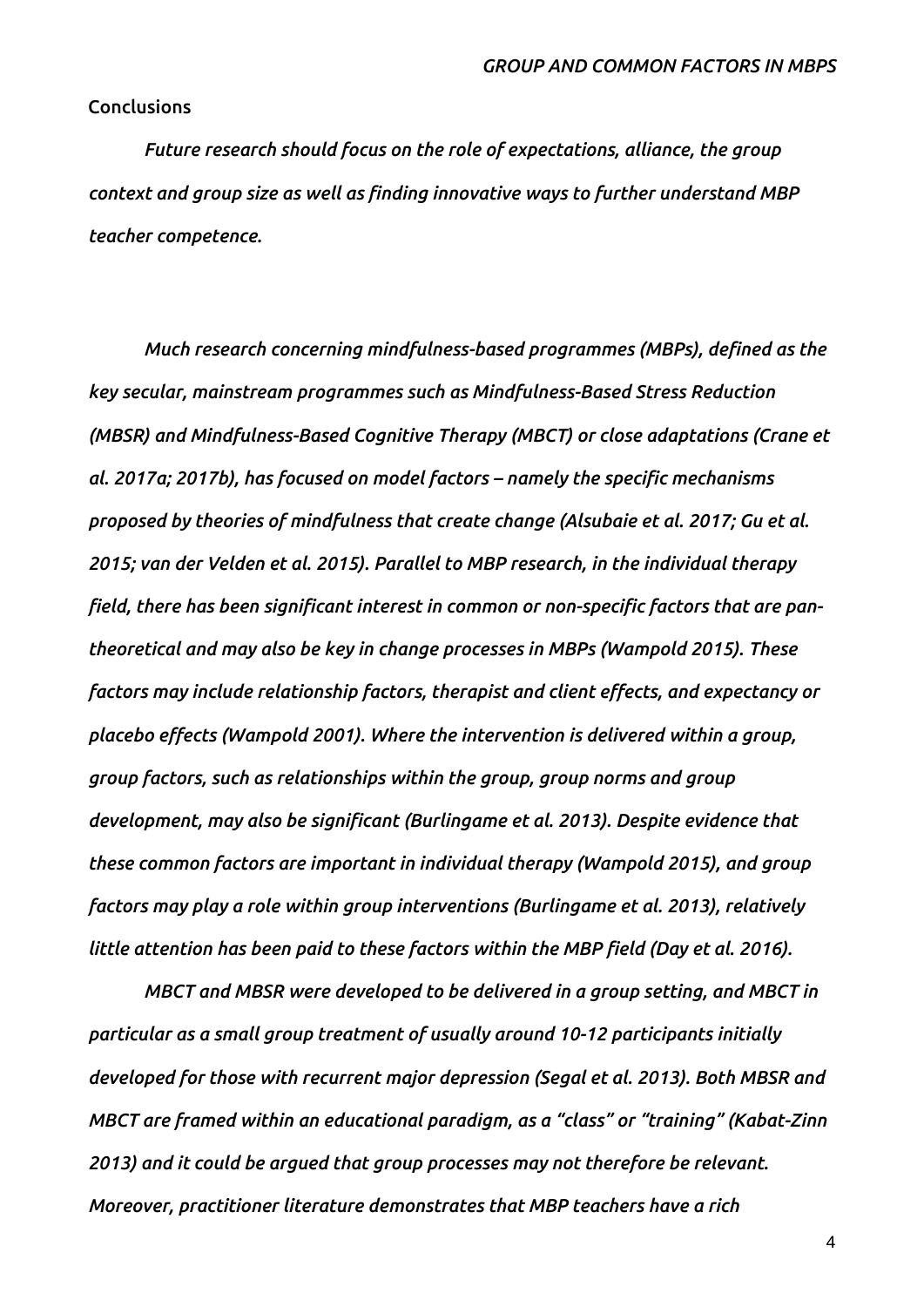*understanding of the importance of the group crucible and how to work with this (McCown, 2013; Santorelli, 1999). "We learn mindfulness together… a relational achievement" (McCown et al. 2016, p 11). However, the construction of an MBP as a class, as well as research conventions that are more focused on individual outcome, may have resulted in the group aspects of MBPs being under investigated (Griffith et al. 2019; McCown et al. 2016). Even within the pedagogy of mindfulness teaching, despite practitioners considering the group context important, it has also been "barely visible: under-researched, under-theorized, and under-taught" (McCown et al. 2010 p29). Key teacher training resources are now paying considerable attention to the group context (Crane et al. 2017b; McCown 2016; Santorelli 2016). Furthermore, research can offer findings that are not immediately apparent, which can provide excellent support to practitioners. Within individual therapy, for example, research found that clients and therapist's perceptions of the therapeutic alliance tended to be somewhat divergent, with the level of divergence predicting poorer outcomes. This has led to efforts to encourage therapists to pay more attention to client perspective on the process of treatment (Norcross & Lambert 2011).*

*In addition, there is emergent research evidence that group processes may be common factors that influence participant outcome in MBPs (Hornsey et al. 2007). Initial research with MBPs has suggested that group effects may vary depending on which group participants attend (Imel et al. 2008). Findings indicated that group effects accounted for approximately 7% of the variance in MBSR outcomes with psychological symptoms, though no significant effects were found for medical symptoms (Imel et al. 2008). Interestingly, the size of the groups ranged from 4-26 participants and it is possible this may partly account for the variance. Moreover, in one meta-analysis, the amount of face-to face contact and greater intensity (frequency of sessions) within the MBP seemed to predict increased mindfulness, more than the amount of home practice,*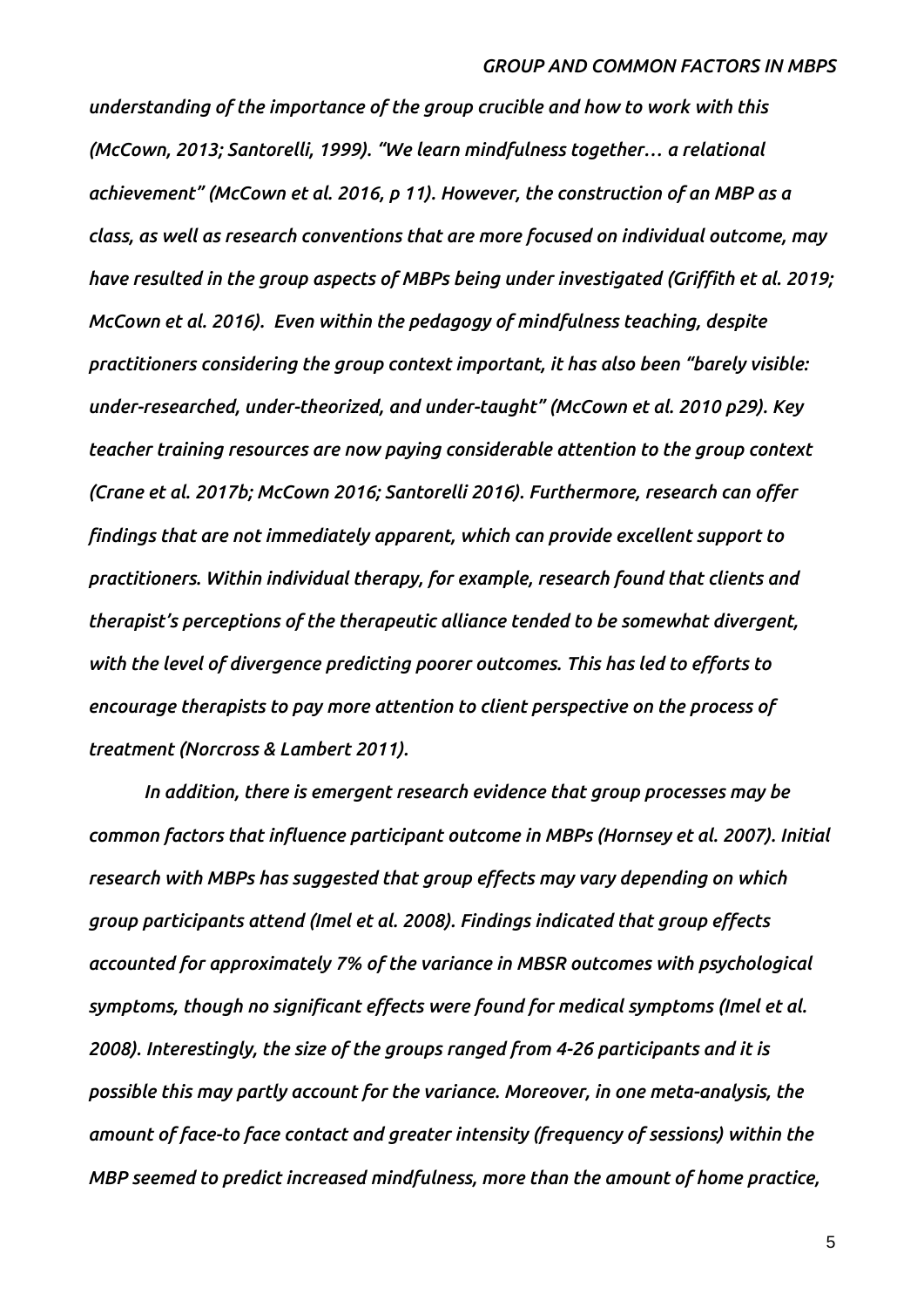*with the author suggesting this may be due to relationship factors within the group and with the facilitator (Strohmaier 2020). This echoes suggestions that it is not the duration of home practice that is the key factor to increased mindfulness, but rather "the cocreation – the pedagogy, the being in the space – is the signal accomplishment, whether it 'goes home' with participants or not" (McCown 2013, p123). A closer look at what actually happens within an MBP class illustrates this. As well as leading mindfulness practice(s), the teacher will facilitate post-practice inquiry where participants may disclose private, and sometimes challenging, internal experience and be encouraged to explore this as it is happening. In these moments, the participant may be emotionally vulnerable, and the other group members may be seeing this, and perhaps experiencing this vulnerability themselves. How this is managed within the group and by the facilitator is considered key within mindfulness pedagogy—it is mindfulness in action with the facilitator in particular modelling a kind, respectful, and also curious and approach-oriented response. Challenging teaching moments that are badly managed may mean the participant does not return.* 

*Burlingame et al. (2013) have developed a transtheoretical model of small group treatments to aid research into group effects, built upon previous theory and research (e.g. Tuckman 1965; Yalom & Leszcz 2005). Burlingame et al. (2013) proposed that unexplained variance in RCT's may be due to group factors. Recent reviews of mechanisms of mindfulness concur that a lack of active controls (Gu et al. 2015) or exploration into moderating and mediating variables (van der Velden et al. 2015) means there is much about the impact of MBP group, teacher, and participant effects that remains unclear. Researchers are being encouraged to think about design and methodology in the light of lack of differences between mindfulness interventions and active control groups, which may suggest that common factors may be playing an unseen role in participant outcomes (MacCoon et al. 2012; Rosenkranz et al. 2019).*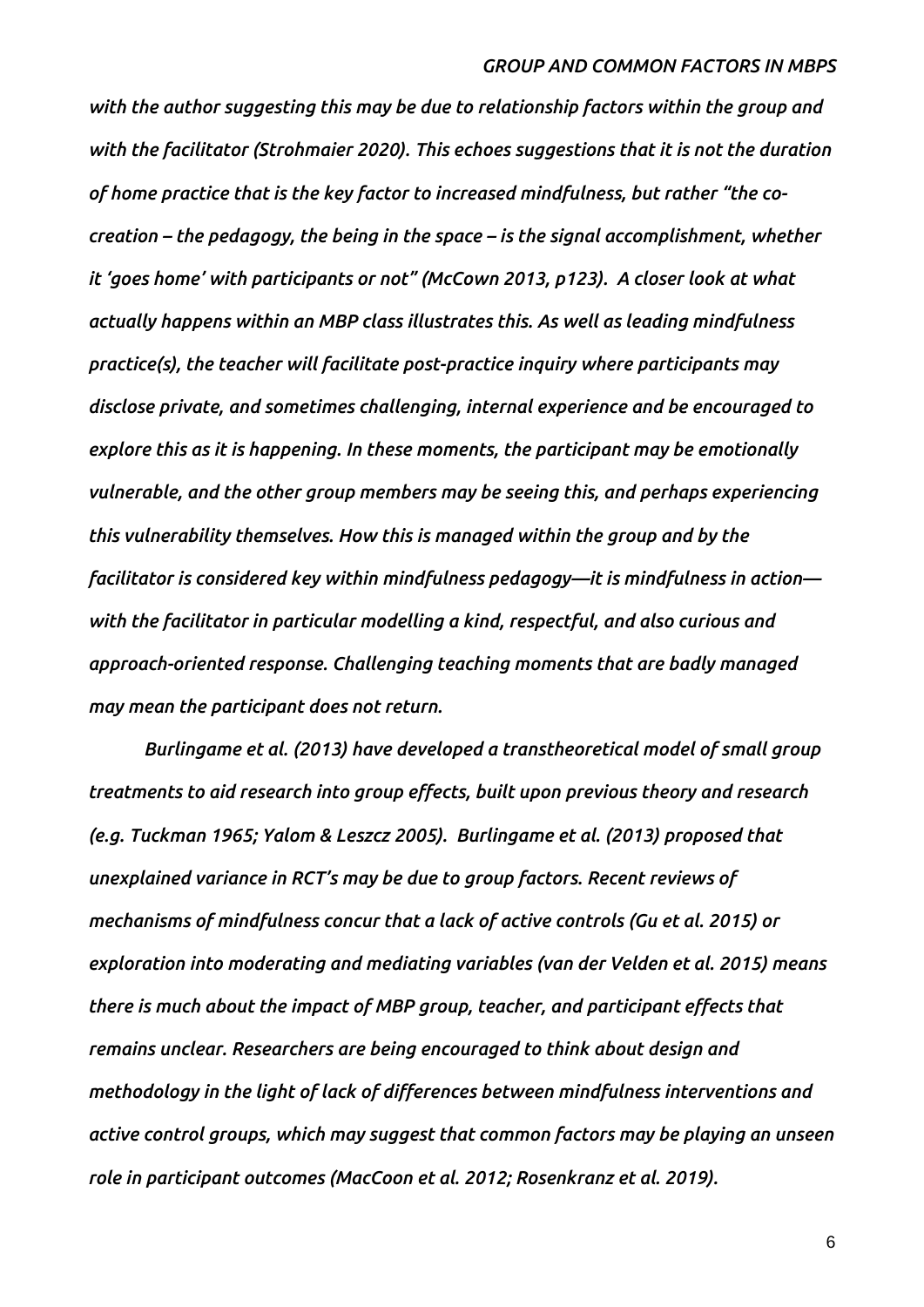*We have chosen a selective review here as our intention is to be broad in our reach in order to make links between different fields of research and practice using the Burlingame et al. (2013) model as a frame. This model has been chosen because it is based on empirical evidence and designed to further research into group factors. It is utilised here as a pan-theoretical model which may help to investigate the role of group, teacher, and participant, and to explore which aspects and processes of MBPs are similar to other closed, time-limited groups with comparable aims. The selected research comes from four sources. First, we have drawn from SGT research primarily from metanalyses and reviews. Second, where there is a dearth of SGT research, we have looked to reviews and metanalyses from common factors research (from individual therapy). Third, the current research base around common factors in MBPs is described with tentative implications of this for MBP teachers. Fourth, we have included practitioner literature from the MBPs within this review due to the scarcity of relevant research, and the richness of this pedagogical thinking.* 

#### **Methods**

*We searched electronic databases (PsycInfo, Google Scholar, American Mindfulness Research Association database) for a range of terms from Burlingame et al.'s (2013) model (such as cohesion, alliance, norms) as well as other terms suggested by the literature (such as attrition, screening, competence) and followed up citations where relevant. We included empirical research, reviews, meta-analyses or meta-syntheses, and pedagogical literature on MBP's with adults relevant to the research question.* 

#### **Results**

## **Possible change factors in Small Group Treatments**

*Burlingame et al.'s model (2013) of SGTs is shown in Figure 1. There are two main elements: the structure or "anatomy" of the group and the processes or "physiology" Structure (both imposed and emergent), formal change theory (specific factors),*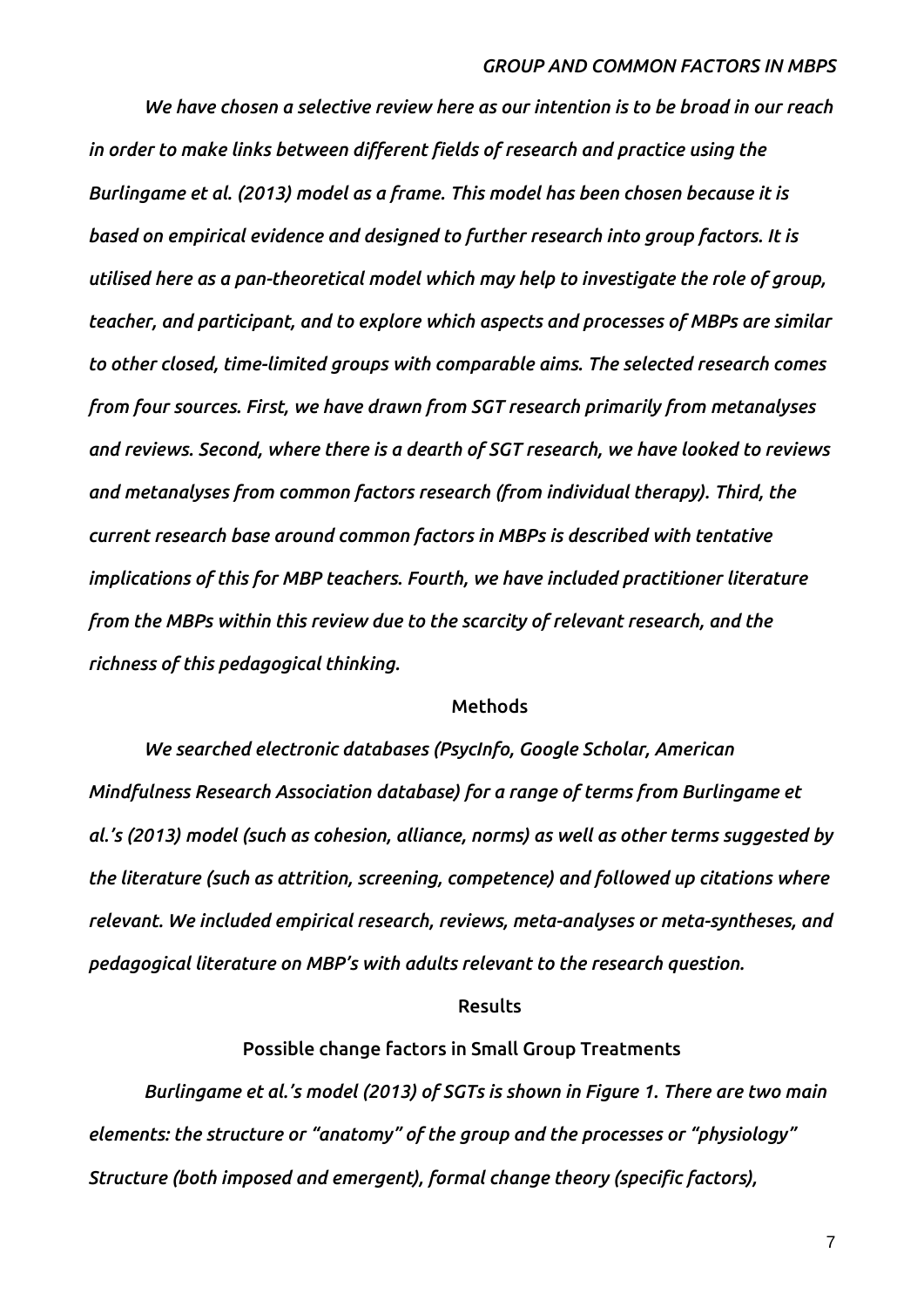*foundational social processes (such as power), emergent processes, and patient and therapist factors are all proposed to impact on the group properties and processes, including the change process. Each element of the model will be discussed in turn, except formal change theory as this is reviewed elsewhere in depth and is not the focus of this paper (see Alsubaie et al. 2017; Gu et al. 2015; van der Velden et al. 2015 for recent summaries). An additional references section (Appendix A), with references categorised according to each element of the model, can be found in the supplementary materials.* 

**Fig 1** *Organizational scheme of small group process and structure domains (Burlingame et al. 2013)* 

#### **Imposed Structure**

*According to this model, structure is imposed by the facilitator/context and this relates to aspects such as participant screening, selection and composition, size of group, how the participants are prepared for the group (for MBPs this can range from an indepth individual interview to brief written information) and the early set-up of the group (such as the group agreement between participants and teachers about how they will work together). Within SGT research, how hetero- or homogenous groups are in terms of gender, diagnosis, or problem behaviour has been an area of enquiry (Burlingame et al. 2013). Heterogenous groups may offer participants more opportunities for interpersonal learning, for example, that even participants who are quite different to each other may suffer in similar ways. However, if participants are too different, or the difference is threatening in some way, in case of gender and domestic abuse for instance, the group may find it hard to achieve a working relationship. Group size may also impact participants, group process and potentially outcomes. A recent conceptual review of SGTs suggests groups of more than 20 may be subject to different group processes, for*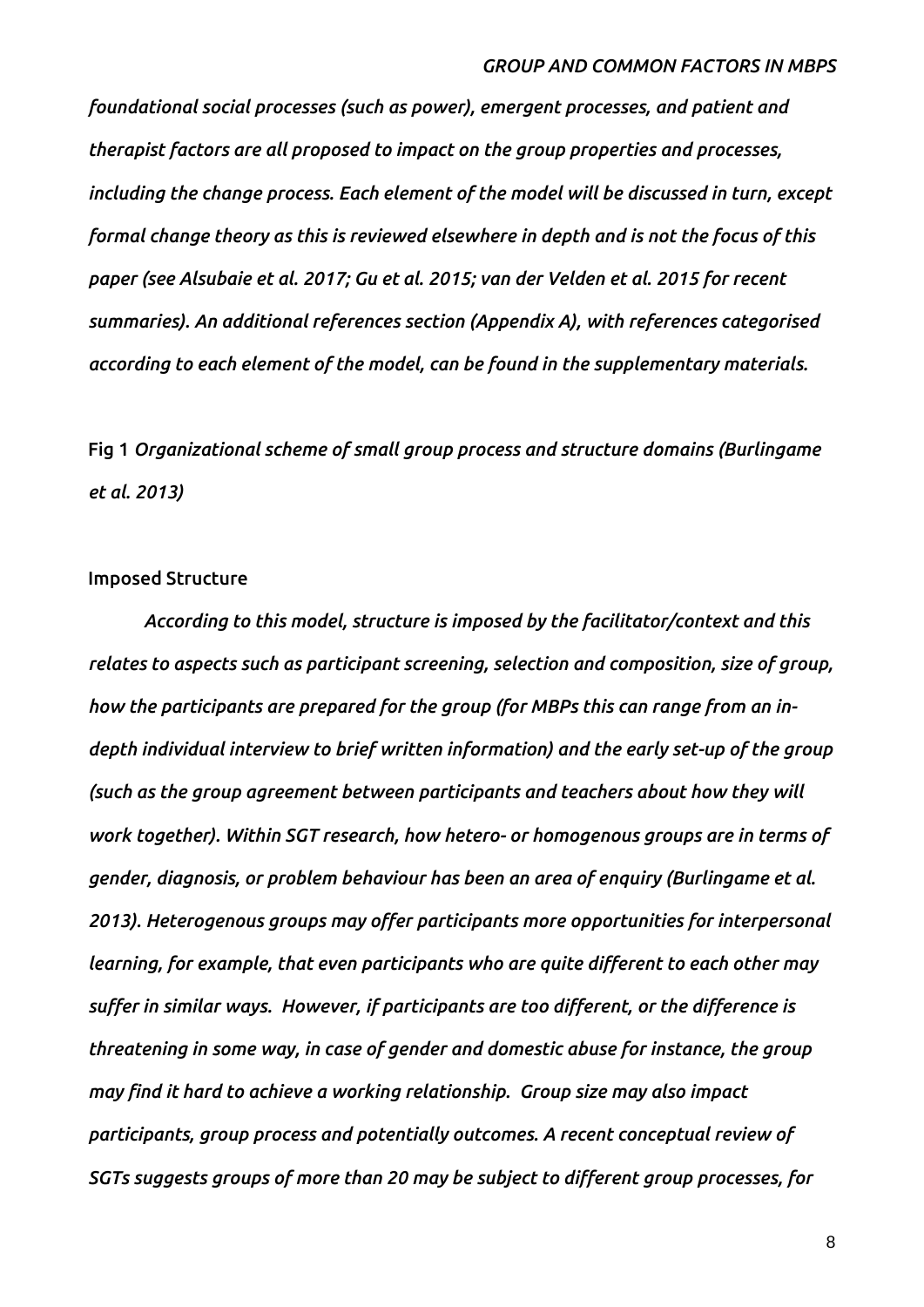*example, more participants may become marginal in discussions, social power dynamics may operate differently, and the attrition rate may be higher. More research is needed as empirical evidence for this is minimal (Borek & Abraham, 2018).* 

**Imposed structure within MBPs.**

*Within the MBP field there has been little research on the impact of imposed structure variables. Although MBPs have been adapted to a wide range of populations, contexts, and disorders, there is no research that guides us as to whether, for example, it is more effective to deliver MBCT to a mixed group of patients who have been diagnosed with anxiety and depression, often the case within the UK National Health Service, or exclusively to those with recurrent depression. The pedagogical literature offers some guidance for practitioners around composition, especially around screening out those who may not be able to make use of the programme due to current suicidality, substance misuse, in the midst of a significant crisis (Segal et al. 2013). A surprising recent finding is that gender composition moderated outcome in Mindfulness-Based Relapse Prevention (MBRP). Individuals who attended groups in which least one-third of fellow participants were women reported increased abstinence from substance misuse (Roos et al. 2019). Individual gender was not itself a predictor, but the authors suggested that groups with more women encouraged group cohesion, which could have then impacted, for example, the effectiveness of group inquiry. A recent qualitative study found some evidence for caution around heterogeneity in composition (Schellekens et al. 2016). Some women who had participated in MBSR for those with breast cancer felt different, for example, due to being in palliative rather than curative care, resulting in them feeling disconnected from the others in the group. These themes offer ways forward for group selection and preparation that can help build connection rather than disconnection for participants.* 

*Group size and set-up is potentially a key variable but often unreported. There is no research, qualitative or quantitative about the impact of the group size in MBPs, or*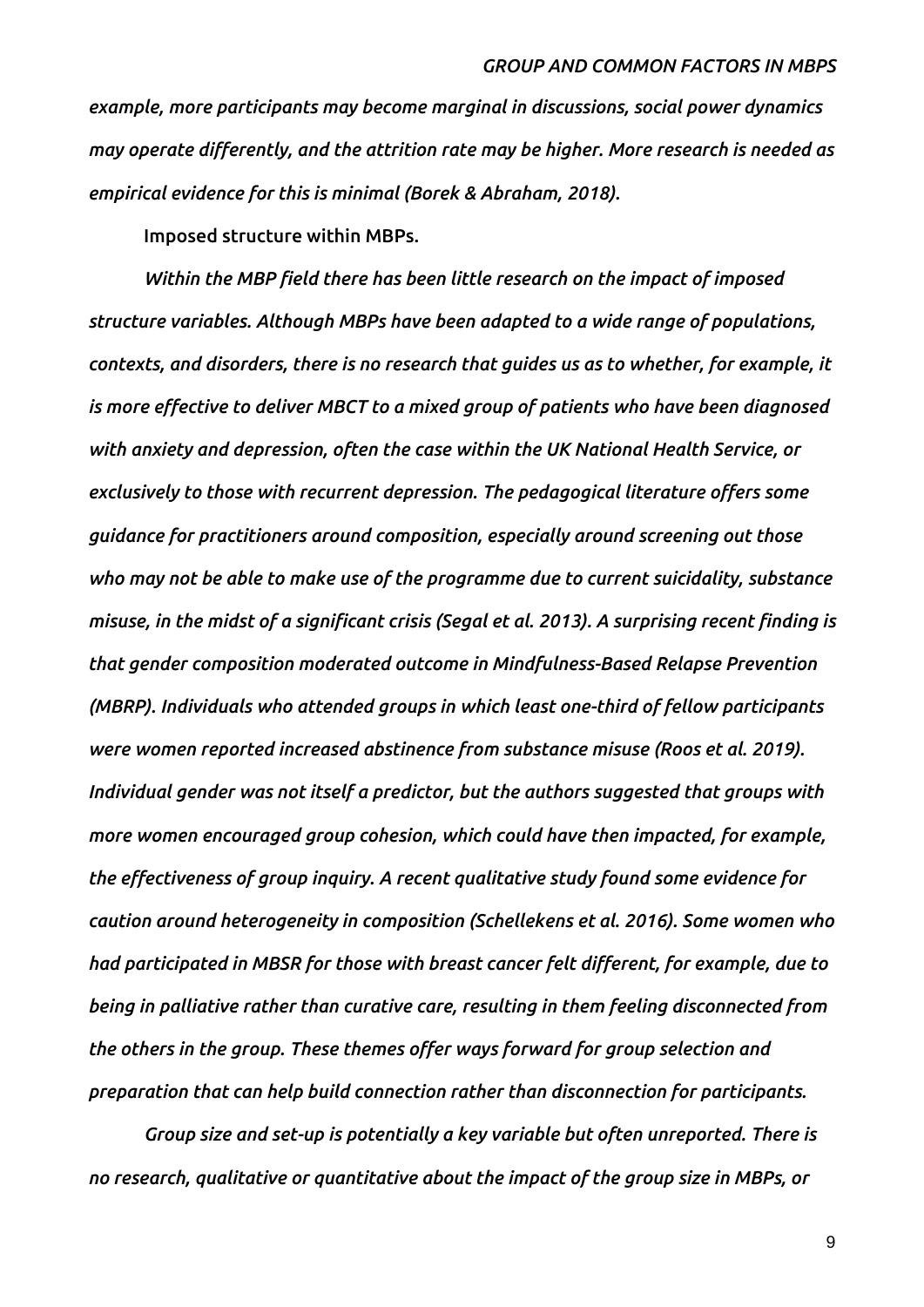*the impact of whether participants are seated in a circle, or in rows in a more traditional class set-up. The MBP pedagogical literature strongly suggests the circle would be beneficial, the structure of which promotes the non-hierarchical mutuality of the mindfulness gathering (Bartley, 2012; McCown, 2013). MBSR traditionally has larger groups of more than 20 people, compared to MBCT where groups are usually limited to 12 (Segal et al. 2013), and SGT theory suggests differential processes and effects may operate with larger groups, as described earlier (Borek & Abraham 2018). It is unknown how these may relate specifically to an MBP. Recently, many groups have gone online as a response to the pandemic and it is unclear what impact this structural element may have (Segal et al. 2019). Practical guidance for teachers has been quickly forthcoming (Sansom et al. 2020) but as yet there is no research on how this impacts relationships and processes within mindfulness groups.* 

**Implications for teachers of MBPs.**

*Research from SGTs suggests that groups should be heterogenous (gender, problem severity, diagnoses) where possible. However, there are serious challenges to this, not least the paucity of research within the mindfulness field which is characterised both by a proliferation of courses adapted to different populations, as well as different populations attending the same courses (MBSR in particular). Nevertheless, there is some evidence of benefit if groups include a good proportion of women, though this is based upon a single study of MBRP. The teacher needs to give careful consideration to balance both adaptation and heterogeneity (which may offer participants opportunities to learn from those different to themselves) and adhere to homogenous groups where indicated (such as women only groups for women who have experienced domestic violence; people at similar stages of a disease progression). Some differences can potentially hold opportunities for interpersonal learning, whilst others can be disconnecting and potentially threatening. The impact of group size or online groups is under-researched*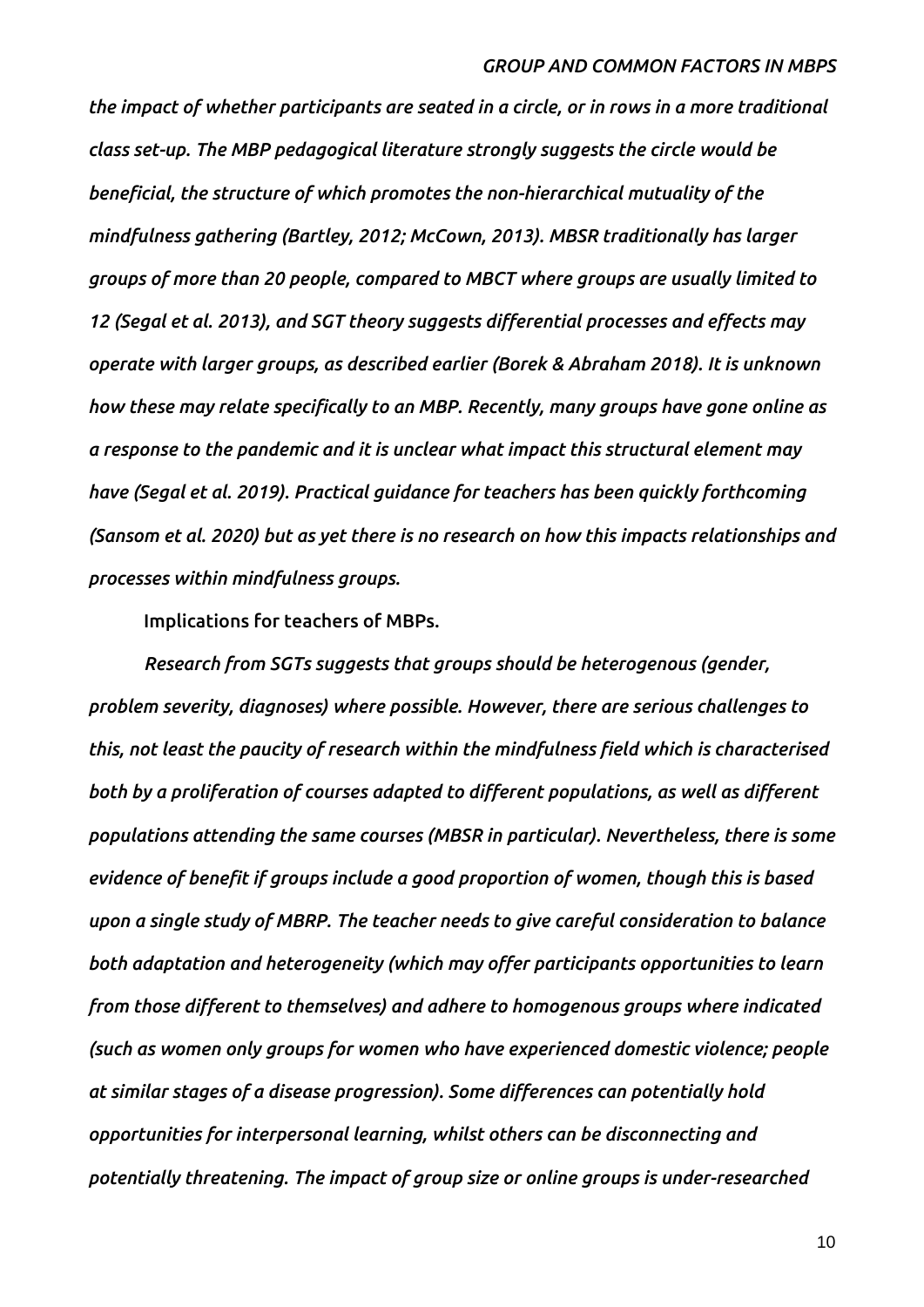*but pedagogical literature suggests particular ways of managing these imposed structural elements (eg Sansom et al. 2020).*

## **Emergent Structure**

*Group Structure can also emerge as the class progresses. Group development theory (e.g. Tuckman 1965) proposed that small closed groups develop through a series of stages which affect their climate and functioning (forming, storming, norming, performing, adjourning); this is captured within the emergent structure section of the SGTs model, along with norms and sub-groups. Burlingame et al. (2013) concluded that diagnosis, therapeutic approach, inpatient vs. outpatient setting and culture may all affect how the group develops. However, research around group development and norms has been minimal, despite the wide acceptance of these ideas (Borek & Abraham 2018).* 

**Emergent structure within MBPs.**

*Bartley (2012) echoed Tuckman's model of group development in her model of how the teacher can support the group's developmental process. The group is again conceptualised as a "Circle" which moves through forming, holding and "moving out beyond" (p342), and she described skills and ideas the teacher can draw on within these stages. There is no extant quantitative research though one qualitative analysis concluded the group seemed to progress through distinct stages (Cormack et al. 2018). However, they conceptualised the "storming" stage, roughly occurring at the halfway point, as the participant's individual struggle with turning towards difficulty and cultivating acceptance, a key teaching in MBPs, in contrast to the traditional description of interpersonal struggle between participants or the participants and the leader. Group norms as well as leader interventions may affect this process, though meta-syntheses tend to suggest that the group can be an important support in persisting in the face of such challenges (Malpass et al. 2012; Cairns and Murray 2015). Attrition may impact on others in the group, encouraging a norm around absence rather than attendance and*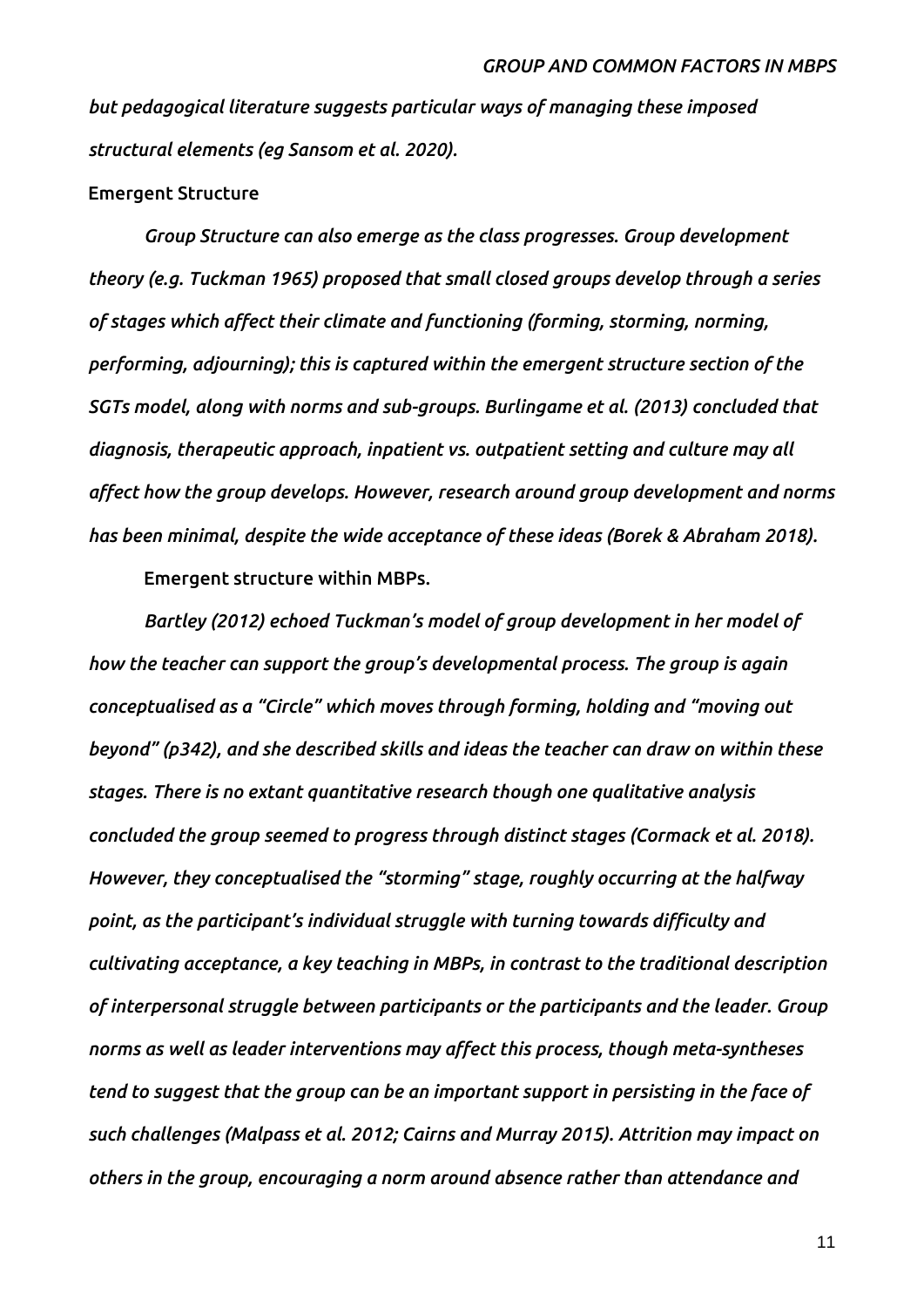*leaving participants feeling angry or worried about those who are not there (McHale et al. 2018).*

**Implications for teachers.**

*Group norms and development may affect outcomes for participants, and although this is well-established conceptually, there is limited research conducted specifically with MBPs. However, lack of evidence does not mean that established norm and development processes do not apply to MBPs, and the practitioner literature generally supports these concepts. Teachers may wish to pay attention to norm development in groups that may be helpful or unhelpful in supporting good outcomes, norms around absence/presence, around home practice, or around self-disclosure. Knowledge of core theoretical group processes, and an understanding that they are a normal part of groupwork and can be responded to skilfully, may be helpful (Bartley 2012). Difficulty arising midway in the course may be akin to "storming" and it is suggested that the teacher responds to this in ways that encourage norms around persistence and self-compassion in the face of challenge. The limited extant research (Cormack et al. 2018; Malpass et al. 2012) does not contradict mindfulness pedagogy and teachers may find this helpful in reflecting on group development (Griffith et al. 2019; McCown et al. 2010).*

## **Foundational Social Processes**

*The "foundational social psychological processes" arm of group physiology within the Burlingame et al. (2013) model includes elements such as conformity, power, conflict management, and leadership style that impact clinical groups. These have been extensively researched by social and organisational psychologists and are relevant but are beyond the scope of this paper (see Hornsey et al. 2007, for a summary of clinical relevance). This is due both to the extensive nature of this research field, and also the lack of research translating the relevance of these processes to group clinical*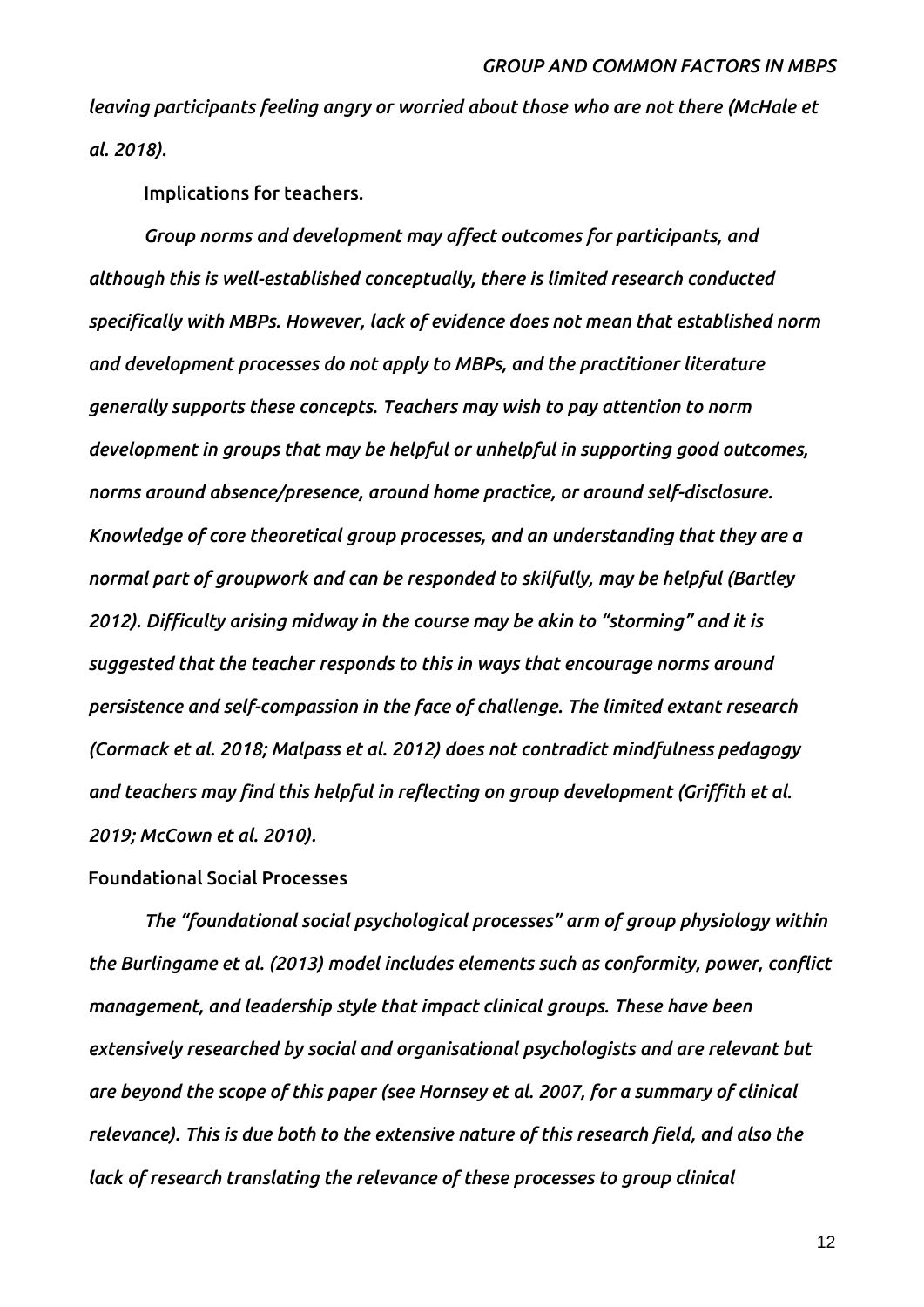*interventions. However, culturally adapting MBPs is one way of addressing issues around power and this is a particularly crucial question within MBPs, which have been criticised for the centrality of white, middle-class values and a lack of diversity both of teachers and participants (Proulx et al. 2018). Within psychotherapy and other mental health interventions, culturally adapting treatments has a modest to moderate association with outcome (Wampold 2015) especially when teaching is delivered in participants native language or with same-race groups (Griner and Smith 2006).* 

**Culture and power within MBPs.**

*Humans are relational beings who evolve and develop within relationships, with brain anatomy and neurobiology that can be defined as "interpersonal" (Siegel 2007). We are highly attuned to subtle social messages which can be different within and between various cultural groups and within the field there has been recent pedagogical literature about differences in delivering mindfulness to different populations (McCown 2016). Each group happens within a learning context which includes a particular social context (Griffith et al. 2019). Bringing awareness as teachers to our relationship with different protected characteristics including race can assist us in noticing our own biases, and also in identifying any participants who may be in a minority and therefore feel "at the margins" in the group. A knowledge of the history of oppression, of key social psychological concepts/research around power, race, stereotypes, and reflection and enquiry of our own lived experience in this area has been proposed to support teachers develop (Magee 2016). Although there is considerable dialogue as to the dilemma of adaptation to different contexts and populations versus fidelity/integrity (Crane et al. 2017b), research into the effectiveness (rather than acceptability and feasibility) of cultural adaptations of MBPs is limited (DeLuca et al. 2018; Watson-Singleton et al. 2019). One finding did suggest that MBRP had better outcomes for minority groups than traditional Relapse Prevention, with the authors suggesting the present-centred frame*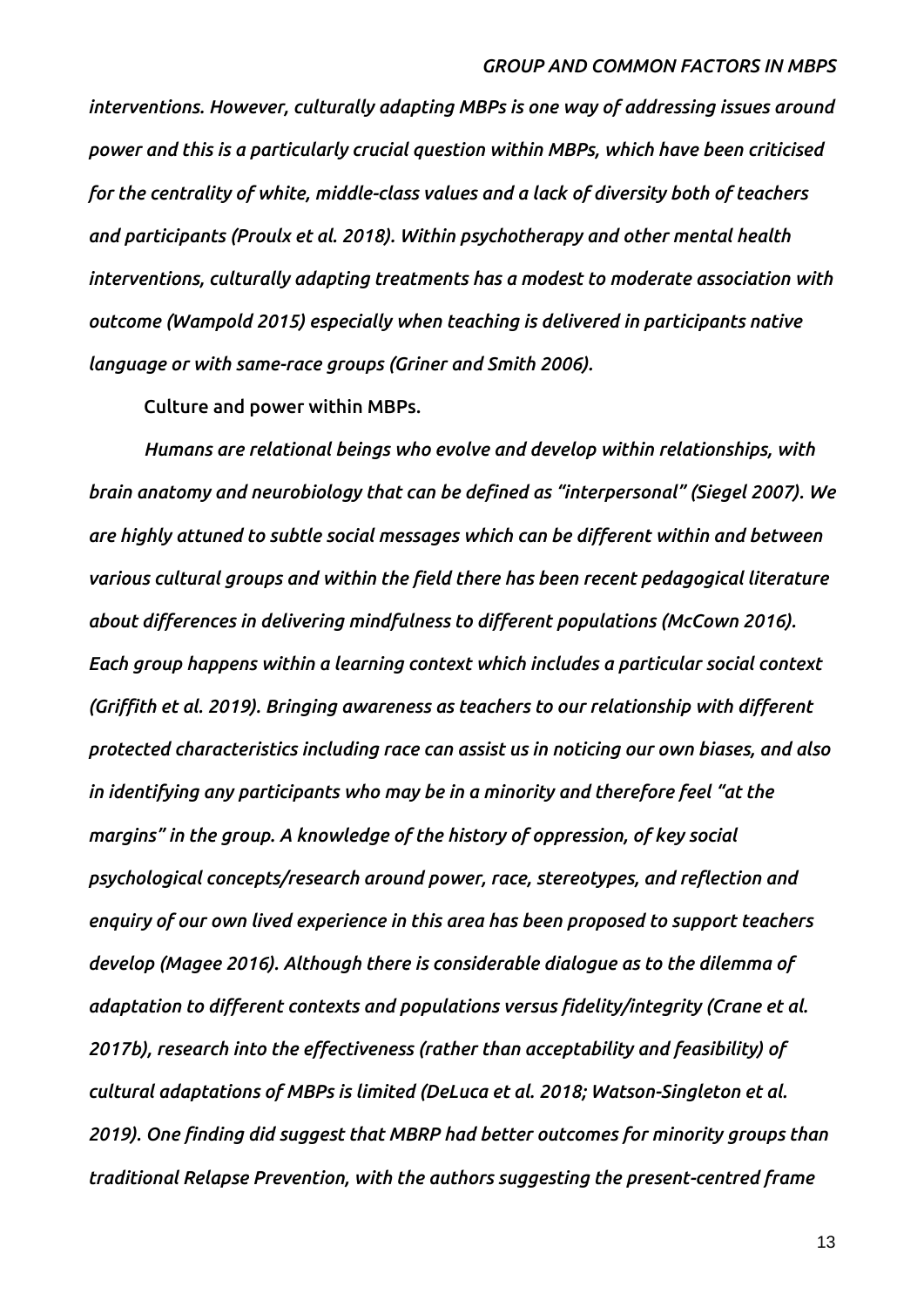*of mindfulness may fit better with the world views of some ethnic minorities (Greenfield et al. 2018). In terms of the acceptability of MBPs amongst different cultural groups, one study interviewing African Americans suggested that connecting mindfulness to cultural and spiritual practices, increasing the representation of African Americans amongst teachers and participants, and supplementing the reading with African American writers would improve accessibility (Woods-Giscombé and Gaylord 2014). Indeed, an MBRP study found participants had improved substance use outcomes when in groups in which their ethnicity was in the majority, which the authors suggested may be due to a greater sense of trust and cohesion (Greenfield et al. 2018).*

*Within the practitioner literature, the foregrounding of the personhood of the teacher has included a focus on the teacher as a "wounded healer" who, as well as the participant, is exploring their wounds and healing within the relational frame of the group (Santorelli 1999). Thus, the relationships within the group are framed as nonhierarchical, emphasising mutuality rather than the power differential that a teacherstudent relationship might typically indicate (McCown 2013). However, teachers are advised to not mistake the mutuality and non-hierarchical aspects of learning mindfulness as permission to step out of offering structure and expertise (Brandsma 2017).* 

**Implications for teachers.**

*Teachers should familiarise themselves with basic literature and research around social processes within groups and be aware of issues around power, difference, bias and conformity, for example. Adapting MBPs to different cultural groups, whilst maintaining fidelity, may increase their effectiveness and parallel mental health intervention research would support this. Some qualitative research suggests increasing cultural relevance may support accessibility. Group composition seems likely to be relevant too and teachers should consider the impact of, for example, a participant being in a*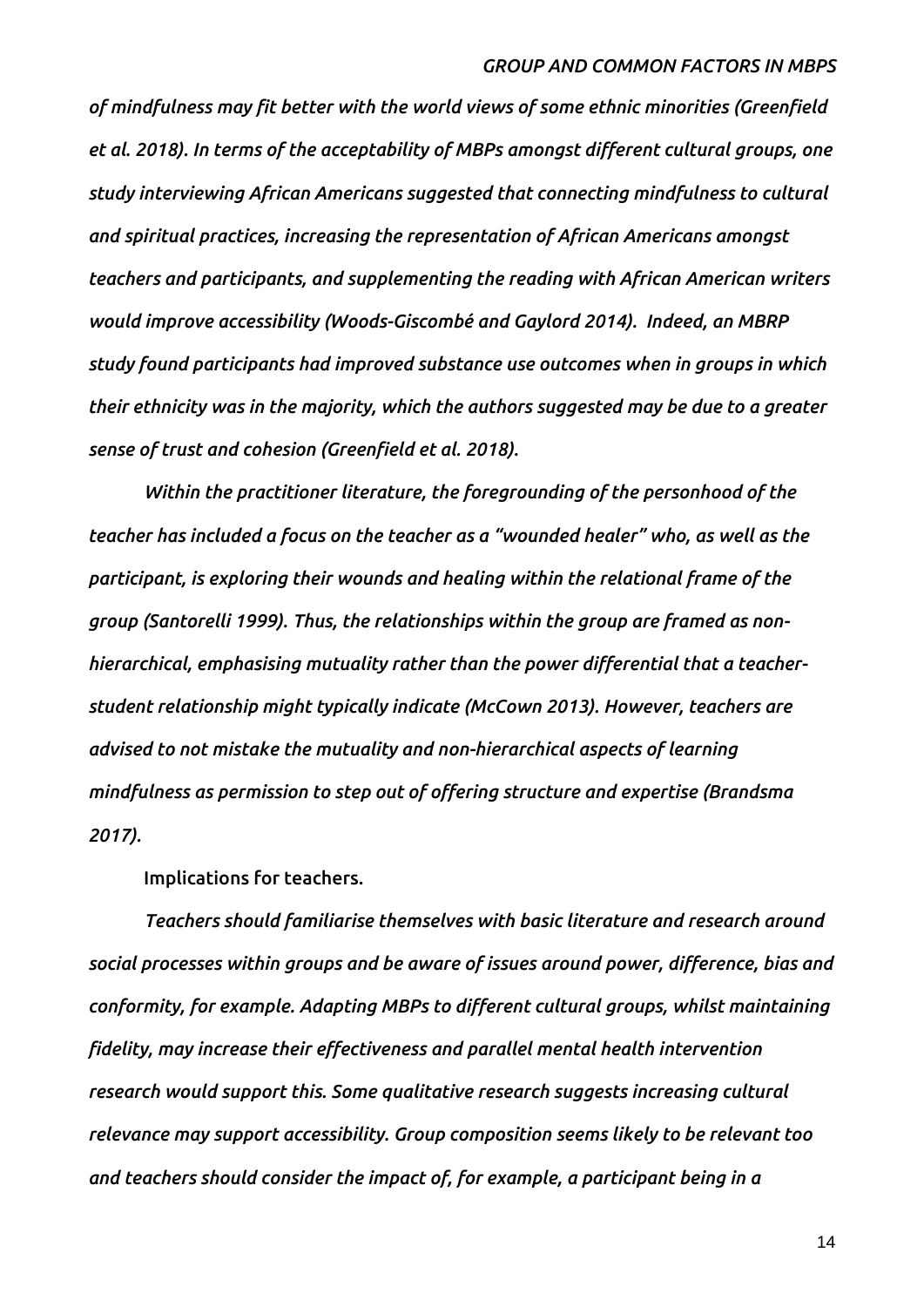*minority. Those teachers working with minority groups are well placed to evaluate their groups both qualitatively and quantitively, to disseminate initial findings, and to experiment with ideas from current practitioner literature (see Magee 2016). The pedagogical literature emphasises mutuality as a key frame for the teacher-participant relationship; this may support a decreased power differential but is unlikely to act as a counter to unconscious bias, power and indeed, lack of diversity, in MBPs, without specific focused thinking and practice in this area.*

#### **Emergent Processes**

*The second main element of group physiology describes the processes which emerge as the group develops, of which cohesion (a sense of belonging to the group and believing the group is key to outcome) has generated the most research interest in SGTs. Meta-analyses of cohesion have demonstrated a significant correlation of a moderate effect size between participant reported cohesion and outcome, across orientation and diagnoses (Burlingame et al. 2018). The strength of the cohesion-outcome relationship seems to be moderated by size of group (5 to 9 members optimal), number of sessions (more than 12 sessions had a stronger relationship), and whether group member interaction is encouraged and a positive group climate fostered (this being associated with a stronger cohesion-outcome relationship) (Burlingame et al. 2011; Burlingame et al. 2018). The alliance, defined as the collaborative and affective bond between participant and therapist, is another emergent relationship process which is related to cohesion but under-researched within SGT (Vîslă et al. 2018). In individual therapy, reported alliance is positively correlated with outcome – this finding is reliable across therapeutic orientations and of medium effect size (Horvath et al. 2011; Wampold 2015). The alliance has been operationalised most consistently as having three components: the bond itself; the agreement about the goals of therapy; and the agreement of the tasks of therapy – i.e. how to reach those goals (Horvath et al. 2011). Despite challenges*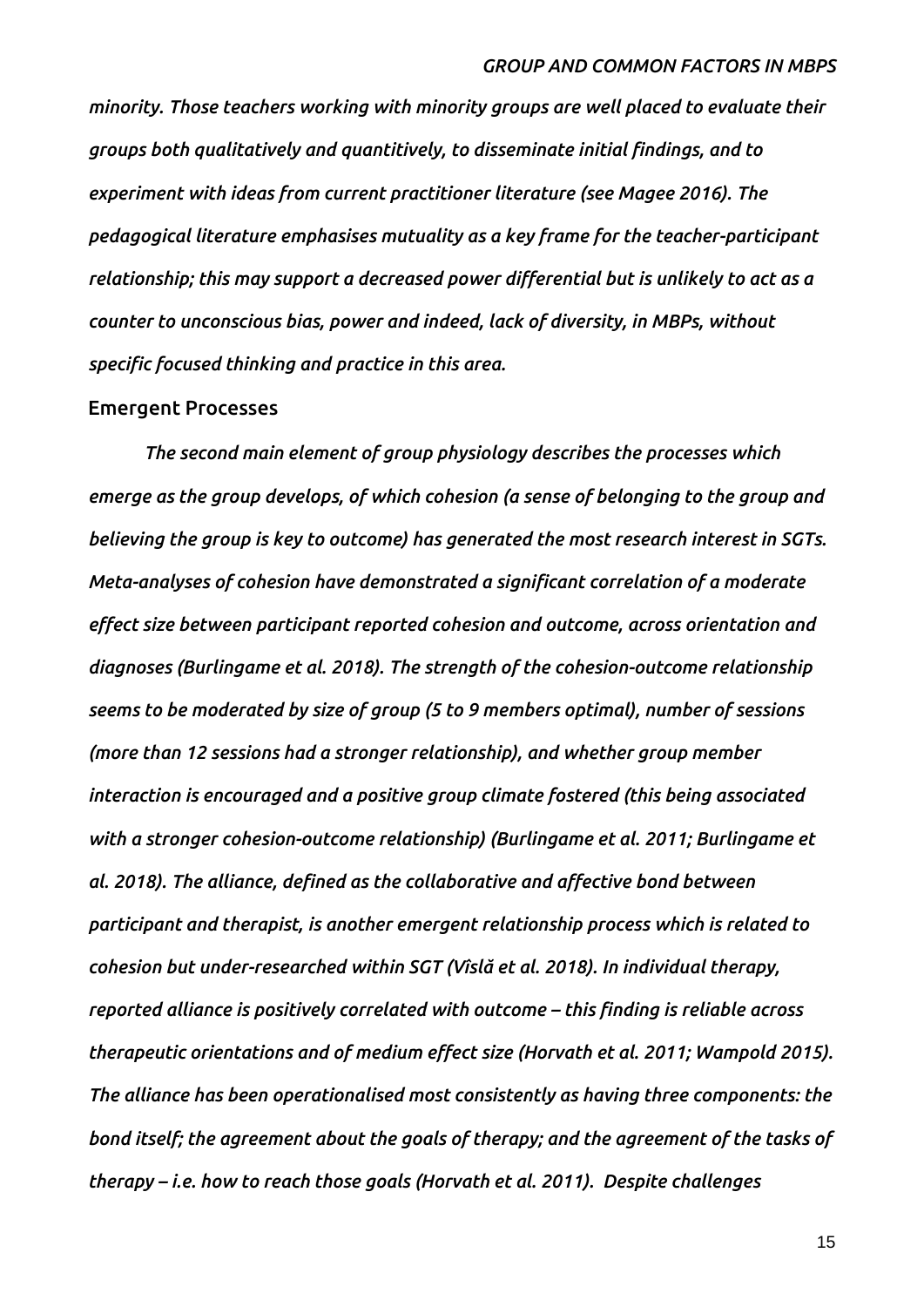*concerning methodology (around definition, measurement and the correlational nature of many studies) the alliance is considered a powerful common factor due to the overall strength of the evidence (Wampold 2015).*

**Emergent processes within MBPs.**

*Within MBPs, Bowen and Kurz (2012) found that MBRP participants' ratings of alliance were positively associated with higher mindfulness scores at the end of the course and at two months follow up, though not at four months. Thus, the alliance might be especially important in the beginning stages of developing mindfulness, although the correlational design did not address causality and there was some attrition. Results from an RCT on smoking cessation using an adapted MBSR program found that alliance measured mid-programme was associated with increased home practice, mindfulness and emotional regulation, and decreased negative affect, though not with smoking cessation (Goldberg et al. 2013). A study investigating the role of the alliance in Cognitive Behavioural Group Therapy (CBGT) and MBSR indicated that alliance was significantly predictive of outcome within the MBSR condition but not the CBGT condition (Jazaieri et al. 2018). The authors hypothesised that this may be due to MBSR being less manualised than CBGT, so relationship factors are more important, at least for this participant group who suffered from social anxiety. Bisseling et al. (2019) investigated alliance, group cohesion and teacher competence (using the MBI:TAC) and their relationship to psychological distress pre- and post- MBCT for cancer. Only the therapeutic alliance significantly predicted decreased psychological distress, and this association was mainly within the goal subscale (rather than the bond or the task). That is, mutual agreement about goals seemed important to outcome.* 

*Three recent meta-syntheses of qualitative studies of the experience of participants in mindfulness groups go some way to illuminating potential group effects, including emergent processes. Eleven of the 14 papers reviewed by Malpass et al. (2012)*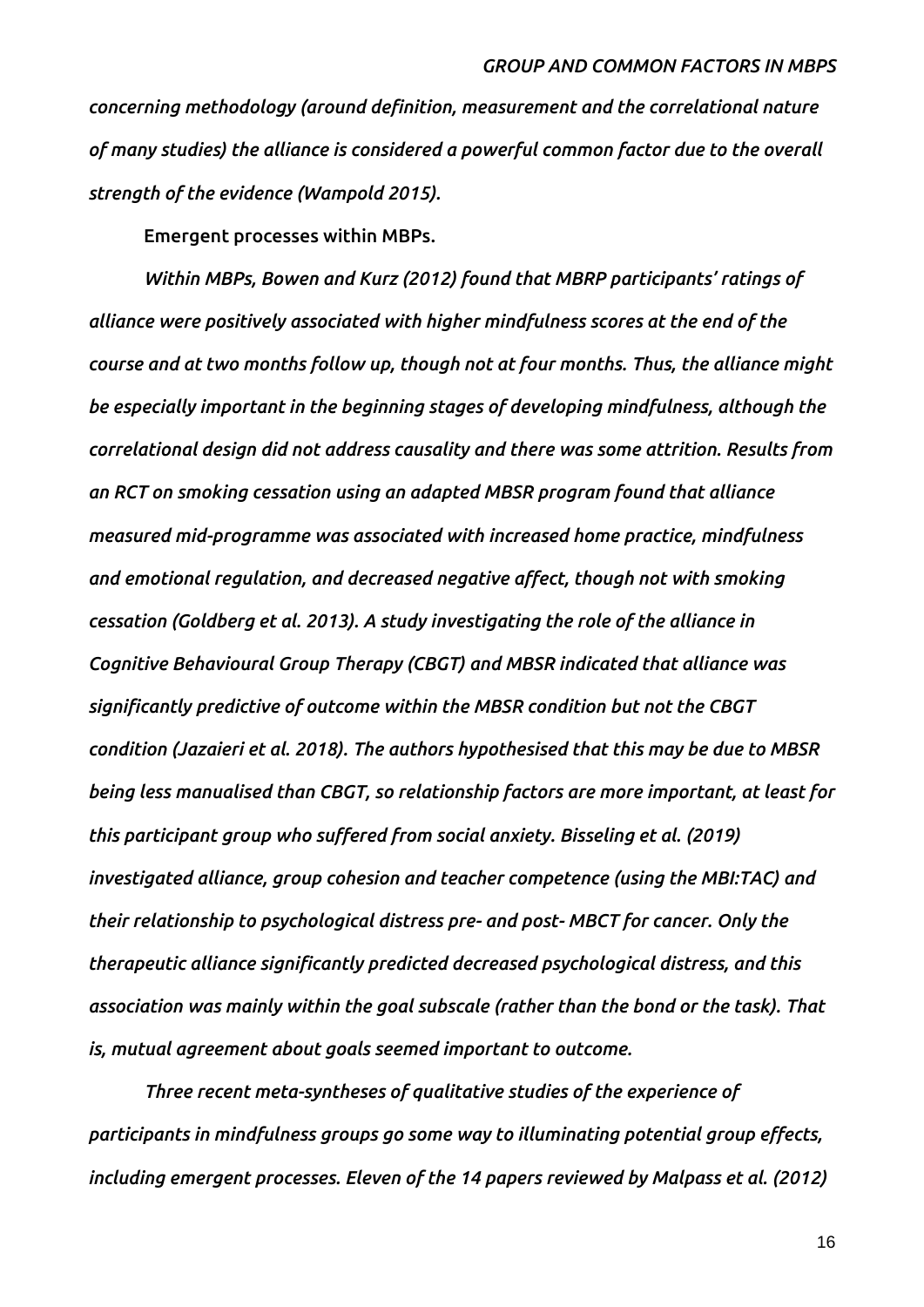*pointed to the importance of the group in the change process, even though the group was not the focus of the investigation, and they concluded that the group did indeed reduce stigma and isolation for participants and was experienced as normalising. Understanding that we share many of our experiences, including difficult ones, was one of the therapeutic factors described by Yalom and Leszcz (2005) as universality, but often discussed within mindfulness fields as common humanity. In addition, MBP participants' accounts suggested that group process aided learning of new skills, encouraged persistence and normalised the (challenges of) the practices taught (Malpass et al. 2012) Although the group was often seen as a safe place, this was not universal, and some participants within an MBCT group reported that the group space itself could heighten their anxiety (Finucane and Mercer 2006). Wyatt et al. (2014) found that the group was an important aid to de-stigmatizing, and that connection with others with similar experiences enabled people to deal with their own challenges with less distress, and greater acceptance. This is potentially an example of how a group effect might interact with a model effect. A further meta-synthesis (Cairns and Murray 2015) also reflected the themes around normalising, de-stigmatisation, encouraging perseverance, and cultivating changes towards others, such as increased empathy and emotional closeness (Allen et al. 2009; Griffith et al. 2009). There may be some crossover with the therapeutic factors literature, which includes the instillation of hope, altruism, interpersonal learning, and imitative behaviour, but the differing conceptual frameworks and definitions make comparisons complex. It is worth noting that the similar themes presented here may reflect the inclusion of the same original papers across these three meta-syntheses. More recent qualitative studies have echoed the importance of universality and the experience of cohesion within the group (Cormack et al. 2018).* 

*The pedagogical literature strongly supports the relationality of the MBP group as vital: the teacher's "stewardship is the tending of relationships to ensure that the*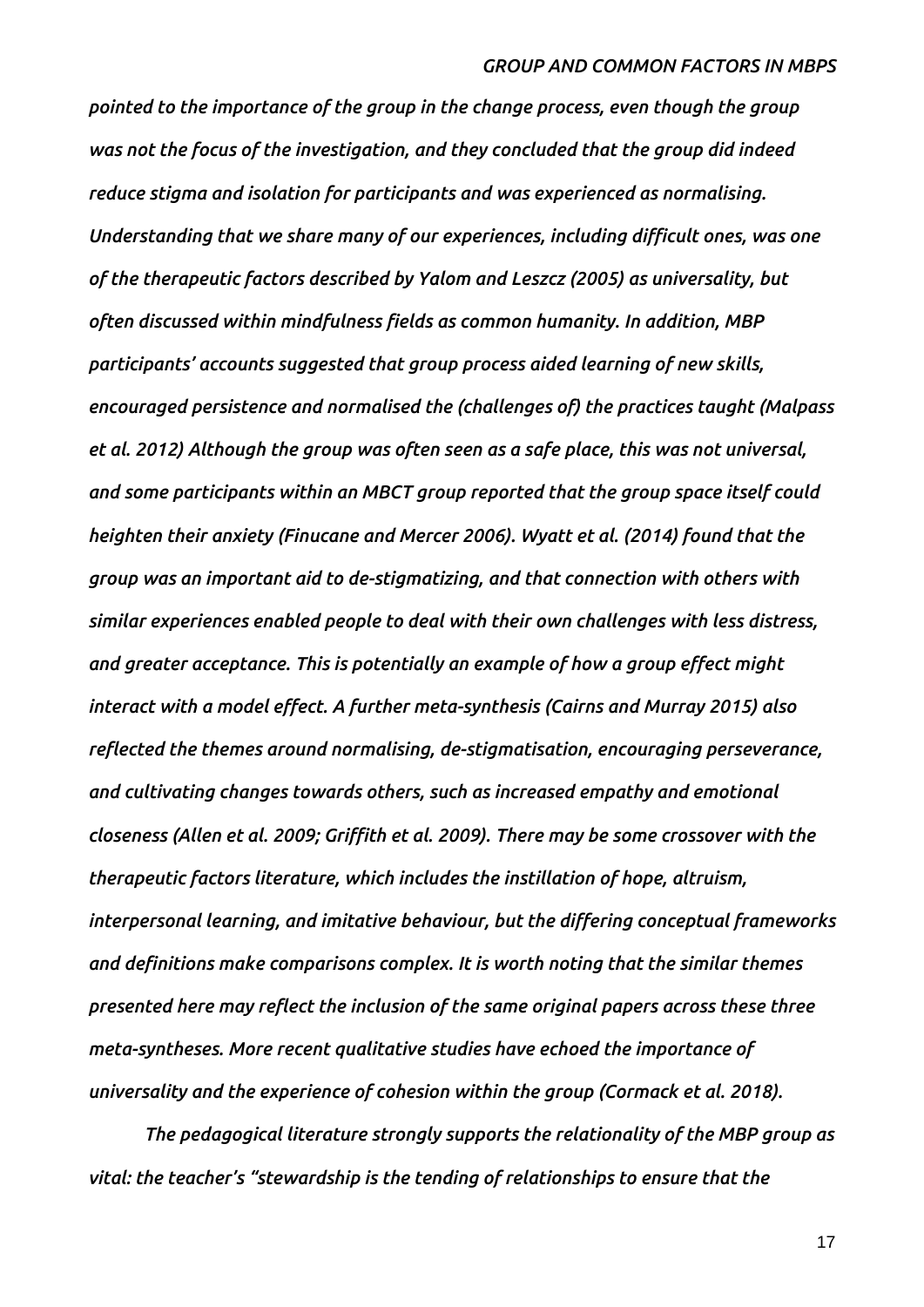*atmosphere teaches" (McCown, 2016, p13). Two aspects emerge as key from the pedagogical literature that overlap with the concept of cohesion: belonging, the sense of mutual influence, responsibility and care; and "resonance" (McCown et al. 2010). Resonance is a concept that is built on intra- and inter- subjective neurobiology and polyvagal theory (Porges 2017). Resonance circuitry is hard-wired into the brain and thus into our relationships, allowing us to learn experientially, to attune, to feel "felt" and to be part of something bigger than ourselves (see Siegal 2007). A well-stewarded MBP may offer participants the opportunity to build both intra- and inter-subjective resonance pathways with mindfulness practice as the method (McCown et al. 2010). For example, a participants' self-disclosure of difficulty, handled skilfully, safely, with friendliness and supported by mindfulness, may allow the participant to drop into intra-subjective resonance. Those witnessing, and perhaps internally participating in the dialogue, may also resonate: the outward communication of this through facial expressions etc, may also help the group resonate with friendliness and safety perhaps allowing others to share difficulty also.* 

*There is also agreement within the pedagogical literature that a key teacher skill is how the teacher manages and relates to the group. This "stewardship" is described in detail both by McCown (2016) and the MBI-TAC (Crane et al. 2017b), the latter assigned "holding the group learning environment" as one of six key teaching skill domains. The Inside-Out Group Model describes the embodied teacher as 'reading' the group, including any group processes, "holding" the group, including attention to boundaries and safety, as well as "befriending" the group - relating to what is arising within themselves, participants and the group as a whole with warmth and compassion (Griffith et al. 2019). The centrality of "holding", a Winnicottian term, is also emphasised by other practitioners (Bartley 2012; Santorelli 2016) and echoes the concept of attachment with the group and the teacher in particular as a secure base from which to explore (Bowlby*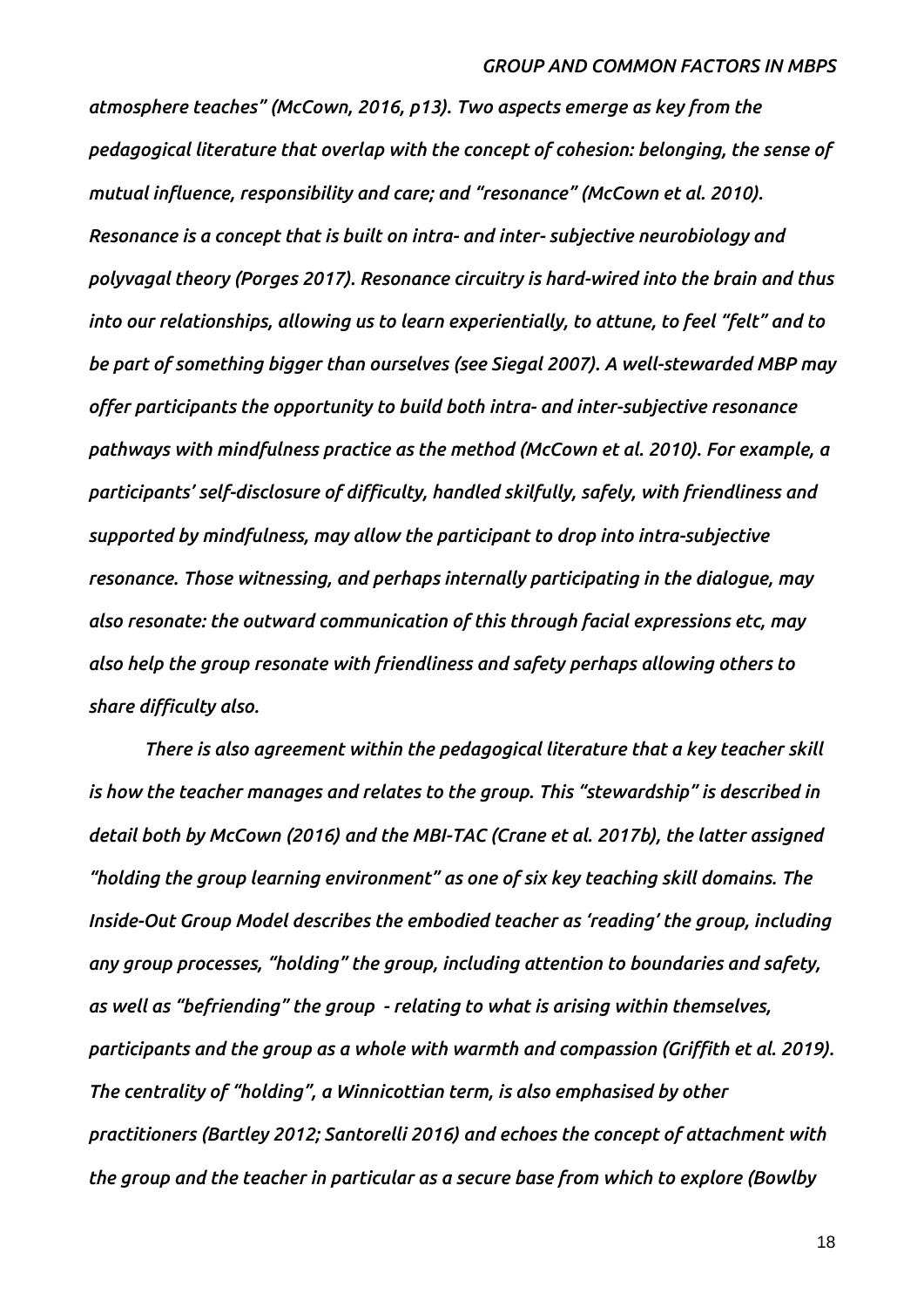*2008). If the base is insecure, then exploration and learning are much more difficult. Insecurity may be fuelled by the participant (see social anxiety below), the group (Finucane and Mercer 2006), the teacher, the curriculum, or an interaction between them. Recent attention within the pedagogical literature to trauma-informed mindfulness has pointed to the importance of recognising many participants bring with them nervous systems that have been impacted by trauma, and safety in relationship is key to healing (Treleaven 2018).* 

**Implications for teachers.**

*There is general agreement within the pedagogical literature that it is important for the teacher to skilfully cultivate a fertile, but safe, learning container for the MBP group. Research evidence suggests that alliance is important for effective MBPs. It is unclear whether cohesion is as important within an MBP, perhaps because the programmes are usually limited to 8/9 sessions, and there may be more than nine participants, as well as the more teacher-led interaction within the group. These factors have been found within small group research to moderate cohesion. However, qualitative research shows group members do consistently talk about the importance of the group, especially in terms of normalising/universality/common humanity and feeling greater empathy towards others, and also as a support in persisting in the face of challenge. The pedagogical literature also underlines the importance of the relational context of the group, with related concepts around belonging and resonance. Therefore, teacher-participant and participant-participant relationships throughout the programme are likely to need attention in order to create a safe space. Small group and pair work may be helpful, not just at the forming stages of the programme to encourage cohesion and belonging, but in the middle stages, particularly if the group is "storming". Collaborating to create clear expectations around goals and tasks may be key, and will be revisited later in this article.*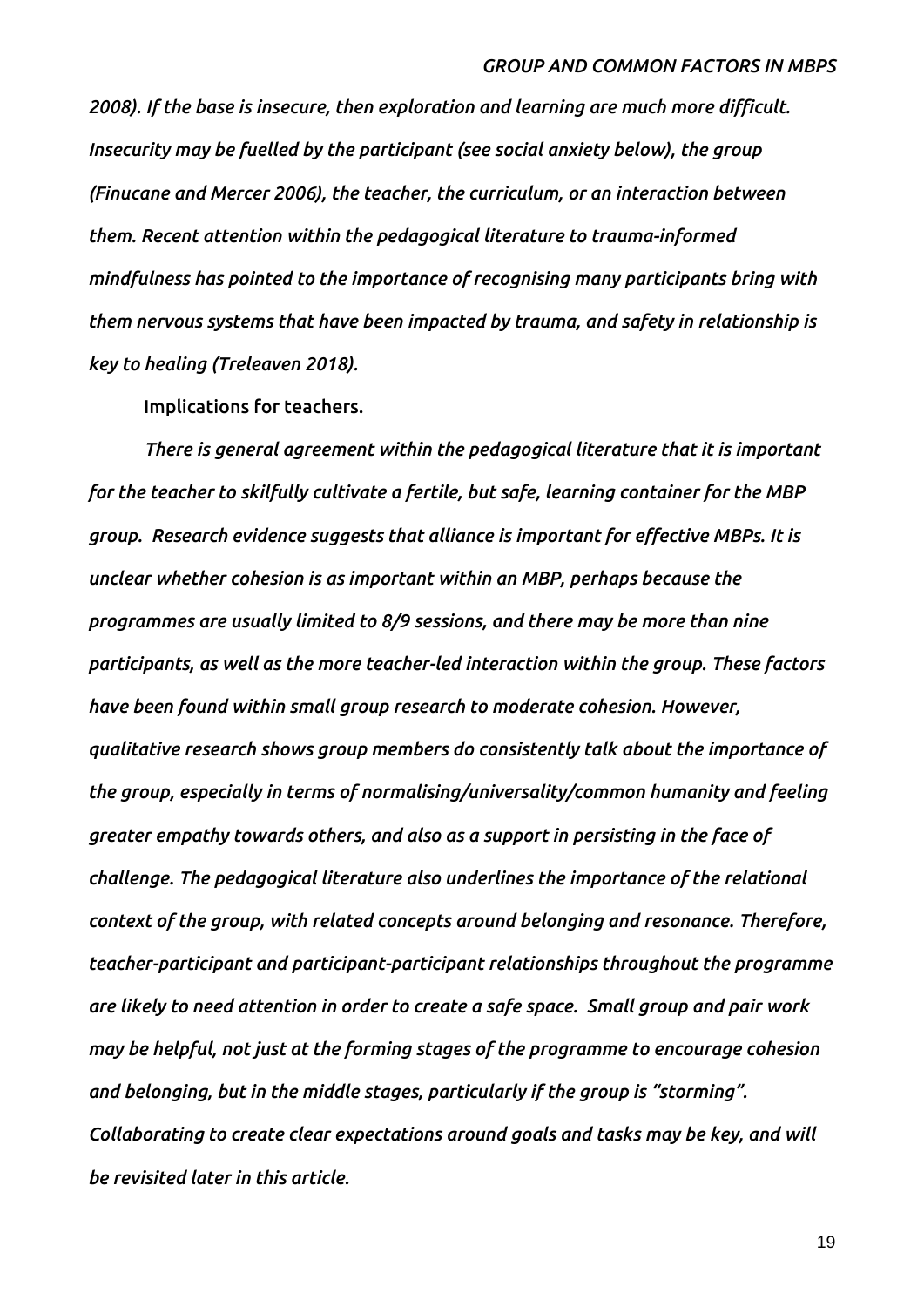## **Therapist Effects**

*There is a dearth of research on therapist effects within group psychotherapy, but therapist effects in individual therapy are increasingly seen as an important area of investigation, with studies showing significant therapist effects on client outcomes (Baldwin and Imel 2013). This body of research may be a useful lens with which to view therapist effects within MBPs. There seems to be considerable variation between therapists, with top-performing therapists having significantly increased levels of treatment gain, and fewer clients who deteriorate (Okiishi et al. 2003). A review and meta-analysis concluded that therapist effects accounted for 3-7% of the variance in outcome (Baldwin and Imel 2013). It is unsurprising that researchers have examined therapist competence to explain this variability, but this has proved to be a thorny issue. Therapist competence has been conceptualised as the skill with which the therapist delivers the intervention, particularly amongst more manualised approaches. A related concept is adherence, how much the therapist adheres to delivering the techniques and methods of the particular therapy. However, a meta-analytic review found no overall effect for either competence or adherence to the model with alliance accounting for a significant proportion of the variance between groups (Webb et al. 2010). A further meta-analysis concluded that therapist skills or actions are the major contributor to the alliance and significantly predictive of outcome (Del Re et al. 2012). That is, how the therapist contributes to the development of a positive alliance is important rather than their technical competence in delivering the intervention. It has also been suggested that therapist responsiveness might be key – the ability of therapist to adapt to the context and the client rather than simply adhering to the manual (Webb et al. 2010). In contrast, length of training has proved to be a possible red herring (Miller et al. 2018), although others disagree (Shafran et al. 2009). More recent studies suggest that those therapists who apply the principles of deliberate practice get the best results. This includes routine*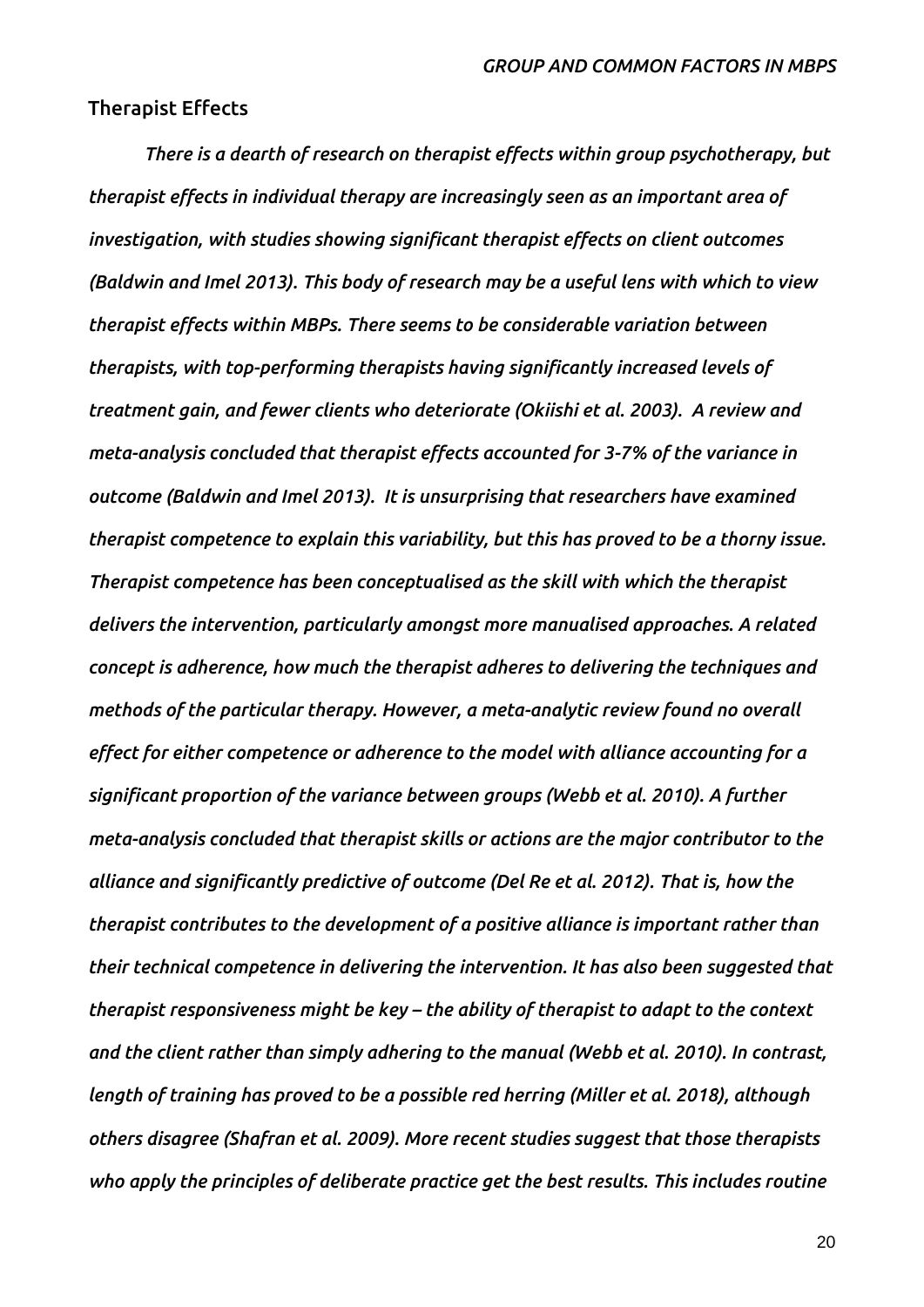*monitoring of effectiveness through feedback from the client and systematic attempts to improve performance (Miller et al. 2018). In summary, within individual therapy, competence has proved a slippery concept, although therapist skill in building a working alliance and responsiveness may be important.*

**Therapist (mindfulness teacher) effects within MBPs.**

*Within MBPs, therapist effects have been considered through the framework of teacher competence, although the definition of competence within MBPs is wider than above. Teachers are expected to have both foundational competences related to their clinical or other training and professional practice, as well as specific competencies in teaching MBPs which includes the ability to embody the "qualities of mindfulness" (Crane et al. 2012 p. 80). This embodiment is a reflection of the centrality of mindfulness in the personhood of the teacher and, as such, is quite different to other professional competencies. There is pedagogical agreement that teacher embodiment is key, and cultivated through regular personal practice, retreat attendance and an "existential commitment" to bringing mindfulness fully into daily life (McCown 2013). Defined as "the arising of non-judgmental, present moment awareness within the teacher" it is at the heart of the Inside Out Group Model (Griffith et al. 2019 p4). There has been considerable energy invested in developing tools for training and assessing competence, including embodiment, in mindfulness teachers including the MBI-TAC (Crane et al. 2017a). The amount of mindfulness practice a MBP teacher engages in is one way of assessing the level of commitment teachers have, although there is no research on whether or how this impacts embodiment. The initial empirical research is so far mixed, with one small study finding no significant predictive effects of years of mindfulness practice or time on retreat (Ruijgrok et al. 2018) though a metanalysis did find "experience" with mindfulness predictive of outcomes (Khoury et al. 2013). This latter study was of mindfulness-based therapies more broadly rather than MBPs. Evidence*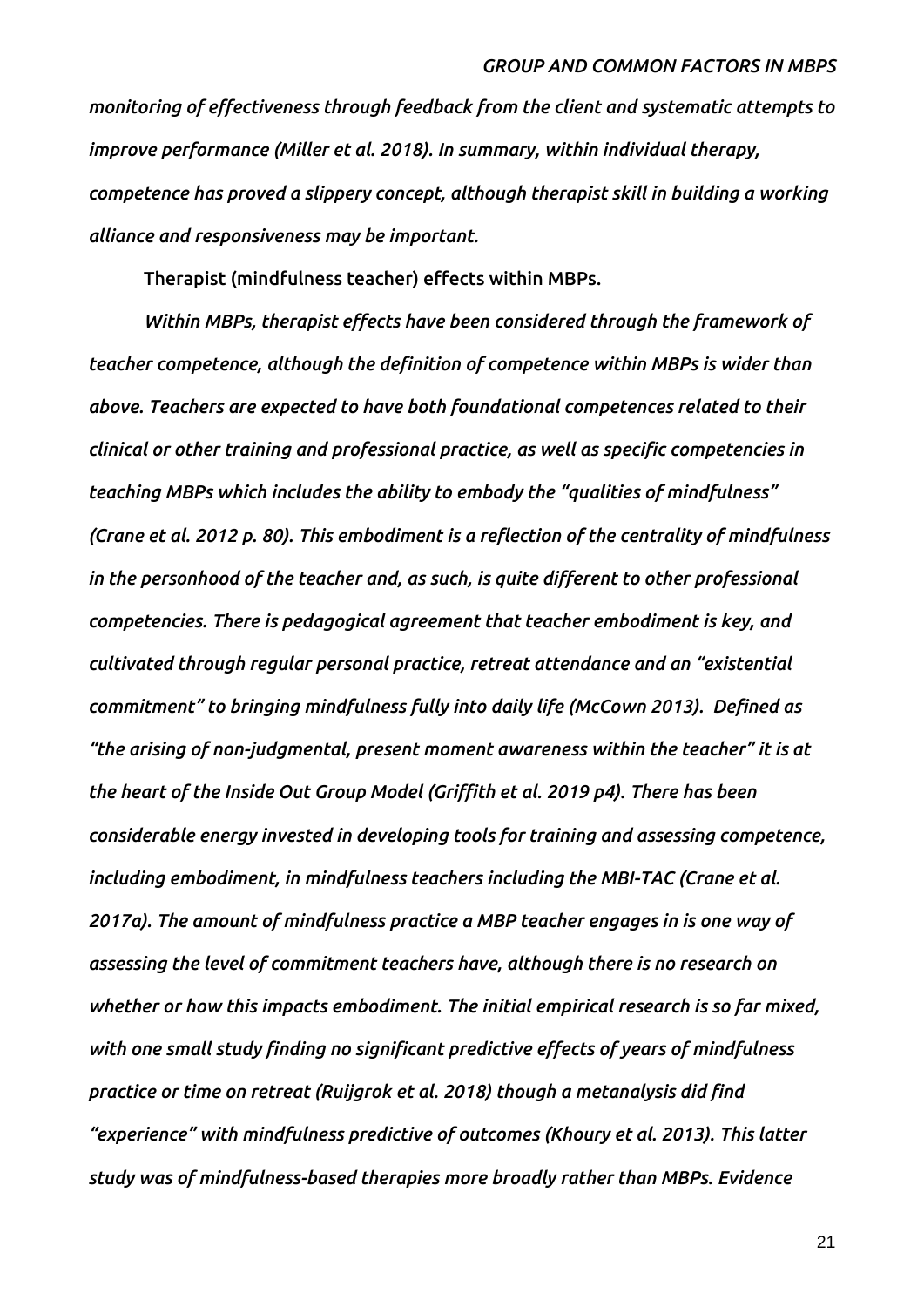*from a well-designed study with psychotherapists-in-training found that when those psychotherapists were practising an hour of meditation every morning (led by a Zen Buddhist), this predicted better outcomes for clients in comparison to a control group (Grepmair et al. 2017)*

*Within MBPs, one study that found significant group effects failed to find teacher effects, that is, it mattered which group you were in, but not which teacher taught you (Imel et al. 2008). However, this may have been because there was insufficient variation in teacher skill, as all the teachers were all highly trained and supervised (Imel et al. 2008). The few studies into teacher competence so far have failed to find any effect of teacher competence (as measured by the MBI-TAC, including relational skills and embodiment) on participant outcomes, group cohesion or alliance (Bisseling et al. 2019), or on possible mediators of outcomes, namely mindfulness, self-compassion, rumination and cognitive reactivity (Huijbers et al. 2017).* 

*It has been suggested that perhaps the nature of MBCT, that is, the highly structured program and emphasis on responsibility for self, means that teacher competence is not so important (Huijbers et al. 2017). Alternatively, what participants perceive as important in their teacher is not necessarily the same as what teachers/assessors believe (Bisseling et al. 2019). In addition, within the literature on therapist effects in individual psychotherapy, there has been a movement away from expert or supervisor rating of therapist competence to identifying effective therapists through tracking client outcomes (Baldwin and Imel 2013), but this has not yet translated across to MBPs.*

*Length of post-graduate mindfulness-teacher training has been shown to predict participant outcomes (Ruijgrok et al. 2018). Those with more advanced training (three rather than two years) had participants with better outcomes, on measures of well-being and perceived stress, and higher satisfaction levels. The third year of training in this*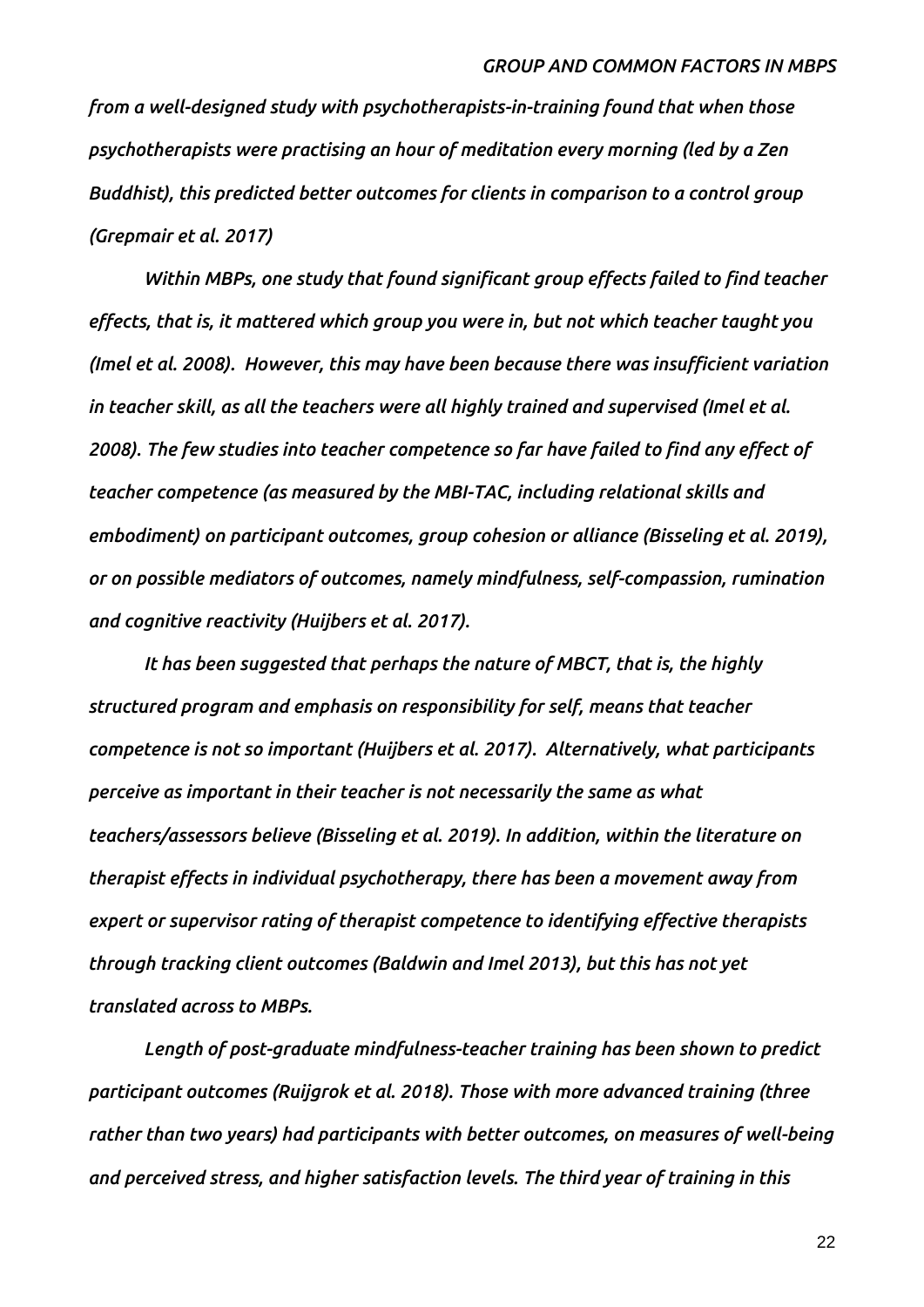*sample involved feedback on a complete videotaped course and it may be that this type of feedback is key. In contrast, teaching or meditation experience did not seem to be related to outcome/satisfaction. However, this was a feasibility study with a small (selfselected) sample of participants (N=31) and the small sample size meant the group of teachers with the least training (of 1 year) was excluded. McCown suggests it is the absorption in the pedagogy that is key for teachers, not just time spent practising, but immersion in other co-created spaces of teaching/learning and relationships including their own courses (2013). This enables the embodiment of authority and authenticity that the teacher can then offer the group (McCown et al. 2010).* 

*There has been limited qualitative research investigating teacher effects. An MBCT study investigating the teacher-participant relationship described four themes: embodiment, empowerment, non-reactivity and peer support (van Aalderen et al. 2014). Participants perceived peer support as more important than the teachers, and empowerment and non-reactivity were seen differently by teacher and participant, echoing Bisseling et al. (2019).* 

**Implications for teachers.**

*It is not yet clear that there are reliable teacher effects within MBPs. Lack of teacher effects/competence found within some RCT's may be due to high levels of teacher training and experience resulting in little between-teacher variation. Indeed, the evidence base for the efficacy of MBPs has been established largely based on teaching by highly trained teachers. Therefore, while research is ongoing into the impact of teacher competency, in order to be able to confidently generalise from this evidence base, good teacher training remains advisable. Embodiment seems key to how teaching competency is perceived, by participants as well as by teachers. What helps teachers to be embodied is less clear from the research. There may be differences in outcomes for participants who have had teachers with longer training, but this finding would benefit from*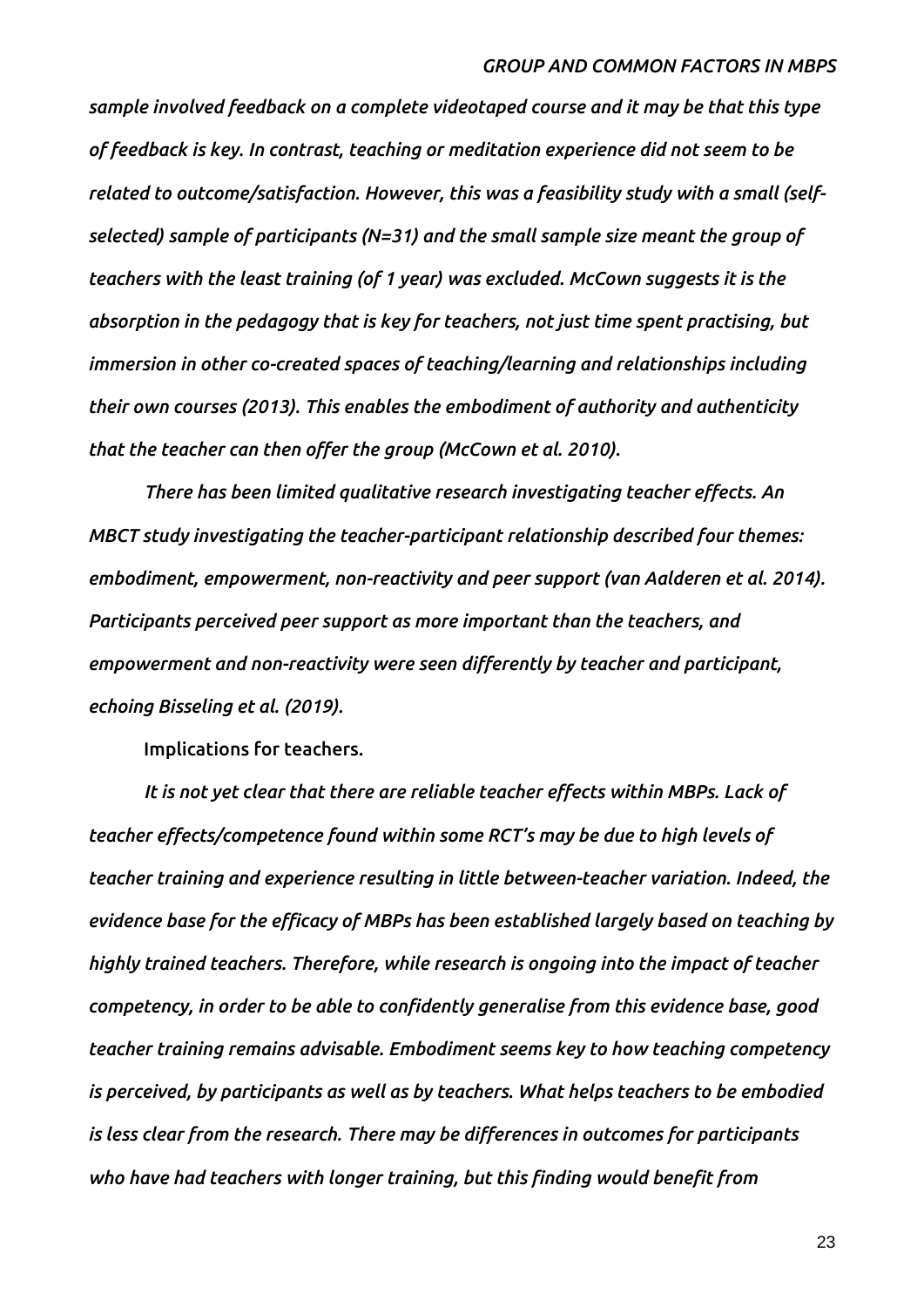*replication with a larger sample. However, there may be other ways in which teachers are immersing themselves within mindfulness contexts, or a combination of these, which may be important. In addition, it might be helpful to look to the individual therapy field in terms of assessing teacher competency through individual participant outcomes. Although the practitioner literature has rich offerings around how teachers can cultivate embodiment, we cannot yet say from a research perspective that practice, training, support/supervision/co-constructed mindfulness spaces with peers and/or more experienced teachers, or retreat. There is initial support for the importance of the alliance and teachers would be wise to pay attention to this, and perhaps especially to the fit between participants' goals and how these will be reached, with that of the teacher's/the MBP.* 

## **Participant Effects**

*Within common factors research, client factors, such as readiness to change, expectations about treatment, and attachment style, have been estimated to contribute about 30% of the variance in outcome (Norcross and Lambert 2011), suggesting that clients are at the centre of the change process (Bohart and Wade 2013). In a narrative review of client contribution to psychotherapy, Bohart and Wade (2013) concluded that client demographics have little effect on outcome, but that some characteristics, such as attachment style, do have an impact, and attachment also seems to be significant within SGT. (Tasca et al. 2013). Clients' readiness to change likewise seems an important factor, with a meta-analysis of 39 psychotherapy studies finding a medium effect size in terms of its association with outcome (Norcross et al. 2011). Client preferences (preferences about therapist, treatment approach and activities within therapy) may also be relevant, predicting both outcome and attrition (Swift et al. 2011; Swift et al. 2018).*

*Expectancy is another common factor that has been found within psychotherapy to be related to outcome (Zilcha-Mano et al. 2018). Expectancy includes both what*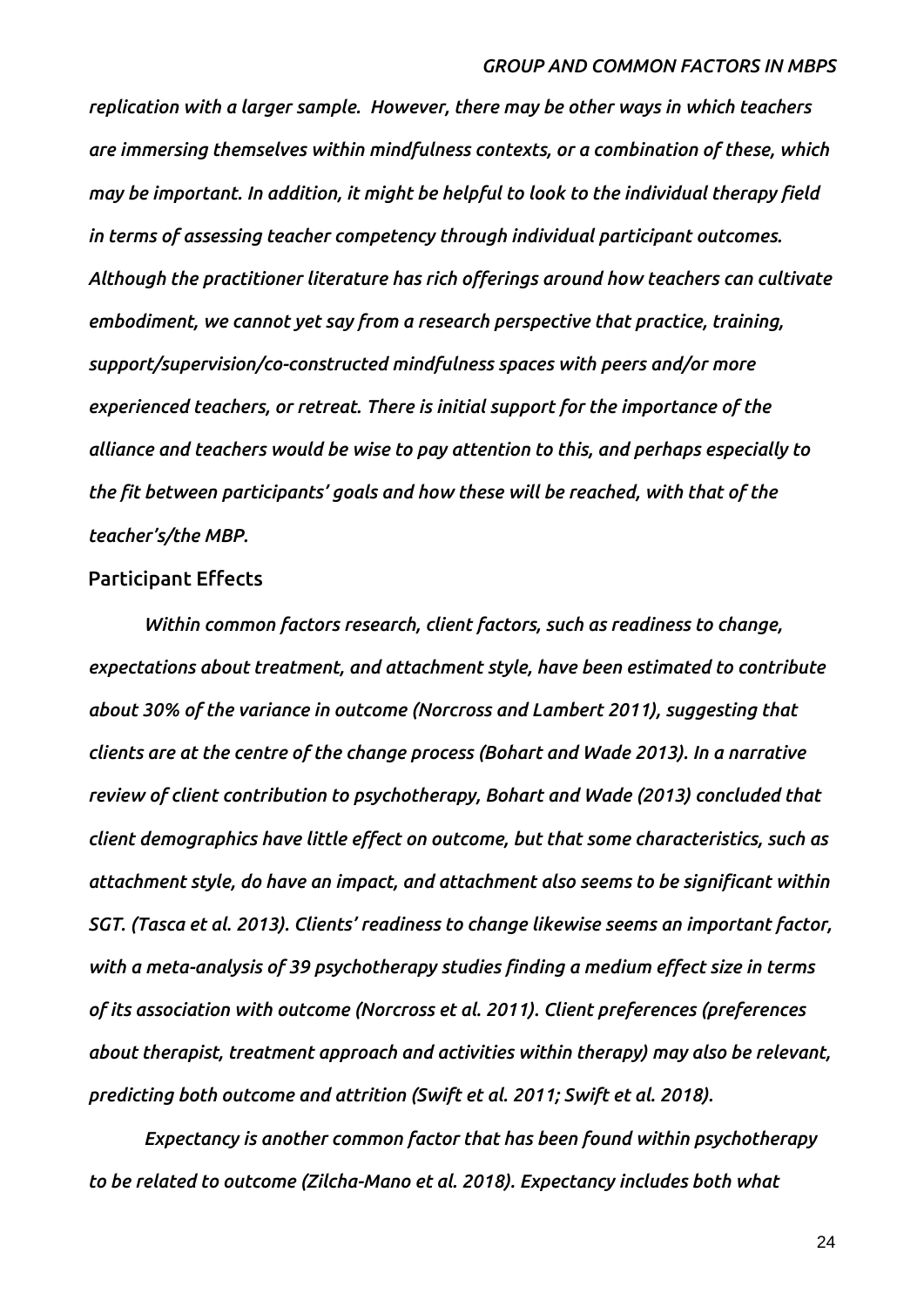*clients expect from the activity of therapy (role expectations) and its expected impact (outcome expectations). Bohart and Wade (2013) found some support for a positive correlation between both role and outcome expectations and actual outcome, including encouragement for the idea that clients with moderate expectations have better outcomes than clients with very low or very high expectations (Constantino et al. 2011). Inducting clients into therapy appears to have had some success in changing role expectations and thus improving outcomes (Constantino et al. 2011). In addition, clients and therapists who match well in terms of their theory of change tend to demonstrate better outcomes (Bohart and Wade 2013).* 

**Client effects within MBPs.**

*Although MBPs have demonstrated effectiveness with a wide range of participant groups it is less clear if particular participant characteristics impact outcomes. Not all participants who take MBPs improve (Norton et al. 2015), as is true across psychotherapy (Lambert 2011), but there is little attention or information kept on those participants who do not improve, deteriorate, or drop-out (Nam and Toneatto 2016). A recent review suggests that RCTs in MBPs have high rates of attrition, with a mean of 29%, which challenges the effectiveness of MBPs (Nam and Toneatto 2016). Where information on attrition is recorded, mainly practical reasons are given, but it is possible that participants' perceptions of treatment may be under emphasised (Nam and Toneatto 2016). Crane and Williams (2010) argue that a focus on fluid psychological factors may be more beneficial to the field than focusing on fixed factors such as demographics or clinical history, as the latter, by definition, are immutable. Understanding what psychological factors make people less likely to benefit from MBPs could enable greater clarity in any pre-group preparation (screening, pre-group interview or orientation) around the rationale for the approach, and support helpful and realistic expectations, including the challenges of mindfulness and how these might be worked*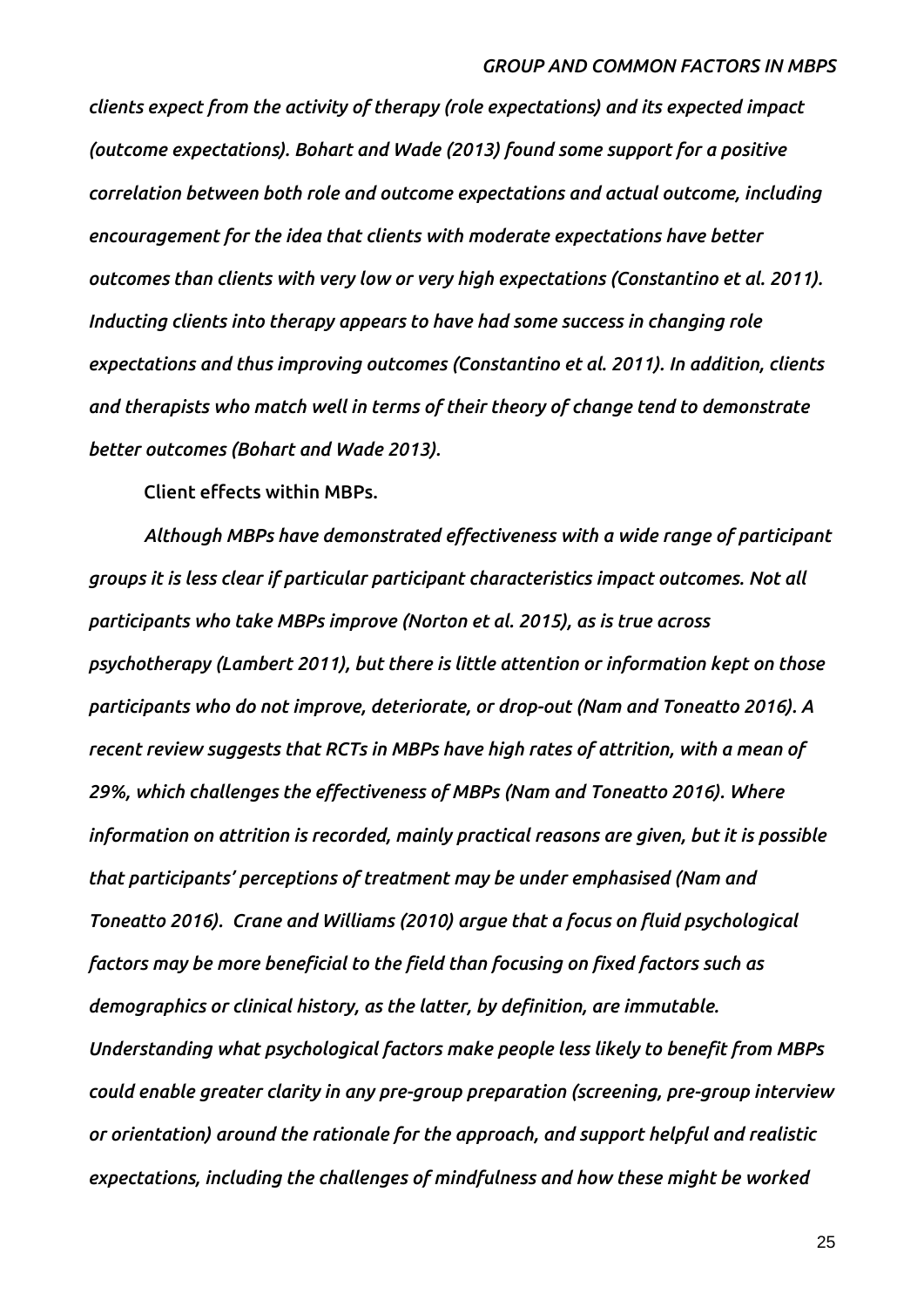*with. Higher levels of rumination and cognitive reactivity were found to be significantly predictive of drop-out in MBCT, to address this Crane and Williams (2010) developed an extended pre-course "treatment engagement" interview. This included highlighting how MBCT could help address the particular problems the participant presented with, an exploration of difficulties which could arise during the MBP, encouragement to contact the therapist/teacher if difficulties were experienced, as well as active following up of missed sessions during the MBP. Interestingly, much lower attrition rates were reported during this trial (Williams et al. 2014). Higher levels of participant rumination also negatively predicted physical and psychological engagement in a short online mindfulness programme, suggesting this is a predictive factor in online adaptations also (Banerjee et al. 2018)*

*Preferences and expectations may impact outcomes in MBPs (Farb 2012). Whether participants preferred a program they were assigned to (MBCT for Cancer or Supportiveexpressive therapy) was more predictive of benefit than assessed personality (Carlson et al. 2014). In addition, in an MBCT intervention for headache pain, pre-course positive outcome expectations were correlated significantly with decreased pain interference, though it was unclear whether this may have been confounded by higher baseline pain scores as well as by high levels of attrition and a small sample size (Day et al. 2016). In contrast, an RCT of older adults did not find any expectancy effects (measured post first session) for either cognitive or clinical outcomes (Haddad et al. 2019). However, the MBP arm of this trial had greater attrition, which may have skewed the results, as those with lower expectations of beneficial outcomes or lower credibility may have discontinued. Two meta-syntheses of the available qualitative research in MBPs (Cairns and Murray 2015; Wyatt et al. 2014) suggest that expectancy needs to fall into a mid-range in order to be most helpful, in agreement with Constantino et al. (2011). It is possible that helpful expectations may be correlated with goal-building and could help make sense of recent*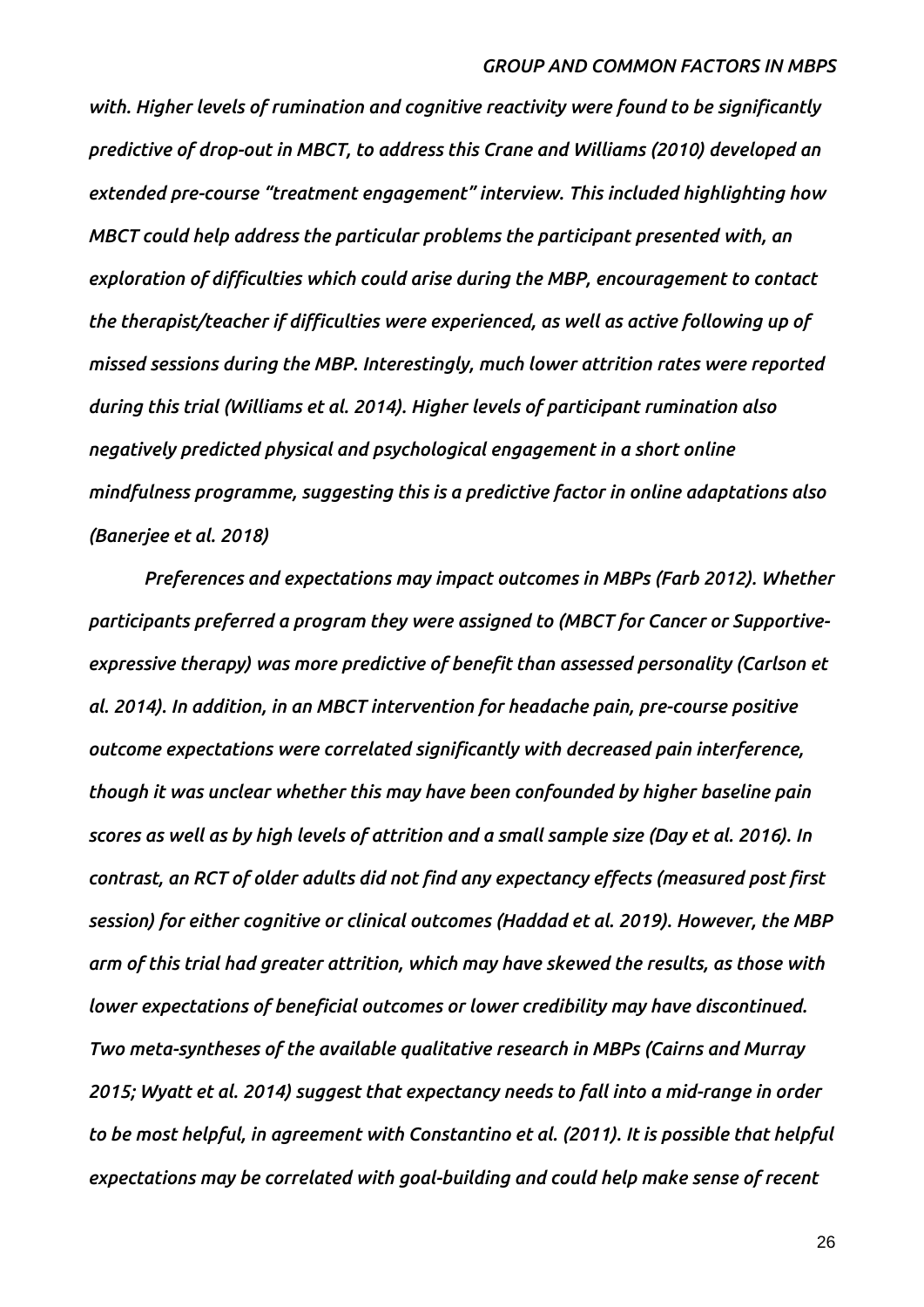*findings that the goal subscale within an alliance measure is associated with positive change (Bisseling et al. 2019). Having reasonable goals for the intervention and a clear rationale for how those goals can be reached could be important: within MBPs this paradoxically involves a letting go of expectations and the cultivation of non-striving. A recent qualitative study also found that readiness to change may be important in how actively the participants can commit to the programme and suggested exploring whether participants have understood the rationale behind the MBP and their motivation (Hjeltnes et al. 2018).* 

*Further studies suggest that the level of anxiety participants may have around being in the group may predict outcome. For example, insecurely attached participants were 50% more likely to drop-out, although they could also benefit more if they stayed the course (Cordon et al. 2009). Interestingly, both a self-compassion and an attachment security prime resulted in increased willingness to engage in initial mindfulness training for those categorised as insecurely attached (Rowe et al. 2016), suggesting once more a role for good pre-group preparation. A more recent qualitative paper comparing improving and non-improving participants with social anxiety disorder discovered that one key difference participants reported was whether they were able to engage with the group process, despite fear and anxiety, or continued to feel exposed, insecure and avoidant of social interaction within the group (Hjeltnes et al. 2018).* 

*MBCT practitioner literature seems to foreground pre-group preparation more than MBSR, perhaps as initially the focus was on a response to depression in remission, and a careful assessment of this. Segal et al. (2013) include a chapter on the pre-class participant interview in their book, as does Crane (2017) and Williams et al. (2015). Bartley (2012) discusses how early experience of high attrition in running MBCT for cancer shifted the pre-group process from recruitment to preparation, so that participants made an informed choice about joining. She recommends one-to-one pre-*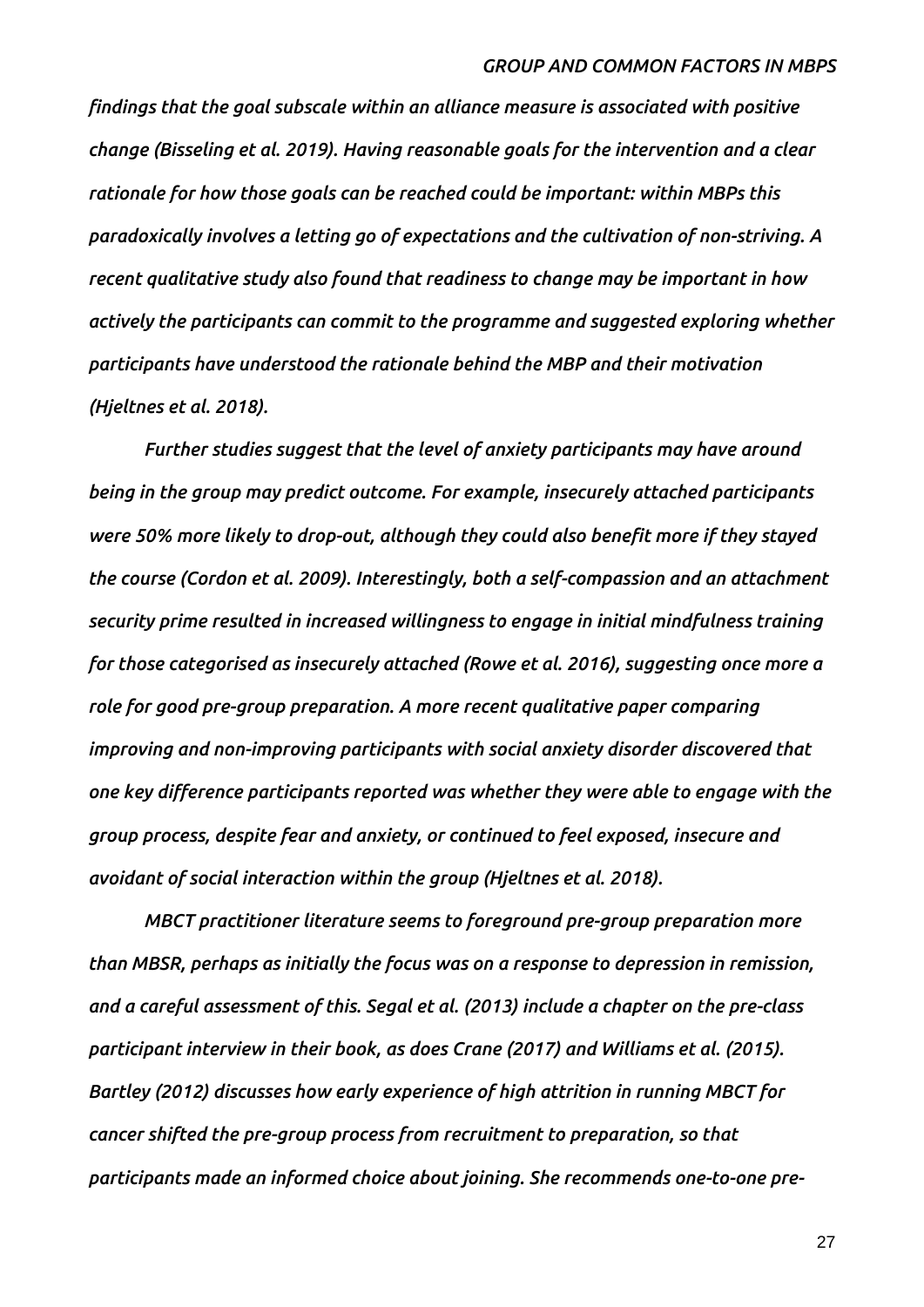*group meetings (rather than group orientations) between participant and teacher for careful assessment and preparation, as well as supporting a developing alliance between the two. The MBSR curriculum suggests a group orientation plus a brief individual screening interview, with intentions around familiarisation, education and screening (Santorelli et al. 2017). However, there is no research as yet on the impact of different types of pre-group preparation (written information, group orientation, individual meetings) on attrition or outcomes.*

**Implications for teachers.**

*Expectancy effects and client preference may impact persistence and participation with MBPs. There is contradictory evidence about whether these factors play a role in outcome, possibly because those with unrealistic expectations discontinue. In particular, it may be helpful to give specific guidance to participants with high levels of rumination and cognitive reactivity (for example, how these relate to depression relapse, may mediate outcome in MBCT, and can be worked with) and anxiety and avoidance (for example, the importance of engaging with the group process despite fear). Addressing readiness to change might be beneficial, especially as an MBP requires considerable commitment and investment timewise, and a particular approach of turning towards difficulty which may be unexpected. More generally, encouraging discussion around goals for participating and how those goals are worked towards (paradoxically within MBPs by practising non-striving, and non-attachment), clear explanations about the role of the group, and finding a balance between encouraging hope and discouraging the idea of mindfulness as a miracle cure, may well support persistence or alternatively a decision not to participate in an MBP at this time.*

## **Discussion**

*This selective review has drawn together relevant research from the small group treatment and common factors fields, as well as the extant research and practitioner*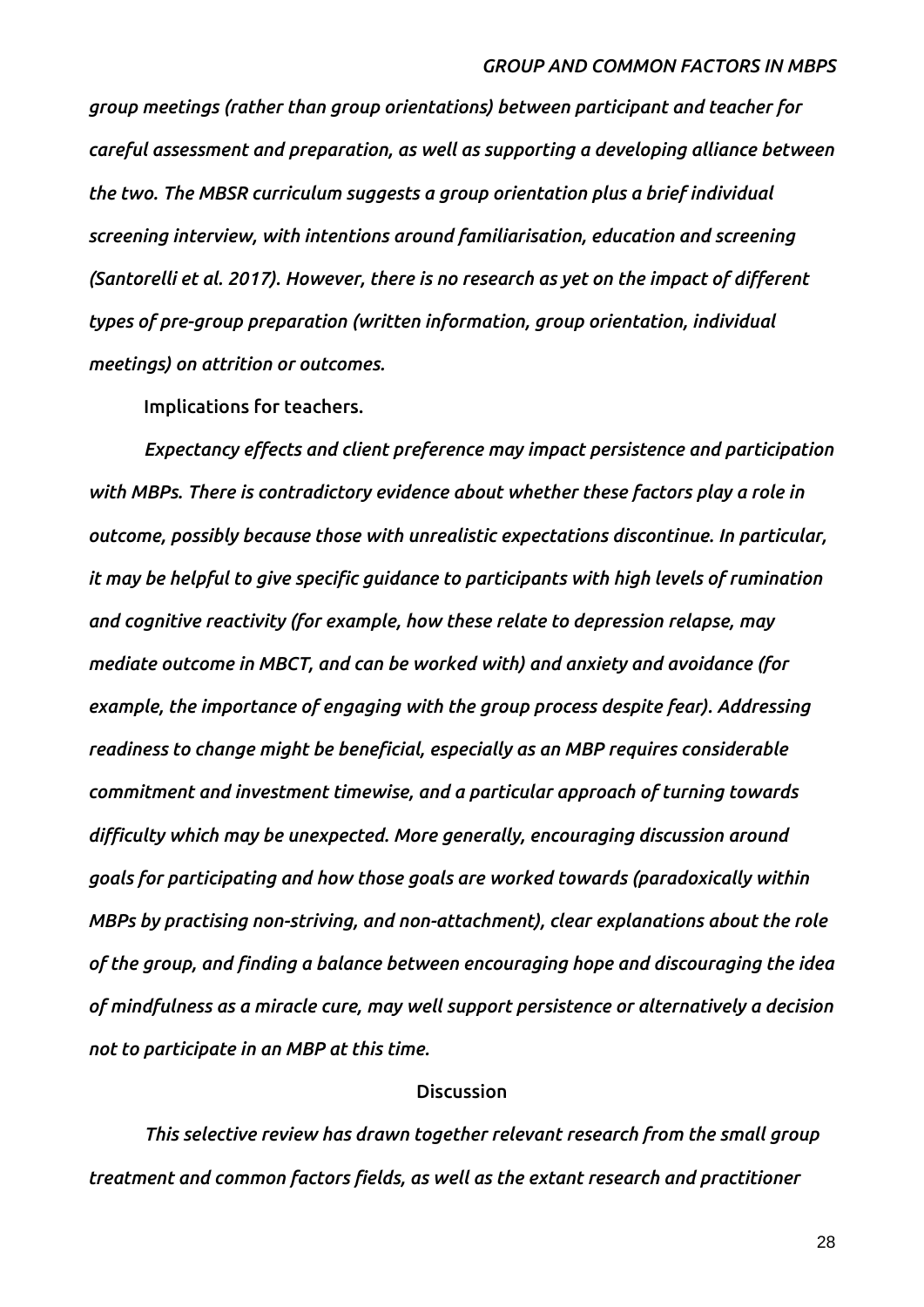*perspectives from MBPs, that might help both practitioners and researchers to reflect upon change factors within MBPs. We structured the evidence using Burlingame et al.'s (2013) model of SGT, looking at both imposed and emergent structure, emergent processes, social processes, and model, therapist and client effects. We have tentatively offered some implications for MBP teachers, with the caveat that there are many gaps within the research.* 

*The SGT model suggests that all the above factors may impact the functioning and effectiveness of an MBP. For example, the heterogeneity of a group in terms of participant composition has been hypothesised to impact outcome with both ethnicity, gender and variables like stage of illness as potentially key (Roos et al. 2019; Schellekens et al. 2016; Woods-Giscombé and Gaylord 2014). There is some evidence that how participants feel about the group they find themselves in is important, that there needs to be a sense of safety within the group for it to be helpful, and that participants often report the group context reduces isolation and stigma (Cairns and Murray 2015; Malpass et al. 2012; Wyatt et al. 2014). This may impact cohesion and encourage participants to stay the course, even when they hit challenges. Too much difference, though, may be perceived as unhelpful or disconnecting (Schellekens et al. 2016). This evidence suggests that teachers need to consider the composition of their groups and cultivate relationships where people can identify with others, especially where differences exist. It is unclear whether the term—cohesion—fits an MBP well-enough and whether a different, if related, construct, captured by pedagogical descriptions of belonging, mutuality and friendship, might be a better fit. Moreover, it is uncertain if mindfulness practice can cultivate inter-and intra-subjective resonance in a way not experienced within non-mindfulness groups.* 

*As well as cohesion, the alliance may also be an emergent process that has some impact on outcomes for participants. Strong evidence from individual psychotherapy has*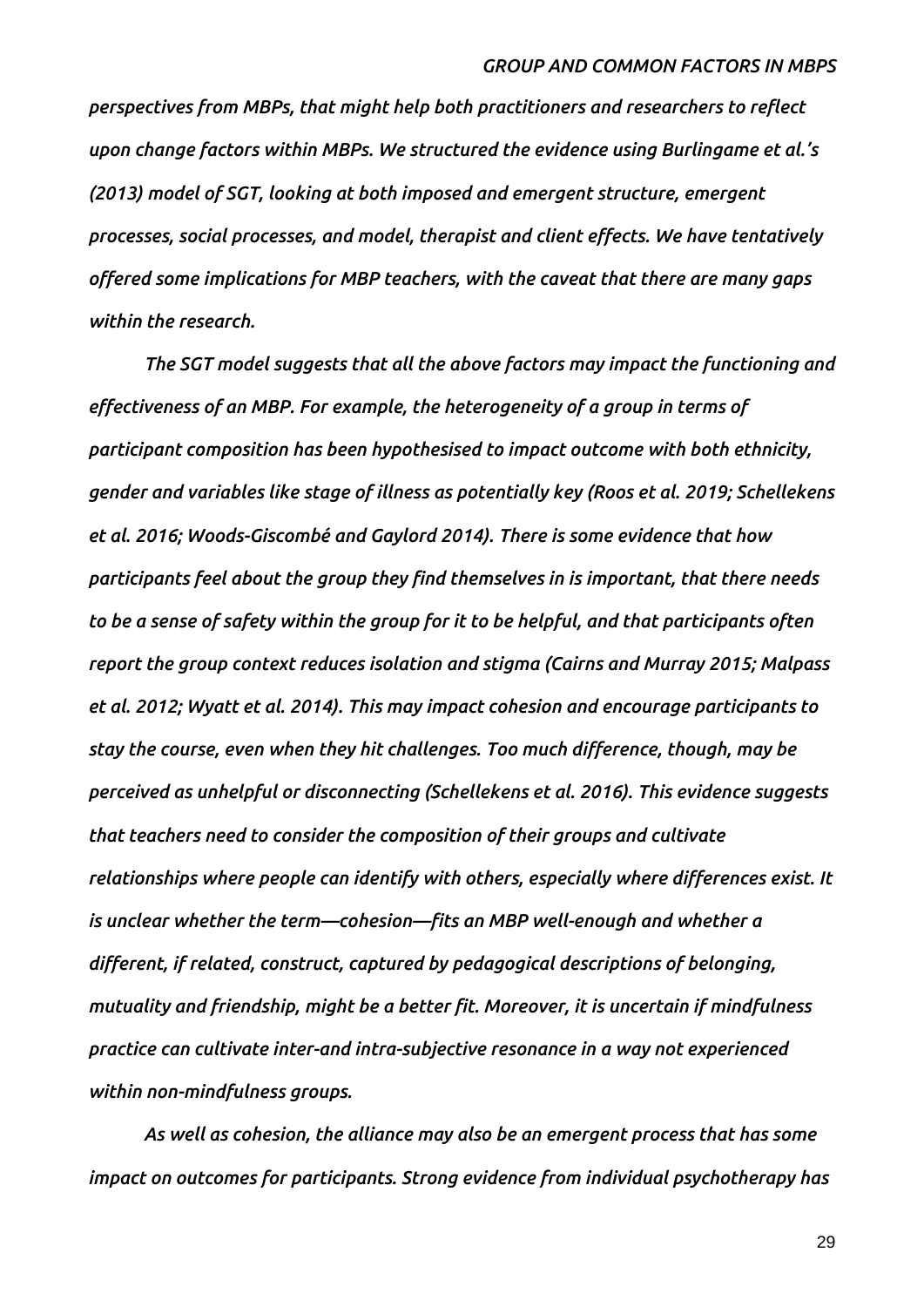*been backed up by some tentative evidence from MBPs that the alliance is an important component (for e.g. Bisseling et al. 2019). This early evidence suggests that it is particular component of the alliance, namely, agreement on goals, that is related to participant outcome. Furthermore, preferences about treatment may be associated with better outcomes, and those with reasonable expectations about potential benefits may gain the most out of a course though further studies are needed to explore this (Cairns and Murray 2015; Carlson et al. 2014; Wyatt et al. 2014). Participant expectancies may be particularly relevant within MBPs which cultivate intentions, encourage participants to let go of specific goals for the duration of the programme, and promote a paradoxical stance of non-striving as the method. Clarifying expectations about this process and the nature of the task ahead, especially the challenges that might arise, may well impact attrition, especially as these challenges relate to individual vulnerabilities (Crane and Williams 2010), though factors leading to attrition is under-researched within MBPs.*

*The impact of teacher competence has so far proven to be difficult to pin down within MBPs as well as within individual psychotherapy, although this may be because most RCT's are conducted with highly trained and supervised teachers (Bisseling et al. 2019; Huijbers et al. 2017). Differential effects in competence may therefore be hard to detect. Within the mindfulness field there are differing levels of training and experience, and it may be that research which is able to capture this diversity will be successful in helping us to understand what a competent mindfulness teacher is, and what level of training is necessary, so that we can continue to have confidence that the extant evidence-base applies to our work. Mindfulness pedagogy, expert trainers and participants are agreed that a level of embodiment is essential. What is less clear is how embodiment is cultivated, although practitioner perspectives suggest that immersion in co-created mindfulness spaces is key (McCown 2013). Within each group, there is a complexity of relationships involving the participants and the teacher and all they bring*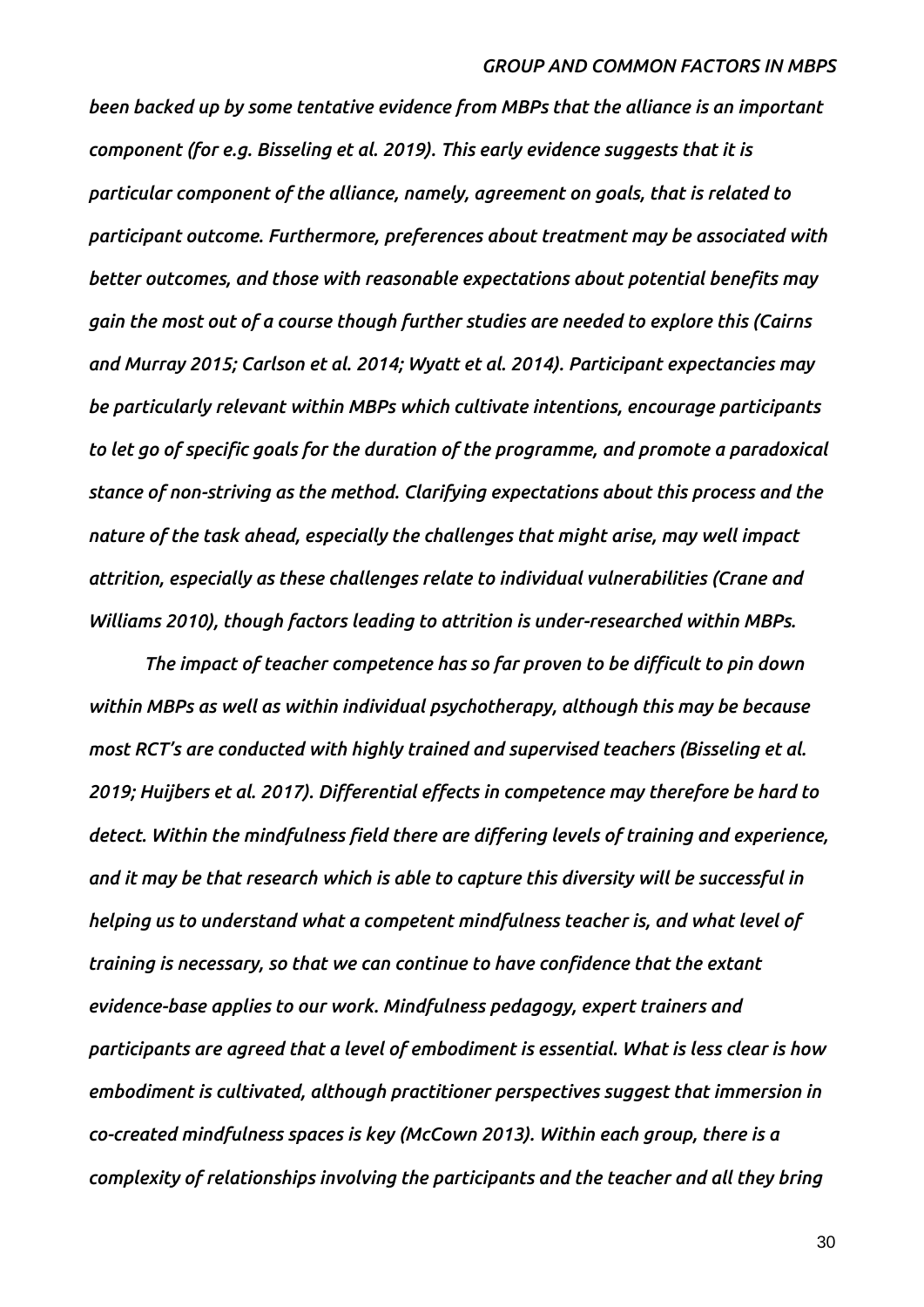*with them, including their expectations, intentions and experiences of relationships. This, alongside the curriculum and mindfulness practice itself, is likely to contribute to how the co-created mindfulness space is constructed, and how it supports participant outcomes.*

#### **Limitations and Future Research**

*This review was broad in scope in order to offer links between research into MBPs and SGT and common factors research. Thus, although searching was thorough, it was not systematic, and it may be that some studies were missed. There may be a lack of fit between MBPs and SGTs research especially due to factors like group size, thus drawing parallels may be particularly difficult when group size is not stated in studies. Research from individual psychotherapy has also been used within this paper to give a broad theoretical and empirical frame for reflecting on MBPs. However, we allow that there may be notable differences between individual psychotherapy and MBPs that make translation of concepts complex.* 

*These challenges in translation from SGTs and individual psychotherapy also point the way for future research, such as the impact of group size on the functioning and outcome of MBPs. SGT theory and research suggest that group size, an imposed structural variable, may impact effectiveness through an emergent process like cohesion, or indeed that larger groups may be subject to different processes than smaller groups (Borek and Abraham 2018), but there is no research on group size within MBPs. Indeed, group size is often unstated. However, it interesting that, where group size was specified in research studies, groups seemed to be smaller (less than 15 or 12) rather than larger, even MBSR groups. As SGT research suggests that group size effects cohesion (Burlingame et al. 2011; 2018) it seems important to investigate whether this is a potentially important variable in MBPs also, especially as research within MBPs around cohesion is inconsistent (Bisseling et al. 2019). Research into whether cohesion is a*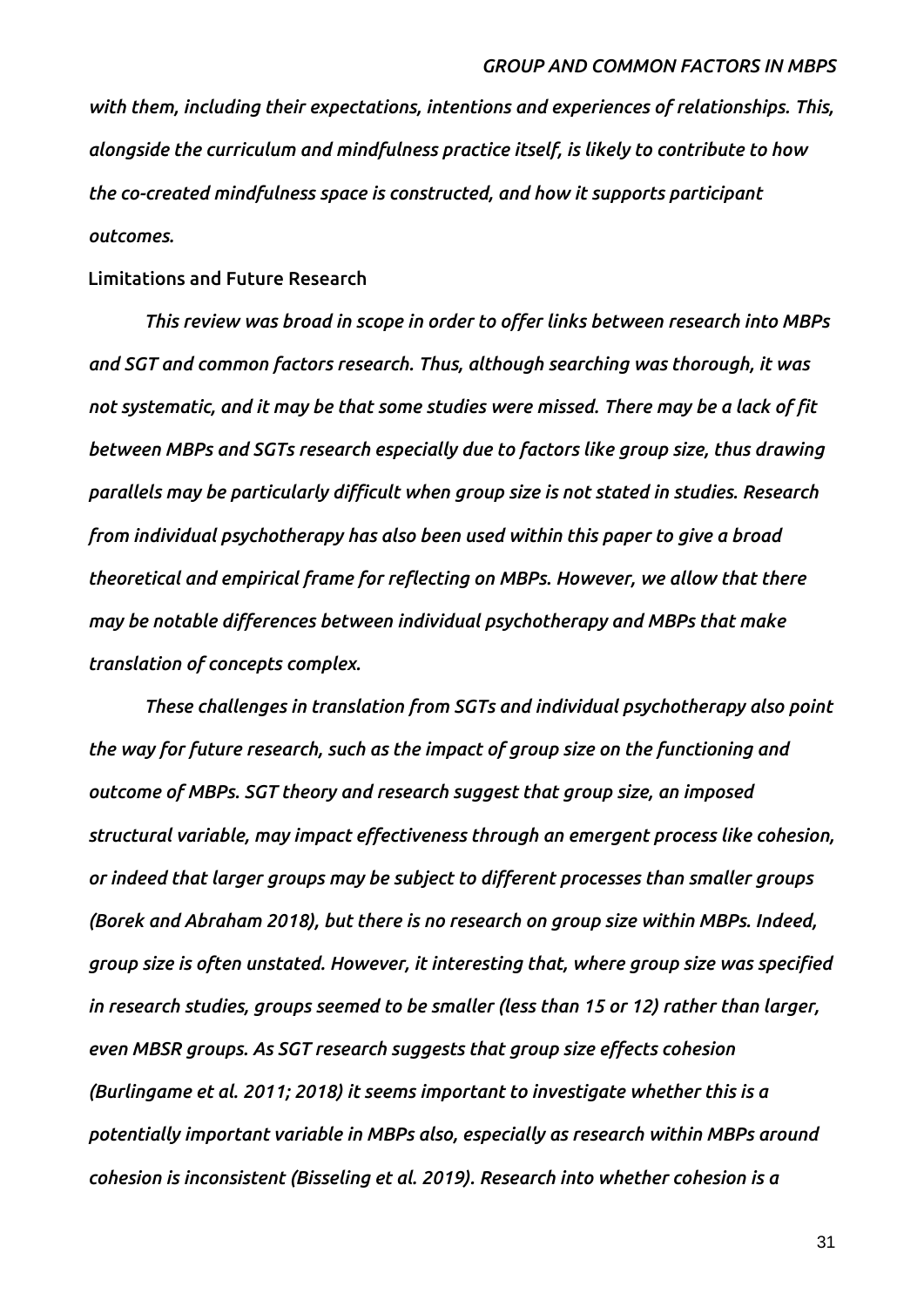*construct which fits well with an MBP, or whether a related construct might fit better, may also help to clarify.* 

*Other research could investigate the role of expectancy factors throughout the life of the MBP and how the teacher may best manage these; the relationship expectancy has with emergent processes such as the alliance and cohesion; and what type of pregroup preparation has the best outcome. Teacher competence is a key issue in MBPs and it may be useful to draw from individual psychotherapy research in order to shed more light on this, for example, tracking individual participant outcomes as a way of measuring teacher competence, and investigating what it is that teachers with better outcomes are doing during the MBP, including their stewardship of the group, and their relationships with other co-constructed mindfulness spaces they may be part of in their lives. Qualitative research with MBP participants about what they see as making a "good" teacher may also add depth. Attrition from MBPs could also benefit from being examined more thoroughly, including following-up participants who do not complete the MBP. This may offer a further insight into how group and other common factors may impede or support participant learning.*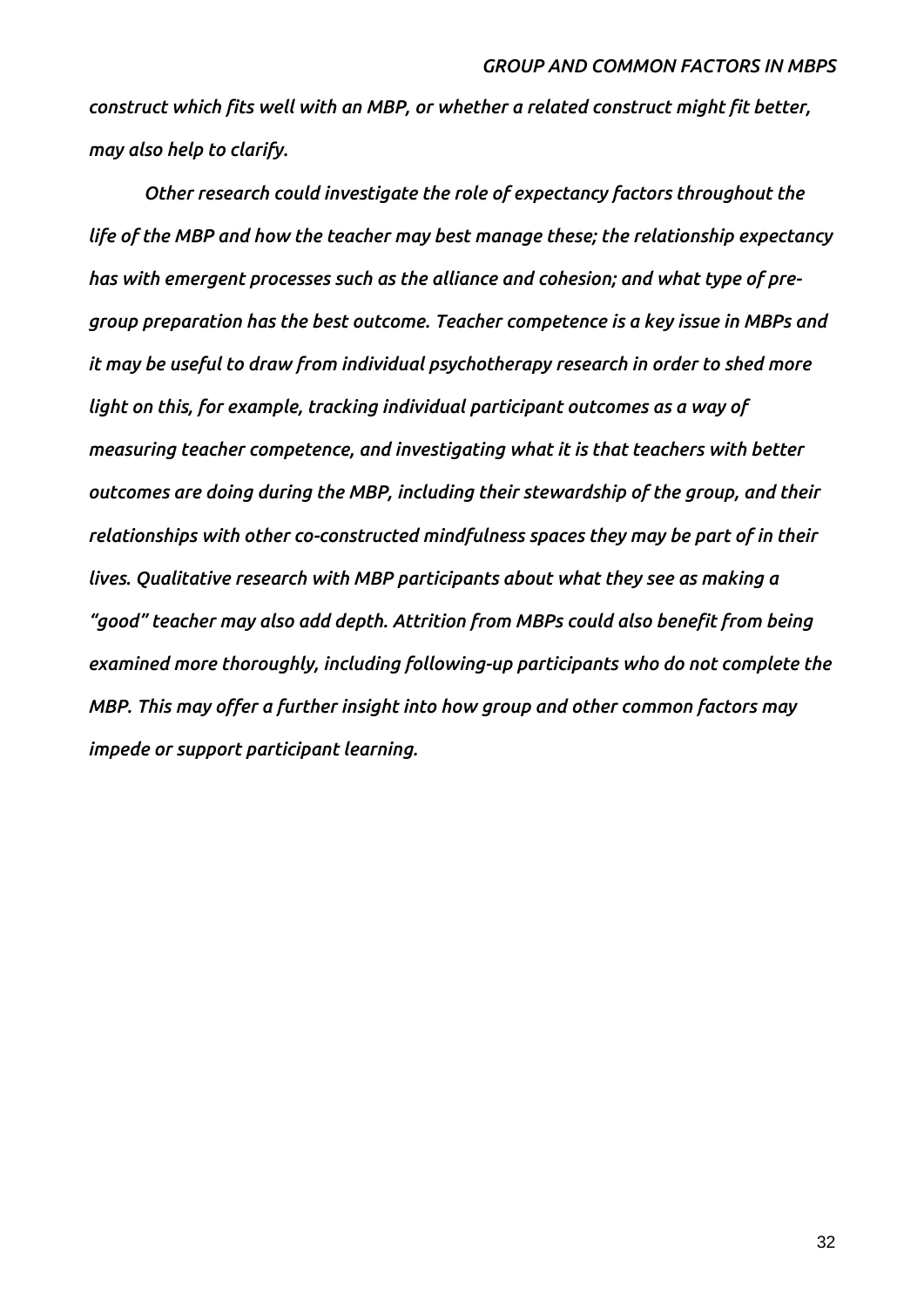## **References**

- *Allen, M., Bromley, A., Kuyken, W., & Sonnenberg, S. J. (2009). Participants' experiences of mindfulness-based cognitive therapy: "It changed me in just about every way possible". Behavioural and Cognitive Psychotherapy, 37(4), 413-30. https://doi.org/10.1017/S135246580999004X*
- *Alsubaie, M., Abbott, R., Dunn, B., Dickens, C., Keil, T. F., Henley, W., & Kuyken, W. (2017). Mechanisms of action in mindfulness-based cognitive therapy (MBCT) and mindfulness-based stress reduction (MBSR) in people with physical and/or psychological conditions: A systematic review. Clinical Psychology Review, 55, 74- 91. https:/[/doi.org/10.1016/j.cpr.2017.04.008](https://doi.org/10.1016/j.cpr.2017.04.008)*
- *Baldwin, S. A., & Imel, Z. E. (2013). Therapist effects: Findings and methods. In M.J. Lambert (Ed.) Bergin and Garfield's handbook of psychotherapy and behavior change (6th ed.) pp.258-297. John Wiley & Sons.*
- *Banerjee, M., Cavanagh, K., & Strauss, C. (2018). Barriers to mindfulness: A path analytic model exploring the role of rumination and worry in predicting psychological and physical engagement in an online mindfulness-based intervention. Mindfulness, 9(3), 980-992. https://doi.org/ 10.1007/s12671-017-0837-4*

*Bartley, T. (2012). Mindfulness-based cognitive therapy for cancer. Wiley-Blackwell.* 

*Bisseling, E. M., Schellekens, M. P. J., Spinhoven, P., Compen, F. R., Speckens, A. E. M.*

*& van der Lee, Marije L. (2019). Therapeutic alliance-not therapist competence or group cohesion-contributes to reduction of psychological distress in group-based mindfulness-based cognitive therapy for cancer patients. Clinical Psychology & Psychotherapy, 26(3):309-318. <https://doi.org/10.1002/cpp.2352>*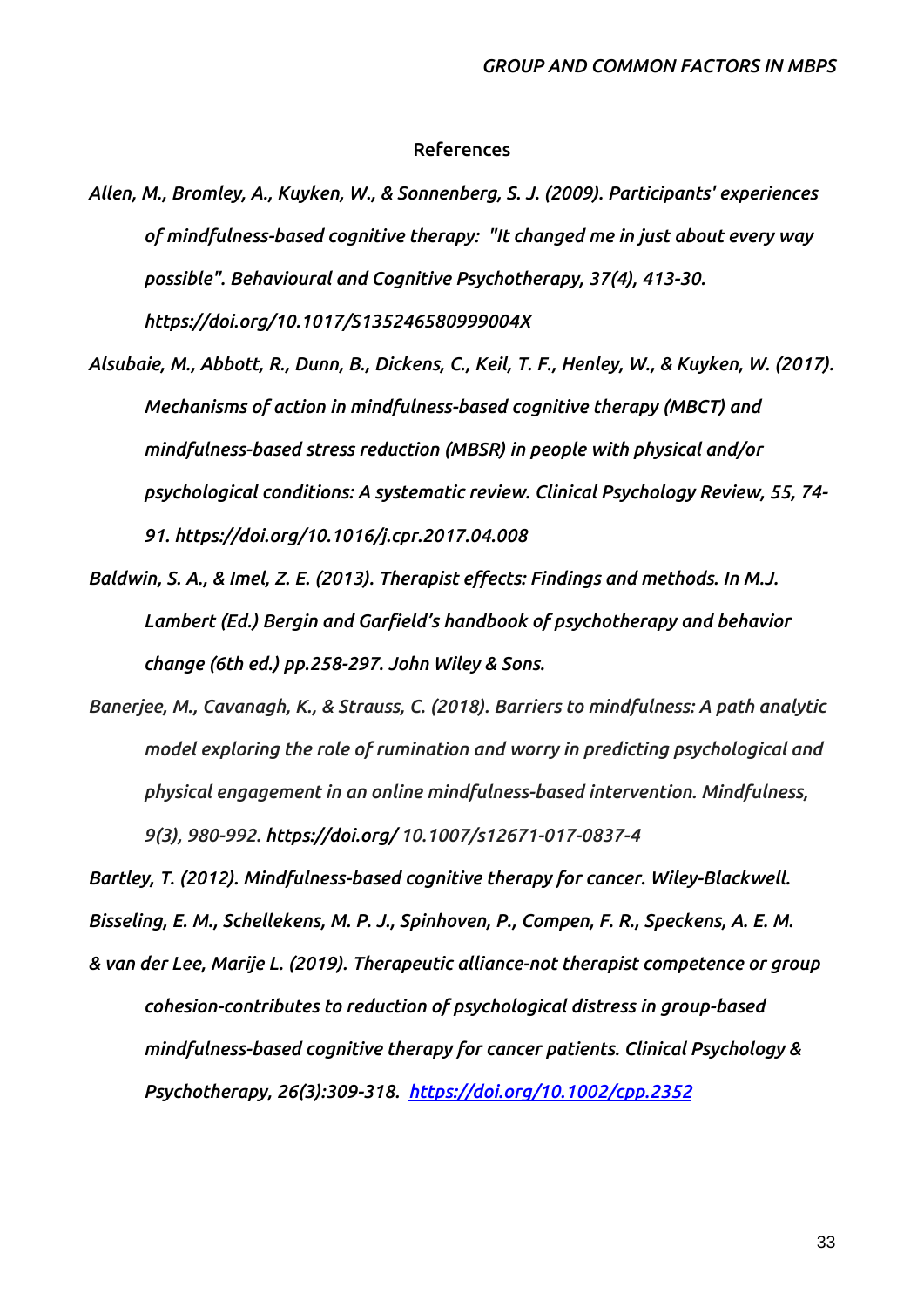- *Bohart, A. C., & Wade, A. G. (2013). The client in psychotherapy. In M.J. Lambert (Ed.) Bergin and Garfield's handbook of psychotherapy and behavior change (6th ed.) pp.219-257. John Wiley & Sons.*
- *Borek, A. J., & Abraham, C. (2018). How do small groups promote behaviour change? An integrative conceptual review of explanatory mechanisms. Applied Psychology: Health and Well‐Being, 10(1), 30-61. https://doi.org/10.1111/aphw.12120*
- *Bowen, S., & Kurz, A. S. (2012). Between*‐*session practice and therapeutic alliance as predictors of mindfulness after mindfulness*‐*based relapse prevention. Journal of Clinical Psychology, 68(3), 236-245.<https://doi.org/10.1002/jclp.20855>*
- *Bowlby, J. (2008). A secure base: Parent-child attachment and healthy human development. Basic books.*
- *Brandsma, R. (2017). The mindfulness teaching guide: Essential skills and competencies for teaching mindfulness-based interventions. New Harbinger Publications.*
- *Burlingame, G. M., McClendon, D. T., & Alonso, J. (2011). Cohesion in group therapy. Psychotherapy, 48(1), 34-42. https://doi.org/10.1037/a0022063*
- *Burlingame, G. M., Strauss, B., & Joyce, A. (2013). Change mechanisms and effectiveness of small group treatments. In M.J. Lambert (Ed.) Bergin and Garfield's handbook of psychotherapy and behavior change (6th ed.) pp.640-689. John Wiley & Sons*
- *Burlingame, G. M., McClendon, D. T., & Yang, C. (2018). Cohesion in group therapy: A meta-analysis. Psychotherapy, 55(4), 384-398.*

*<https://doi.org/10.1037/pst0000173>*

*Cairns, V., & Murray, C. (2015). How do the features of mindfulness-based cognitive therapy contribute to positive therapeutic change? A meta-synthesis of qualitative studies. Behavioural and Cognitive Psychotherapy, 43(3), 342-359. <https://doi.org/10.1017/S1352465813000945>*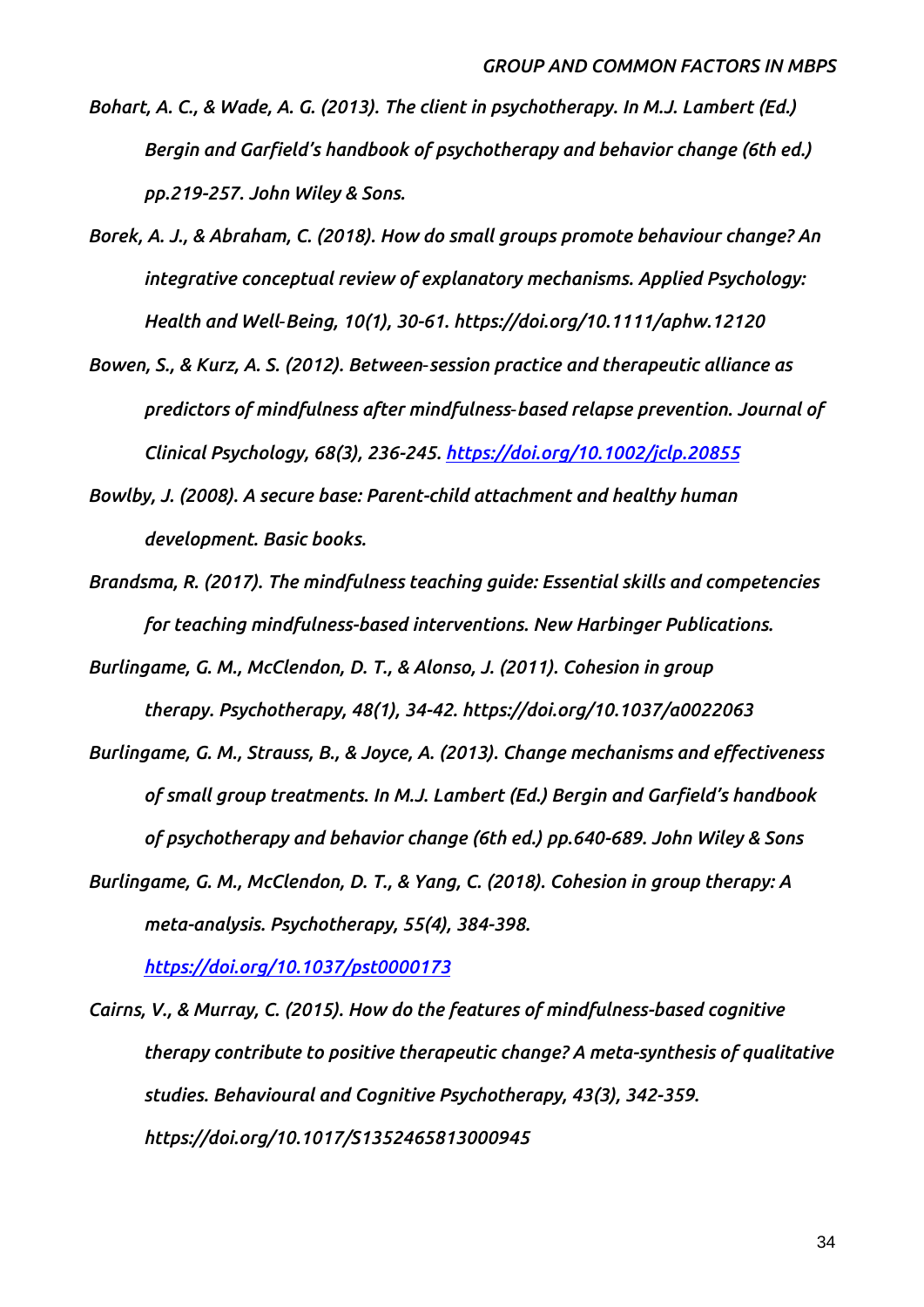*Carlson, L. E., Tamagawa, R., Stephen, J., Doll, R., Faris, P., Dirkse, D., & Speca, M. (2014). Tailoring mind-body therapies to individual needs: Patients' program preference and psychological traits as moderators of the effects of mindfulness-based cancer recovery and supportive-expressive therapy in distressed breast cancer survivors. Journal of the National Cancer Institute Monographs, 2014(50), 308- 314.* 

*https://doi.org/10.1017/S135246581300094510.1093/jncimonographs/lgu034*

*Constantino, M. J., Arnkoff, D. B., Glass, C. R., Ametrano, R. M., & Smith, J. Z. (2011). Expectations. Journal of Clinical Psychology, 67(2), 184-192. https://doi.org/10.1002/jclp.20754*

- *Cordon, S. L. (2009). The role of mindfulness-based stress reduction on perceived stress: Preliminary evidence for the moderating role of attachment style. Journal of Cognitive Psychotherapy, 23(3), 258-269. https://doi.org/10.1891/0889- 8391.23.3.258*
- *Cormack, D., Jones, F. W., & Maltby, M. (2018). A "Collective effort to make yourself feel better": The group process in mindfulness-based interventions. Qualitative Health Research, 28(1), 3-15. https://doi.org/1010.1177/1049732317733448*
- *Crane, C., & Williams, J. M. G. (2010). Factors associated with attrition from mindfulnessbased cognitive therapy in patients with a history of suicidal depression. Mindfulness, 1(1), 10-20. https://doi.org/10.1007/s12671-010-0003-8*
- *Crane, R., Kuyken, W., Williams, J., Hastings, R., Cooper, L., & Fennell, M. (2012). Competence in teaching mindfulness-based courses: Concepts, development and assessment. Mindfulness, 3(1), 76-84. https://doi.org/10.1007/s12671-011-0073-2*
- *Crane, R. S., Brewer, J., Feldman, C., Kabat-Zinn, J., Santorelli, S., Williams, J. M. G., & Kuyken, W. (2017a). What defines mindfulness-based programs? The warp and the*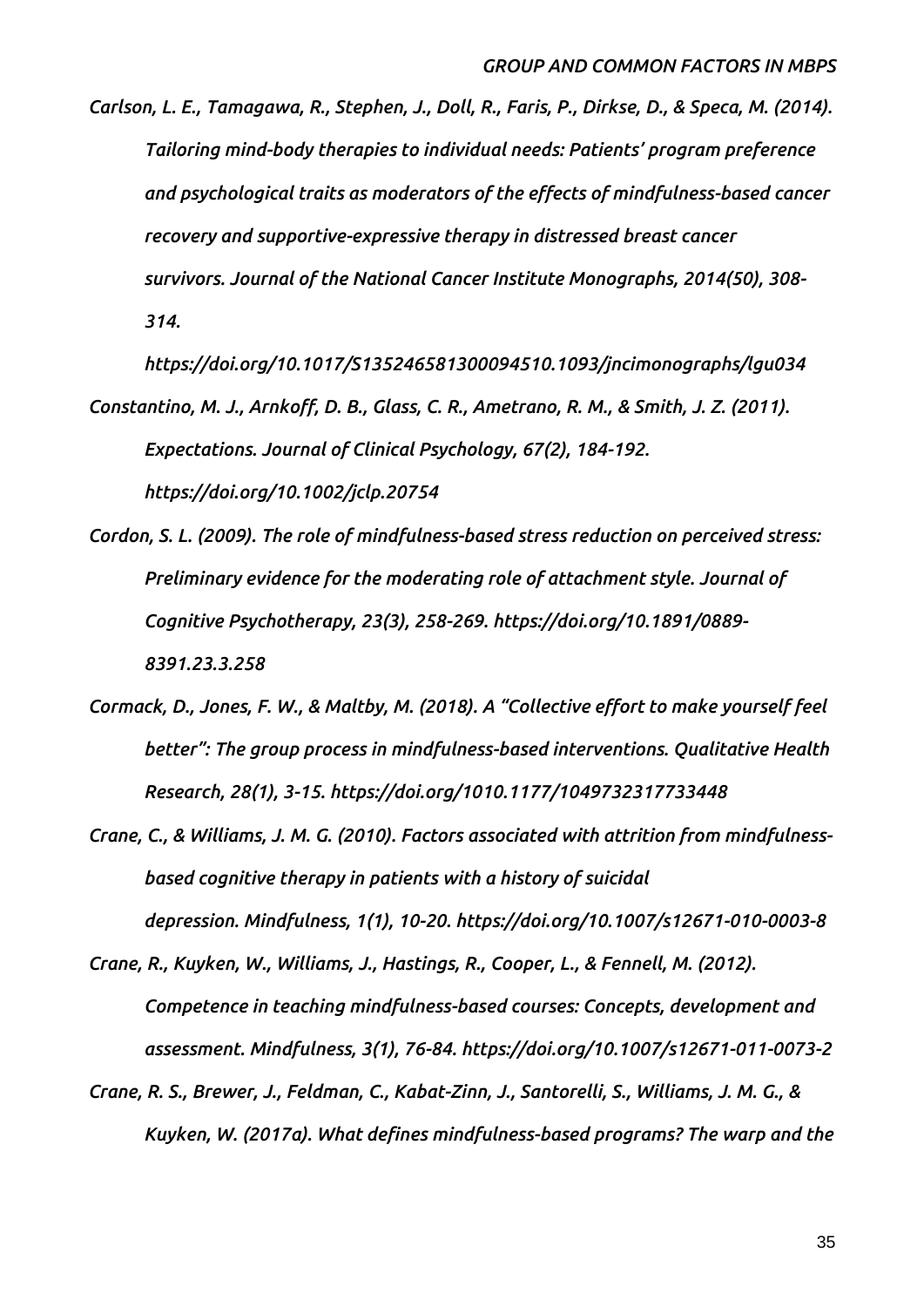*weft. Psychological Medicine, 47(6), 990-999.* 

*https://doi.org/10.1017/S0033291716003317*

*Crane, R. S., Soulsby, J. G., Kuyken, W., Williams, J. M. G., & Eames, C. (2017b). The Bangor, Exeter & Oxford mindfulness-based interventions teaching assessment criteria (MBI:TAC) for assessing the competence and adherence of mindfulnessbased class-based teaching.* 

*http://mbitac.bangor.ac.uk/documents/MBITACmanualsummaryandaddendums05 17.pdf*

- *Crane, R. (2017). Mindfulness-based cognitive therapy: Distinctive features. Taylor & Francis.*
- *Day, M., Halpin, J., & Thorn, B. (2016). An empirical examination of the role of common factors of therapy during a mindfulness-based cognitive therapy intervention for headache pain. The Clinical Journal of Pain, 32(5), 420-427. https://doi.org/10.1097/AJP.0000000000000277*
- *Del Re, A. C., Flückiger, C., Horvath, A. O., Symonds, D., & Wampold, B. E. (2012). Therapist effects in the therapeutic alliance–outcome relationship: A restrictedmaximum likelihood meta-analysis. Clinical Psychology Review, 32(7), 642-649. https://doi.org/10.1016/j.cpr.2012.07.002*
- *DeLuca, S., Kelman, A., & Waelde, L. (2018). A systematic review of ethnoracial representation and cultural adaptation of mindfulness- and meditation-based interventions. Psychological Studies, 63(2), 117-129. https://doi.org/10.1007/s12646-018-0452-z*

*Farb, N. A. (2012). Mind your expectations: Exploring the roles of suggestion and intention in mindfulness training. The Journal of Mind-Body Regulation, 2(1), 27- 42.*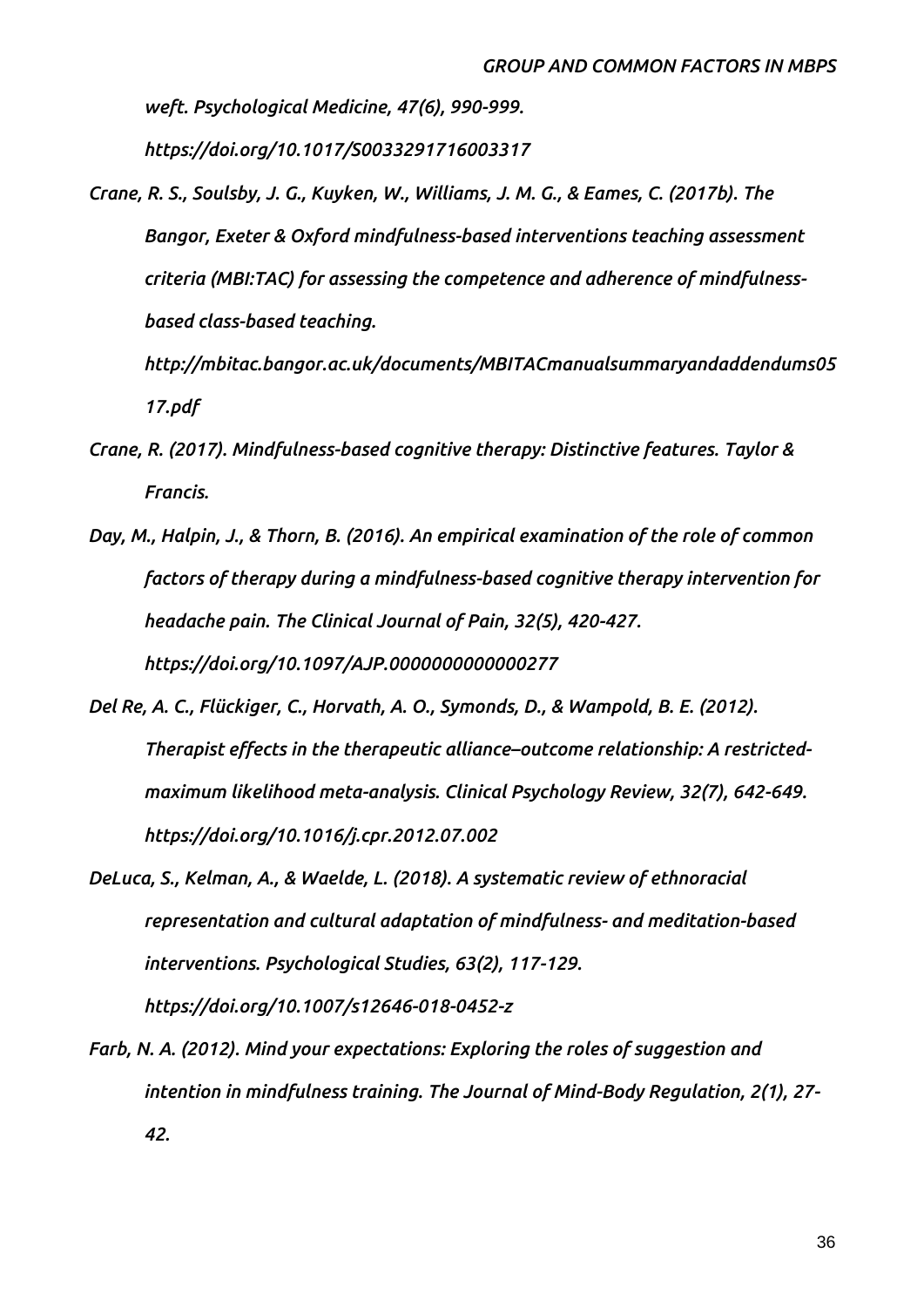- *Finucane, A., & Mercer, S. W. (2006). An exploratory mixed methods study of the acceptability and effectiveness of mindfulness -based cognitive therapy for patients with active depression and anxiety in primary care. BMC Psychiatry, 6(1), 14. https://doi.org/10.1186/1471-244X-6-14*
- *Goldberg, S. B., Davis, J. M., & Hoyt, W. T. (2013). The role of therapeutic alliance in mindfulness interventions: Therapeutic alliance in mindfulness training for smokers. Journal of Clinical Psychology, 69(9), 936-950. https://doi.org/10.1002/jclp.21973*
- *Greenfield, B. L., Roos, C., Hagler, K. J., Stein, E., Bowen, S., & Witkiewitz, K. A. (2018). Race/ethnicity and racial group composition moderate the effectiveness of mindfulness-based relapse prevention for substance use disorder. Addictive Behaviors, 81, 96-103. <https://doi.org/10.1016/j.addbeh.2018.02.010>*
- *Grepmair, L., Mitterlehner, F., Loew, T., Bachler, E., Rother, W., & Nickel, M. (2007). Promoting mindfulness in psychotherapists in training influences the treatment results of their patients: A randomized, double-blind, controlled study. Psychotherapy and Psychosomatics, 76(6), 332-338. https://doi.org/10.1159/000107560*
- *Griffith, G., Bartley, T., & Crane, R. (2019). The inside out group model: Teaching groups in mindfulness-based programs. Mindfulness, 10, 1315- 1327. https://doi.org[/10.1007/s12671-019-1093-6](https://doi.org/10.1007/s12671-019-1093-6)*
- *Griner, D., & Smith, T. B. (2006). Culturally adapted mental health intervention: A metaanalytic review. Psychotherapy: Theory, Research, Practice, Training, 43, 531–548. [https://doi.org/10.1037/0033-3204.43.4.531.](https://doi.org/10.1037/0033-3204.43.4.531)*
- *Gu, J., Strauss, C., Bond, R., & Cavanagh, K. (2015). How do mindfulness-based cognitive therapy and mindfulness-based stress reduction improve mental health and*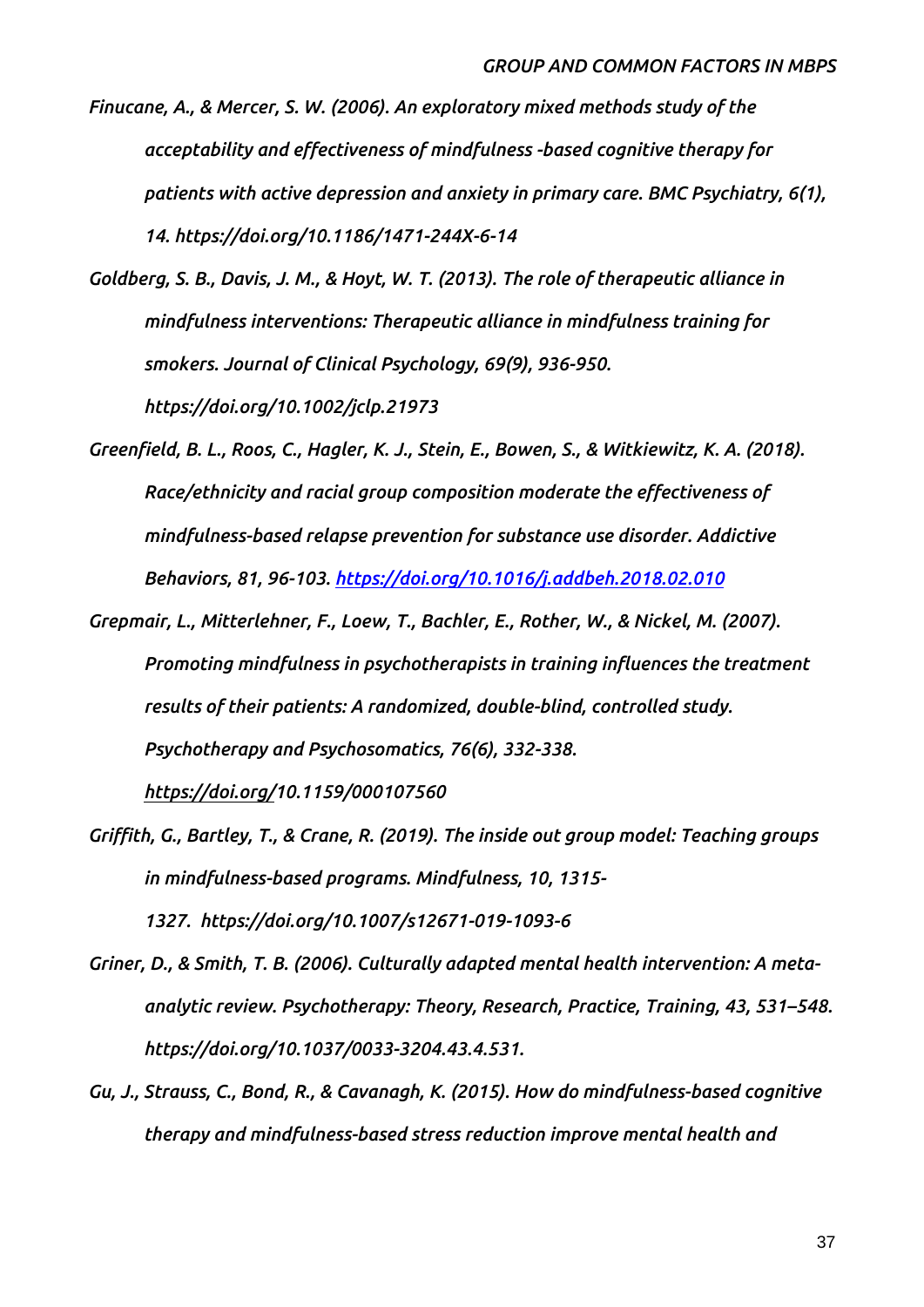*wellbeing? A systematic review and meta-analysis of mediation studies. Clinical Psychology Review, 37, 1-12.<https://doi.org/10.1016/j.cpr.2015.01.006>*

- *Haddad, R., Lenze, E. J., Nicol, G., Miller, J. P., Yingling, M., & Wetherell, J. L. (2020). Does patient expectancy account for the cognitive and clinical benefits of mindfulness training in older adults? International Journal of Geriatric Psychiatry, 35, 626-632. http://doi.org/10.1002/gps.5279*
- *Hjeltnes, A., Moltu, C., Schanche, E., Jansen, Y., & Binder, P. E. (2018). Both sides of the story: Exploring how improved and less-improved participants experience mindfulness-based stress reduction for social anxiety disorder. Psychotherapy Research, 28(1), 106-122. <https://doi.org/10.1080/10503307.2016.1169330>*
- *Hornsey, M. J., Dwyer, L., & Oei, T. P. S. (2007). Beyond cohesiveness. Small Group Research, 38(5), 567-592. https://doi.org/10.1177/1046496407304336*
- *Horvath, A. O., Del Re, A. C., Flückiger, C., & Symonds, D. (2011). Alliance in individual psychotherapy. Psychotherapy, 48(1), 9-16. https://doi.org/10.1037/a0022186*
- *Huijbers, M. J., Crane, R. S., Kuyken, W., Heijke, L., Hout, I. v. d., Donders, A. R. T., & Speckens, A. E. M. (2017). Teacher competence in mindfulness-based cognitive therapy for depression and its relation to treatment outcome. Mindfulness, 8(4), 960-972. https://doi.org/10.1007/s12671-016-0672-z*
- *Imel, Z. Baldwin, S. Bonus, K. & MacCoon D. (2008). Beyond the individual: Group effects in mindfulness-based stress reduction. Psychotherapy Research, 18(6), 735-742. https://doi.org/10.1080/ 10503300802326038.*
- *Jazaieri, H., Goldin, P., & Gross, J. (2018). The role of working alliance in CBT and MBSR for social anxiety disorder. Mindfulness, 9(5), 1381-1389. https://doi.org/10.1007/s12671-017-0877-9*
- *Kabat-Zinn, J. (2013). Full catastrophe living, revised edition: How to cope with stress, pain and illness using mindfulness meditation. Hachette.*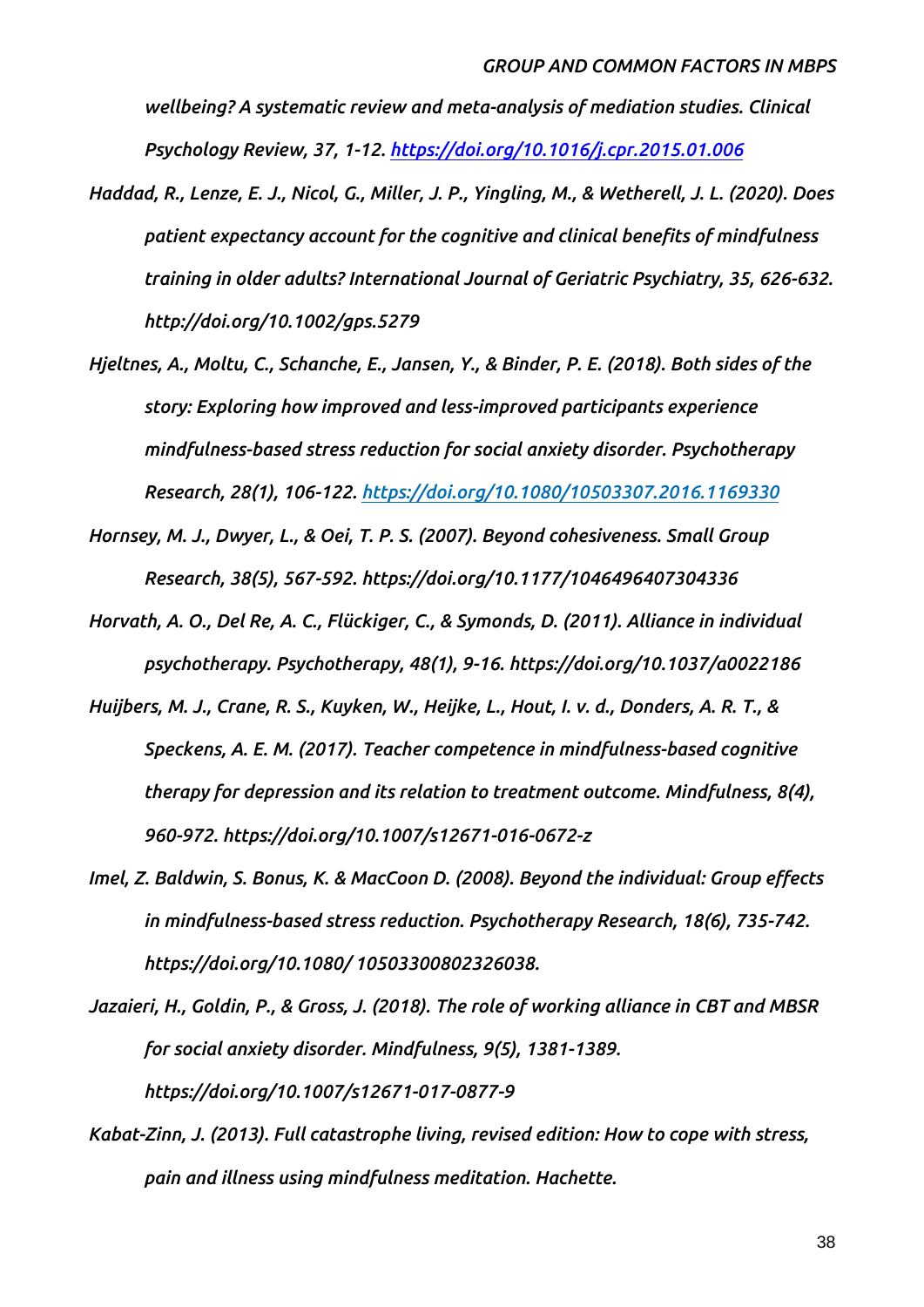*Khoury, B., Lecomte, T., Fortin, G., Masse, M., Therien, P., Bouchard, V., Chapleau, M.A., Paquin, K. & Hofmann S.G. (2013). Mindfulness-based therapy: A comprehensive meta-analysis. Clinical Psychology Review, 33(6), 763-771. https://doi.org/10.1016/j.cpr.2013.05.005*

- *Lambert, M. J. (2011). What have we learned about treatment failure in empirically supported treatments? Some suggestions for practice. Cognitive and Behavioral Practice, 18(3), 413-420. https://doi.org/10.1016/j.cbpra.2011.02.002*
- *MacCoon, D. G., Imel, Z. E., Rosenkranz, M. A., Sheftel, J. G., Weng, H. Y., Sullivan, J. C., Bonus, K.A., Stoney, C.M., Salomons, T.V., Davidson, R.J. & Lutz, A. (2012). The validation of an active control intervention for mindfulness-based stress reduction (MBSR). Behaviour Research and Therapy, 50(1), 3-12. https://doi.org/10.1016/j.brat.2011.10.011*
- *Magee, R. V. (2016). Teaching mindfulness with mindfulness of race and other forms of diversity. In D. McCown, D. Reibel and M. Micozzi, Resources for teaching mindfulness (pp. 225-246). Springer.*
- *Malpass, A., Carel, H., Ridd, M., Shaw, A., Kessler, D., Sharp, D., Bowden. M. & Wallond, J. (2012). Transforming the perceptual situation: A meta-ethnography of qualitative work reporting patients' experiences of mindfulness-based approaches. Mindfulness, 3(1), 60-75. https://doi.org/10.1007/s12671-011-0081-2*
- *McCown, D., Reibel, D., & Micozzi, M. (2010). Teaching mindfulness: A practical guide for clinicians and educators. Springer.*
- *McCown, D. (2013) The ethical space of mindfulness in clinical practice: An exploratory essay. Jessica Kingsley.*
- *McCown, D., Reibel, D., & Micozzi, M. S. (2016). Resources for teaching mindfulness. Springer.*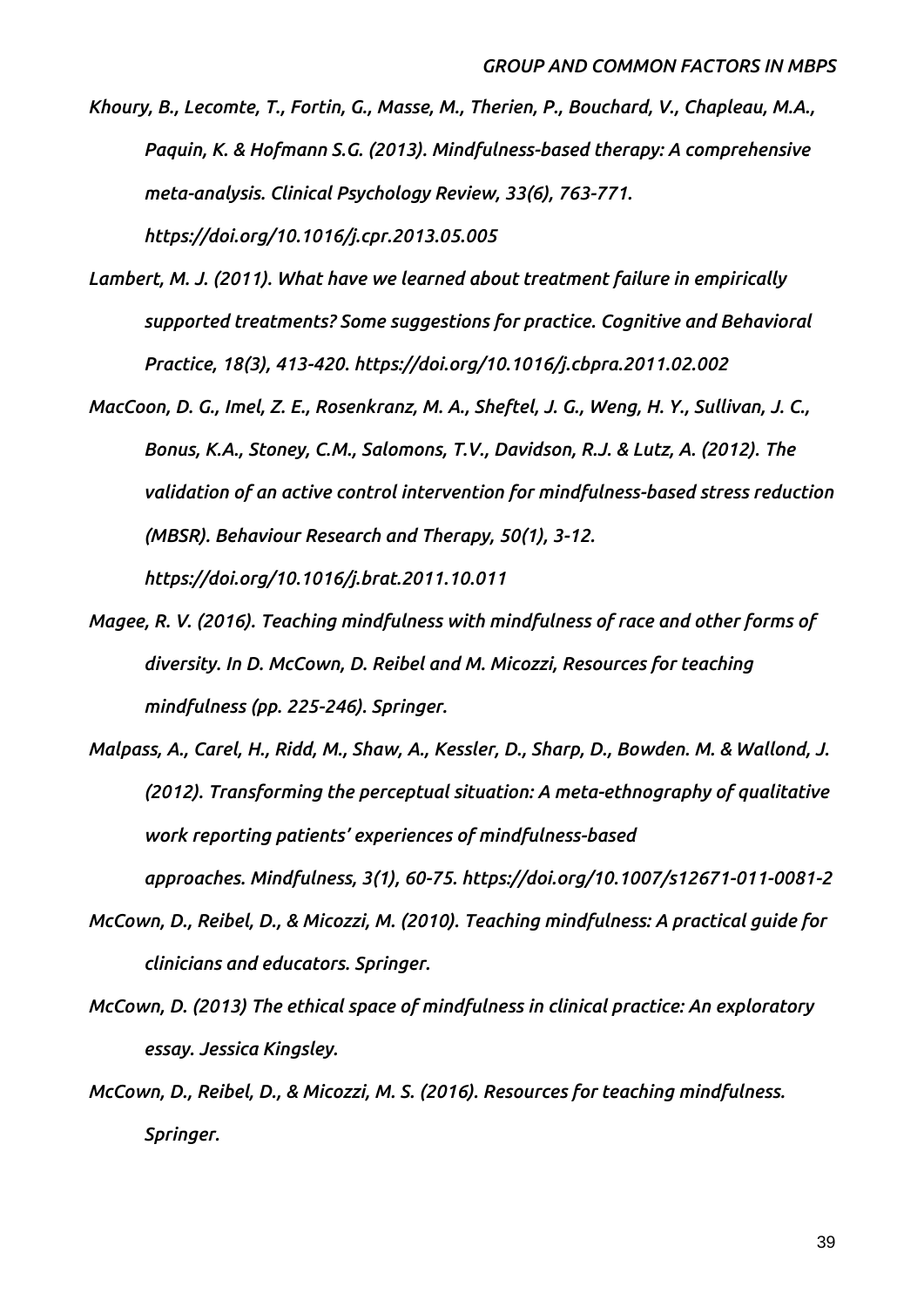*McHale, C., Hayward, M., & Jones, F. W. (2018). Building a grounded theory of engagement in mindfulness-based group therapy for distressing voices. Qualitative Health Research, 28(14), 2169-2182. https://doi.org/10.1177/1049732318789897*

*Miller, S. D., Hubble, M. A., & Chow, D. (2018). The question of expertise in psychotherapy. Journal of Expertise, 1, 121-129.*

*Nam, S., & Toneatto, T. (2016). The influence of attrition in evaluating the efficacy and effectiveness of mindfulness-based interventions. International Journal of Mental Health and Addiction, 14(6), 969-981. https://doi.org/10.1007/s11469-016-9667-1*

*Norcross, J. C., Krebs, P. M., & Prochaska, J. O. (2011). Stages of change. Journal of Clinical Psychology, 67(2), 143-154.<https://doi.org/10.1002/jclp.20758>*

*Norcross, J. C., & Lambert, M. J. (2011). Psychotherapy relationships that work II. Psychotherapy, 48(1), 4–8. [https://doi.org/10.1037/a0022180](https://psycnet.apa.org/doi/10.1037/a0022180)*

- *Norton, A. R., Abbott, M. J., Norberg, M. M., & Hunt, C. (2015). A systematic review of mindfulness and acceptance*‐*based treatments for social anxiety disorder. Journal of Clinical Psychology, 71(4), 283-301.<https://doi.org/10.1002/jclp.22144>*
- *Okiishi, J., Lambert, M. J., Nielsen, S. L., & Ogles, B. M. (2003). Waiting for supershrink: An empirical analysis of therapist effects. Clinical Psychology & Psychotherapy: An International Journal of Theory & Practice, 10(6), 361-373.*
- *Porges, S. W. (2017). The polyvagal theory: The transformative power of feeling safe. Norton.*
- *Proulx, J., Croff, R., Oken, B., Aldwin, C., Fleming, C., Bergen-Cico, D., Le, T., & Noorani, M. (2018). Considerations for research and development of culturally relevant mindfulness interventions in american minority communities. Mindfulness, 9(2), 361-370. https://doi.org/10.1007/s12671-017-0785-z*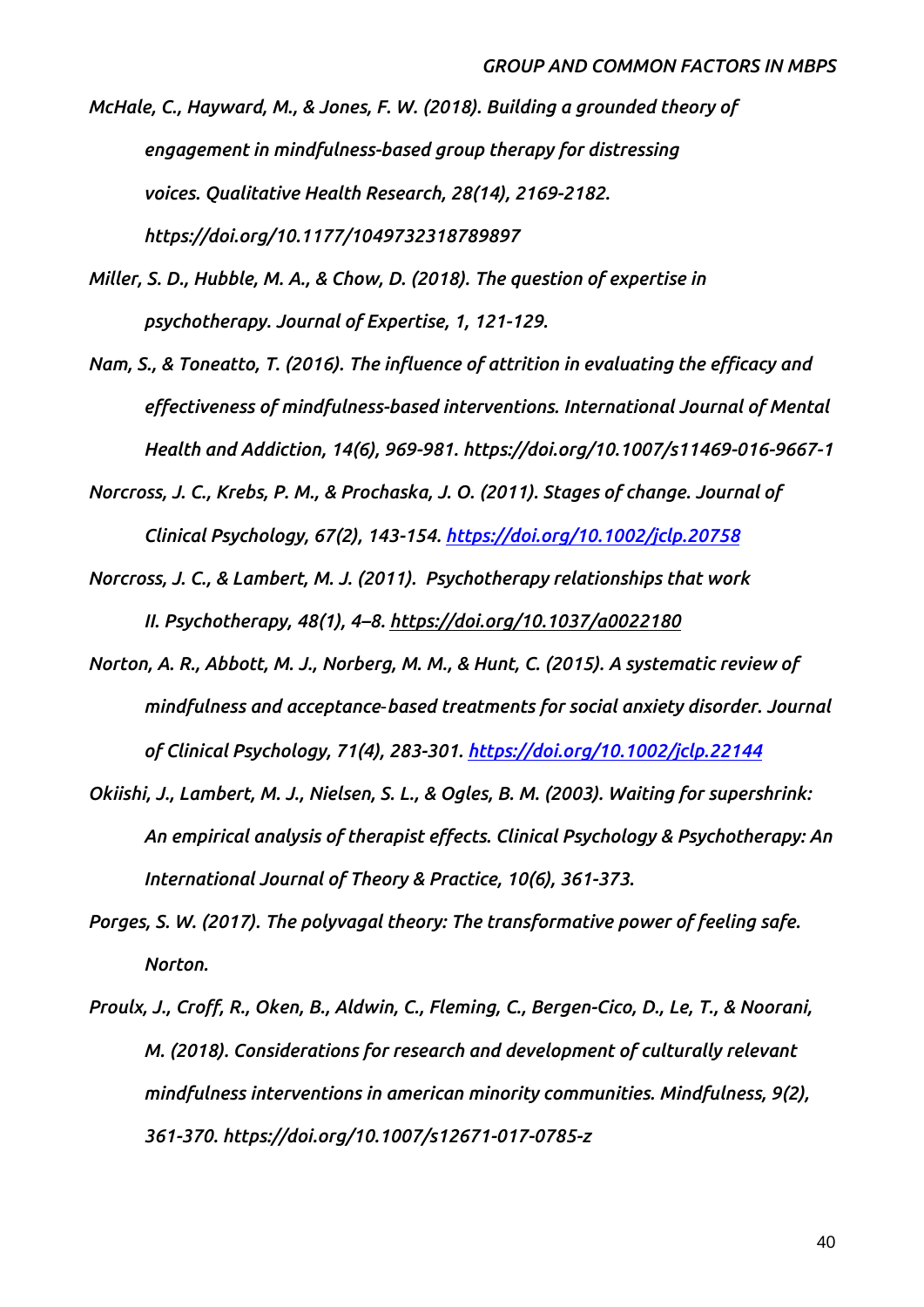- *Roos, C. R., Stein, E., Bowen, S., & Witkiewitz, K. (2019). Individual gender and group gender composition as predictors of differential benefit from mindfulness-based relapse prevention for substance use disorders. Mindfulness, 10(8), 1560-1567. https://doi.org/10.1007/s12671-019-01112-y*
- *Rosenkranz, M. A., Dunne, J. D., & Davidson, R. J. (2019). The next generation of mindfulness-based intervention research: What have we learned and where are we headed? Current Opinion in Psychology, 28, 179-183. https://doi.org/10.1016/j.copsyc.2018.12.022*
- *Rowe, A., Shepstone, L., Carnelley, K., Cavanagh, K., & Millings, A. (2016). Attachment security and self-compassion priming increase the likelihood that first-time engagers in mindfulness meditation will continue with mindfulness training. Mindfulness, 7(3), 642-650. https://doi.org/10.1007/s12671-016-0499-7*
- *Ruijgrok-Lupton, P., Crane, R., & Dorjee, D. (2018). Impact of mindfulness-based teacher training on MBSR participant well-being outcomes and course satisfaction. Mindfulness, 9(1), 117-128. [https://doi.org/10.1007/s12671-017-](https://doi.org/10.1007/s12671-017-0750-x) [0750-x](https://doi.org/10.1007/s12671-017-0750-x)*
- *Sansom, S., Crane, R., Karunavira, Koerbel, L., & Yiangyou, A. (2020) Addendum to the mindfulness-based interventions: Teaching assessment ariteria (MBI:TAC) aor assessing online delivery of mindfulness-based programs.*

*http://mbitac.bangor.ac.uk/documents/MBI-TAC-addendum-for-online-delivery Santorelli, S. F. (1999). Heal thy self. Crown.*

- *Santorelli, S.F. (2016). Remembrance: Dialogue and inquiry in the MBSR classroom in D. McCown, D. Reibel & M.S. Micozzi (2016). Resources for teaching mindfulness. Springer.*
- *Santorelli, S. F., Kabat-Zinn, J., Blacker, M., Meleo-Meyer, F., & Koerbel, L. (2017). Mindfulness-based stress reduction (MBSR) authorized curriculum guide. Center*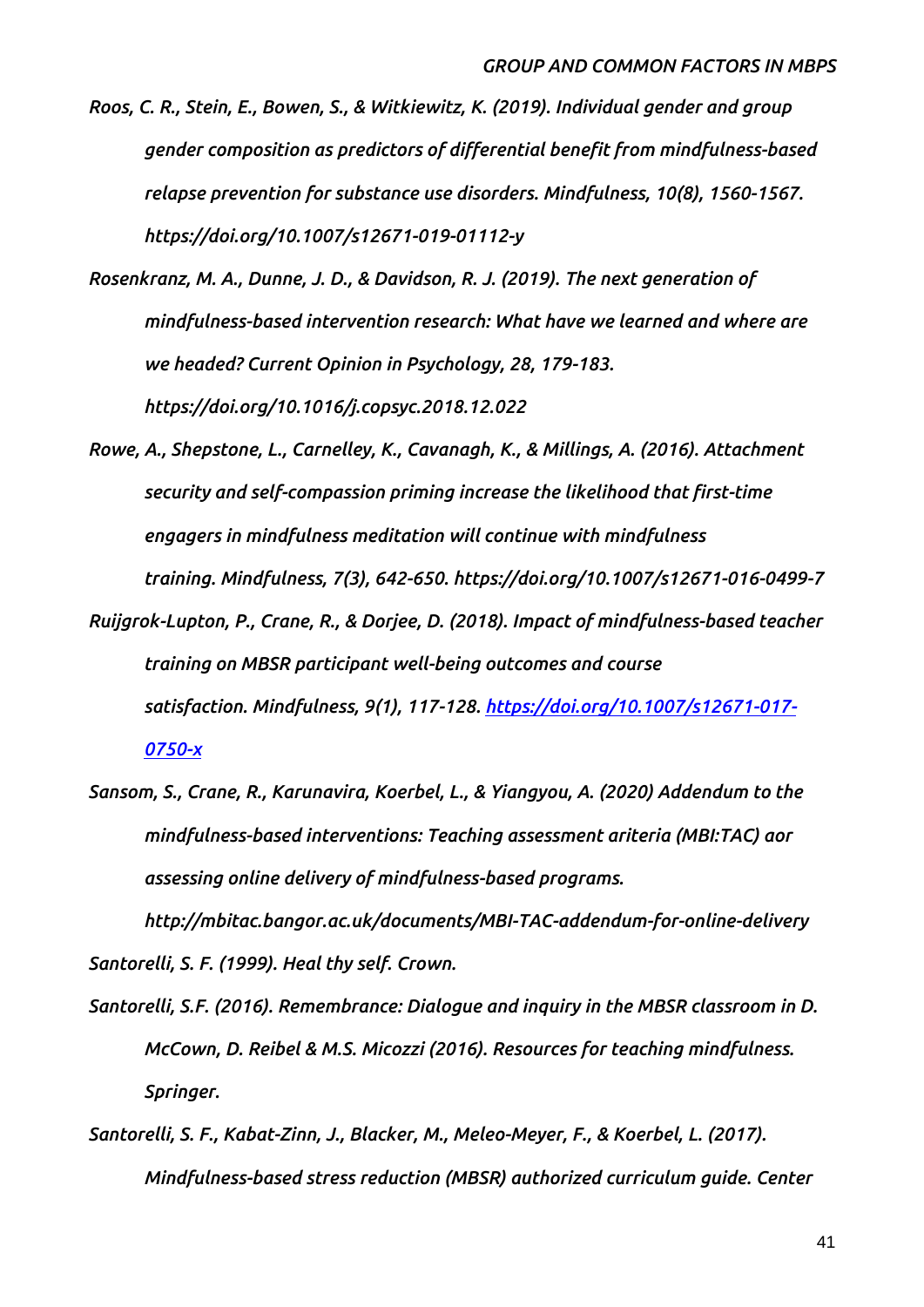*for Mindfulness in Medicine, Health Care, and Society (CFM), University of Massachusetts Medical School.*

- *Schellekens, M. P. J., Jansen, E. T. M., Willemse, Heidi H. M. A, van Laarhoven, Hanneke W. M, Prins, J. B., & Speckens, A. E. M. (2016). A qualitative study on mindfulnessbased stress reduction for breast cancer patients: How women experience participating with fellow patients. Supportive Care in Cancer, 24(4), 1813-1820. https://doi.org/10.1007/s00520-015-2954-8*
- *Segal, Z. V., Williams, J. M. G., Teasdale, J. D., & Kabat-Zinn, J. (2013). Mindfulness-based cognitive therapy for depression (2nd ed.). Guilford.*
- *Segal, Z., Dimidjian, S., Vanderkruik, R., & Levy, J. (2019). A maturing mindfulness-based cognitive therapy reflects on two critical issues. Current Opinion in Psychology, 28, 218-222. https://doi:10.1016/j.copsyc.2019.01.015*
- *Shafran, R., Clark, D. M., Fairburn, C. G., Arntz, A., Barlow, D. H., Ehlers, A., Freeston, M., Garety, P.A., Hollon, S.D., Ost, L.G., Salkovskis, P.M., Williams, J.M. & Wilson, G. T. (2009). Mind the gap: Improving the dissemination of CBT. Behaviour Research and Therapy, 47(11), 902-909.<https://doi.org/10.1016/j.brat.2009.07.003>*
- *Siegal, D. (2007). The mindful brain: Reflection and attunement in the cultivation of wellbeing (Norton series on interpersonal neurobiology). Norton.*
- *Strohmaier, S. (2020). The relationship between doses of mindfulness-based programs and depression, anxiety, stress, and mindfulness: A dose-response meta-regression of randomized controlled trials. Mindfulness, https://doi:10.1007/s12671-020- 01319-4*
- *Swift, J. K., Callahan, J. L., & Vollmer, B. M. (2011). Preferences. Journal of Clinical Psychology, 67(2), 155-165. https://doi.org/10.1002/jclp.20759*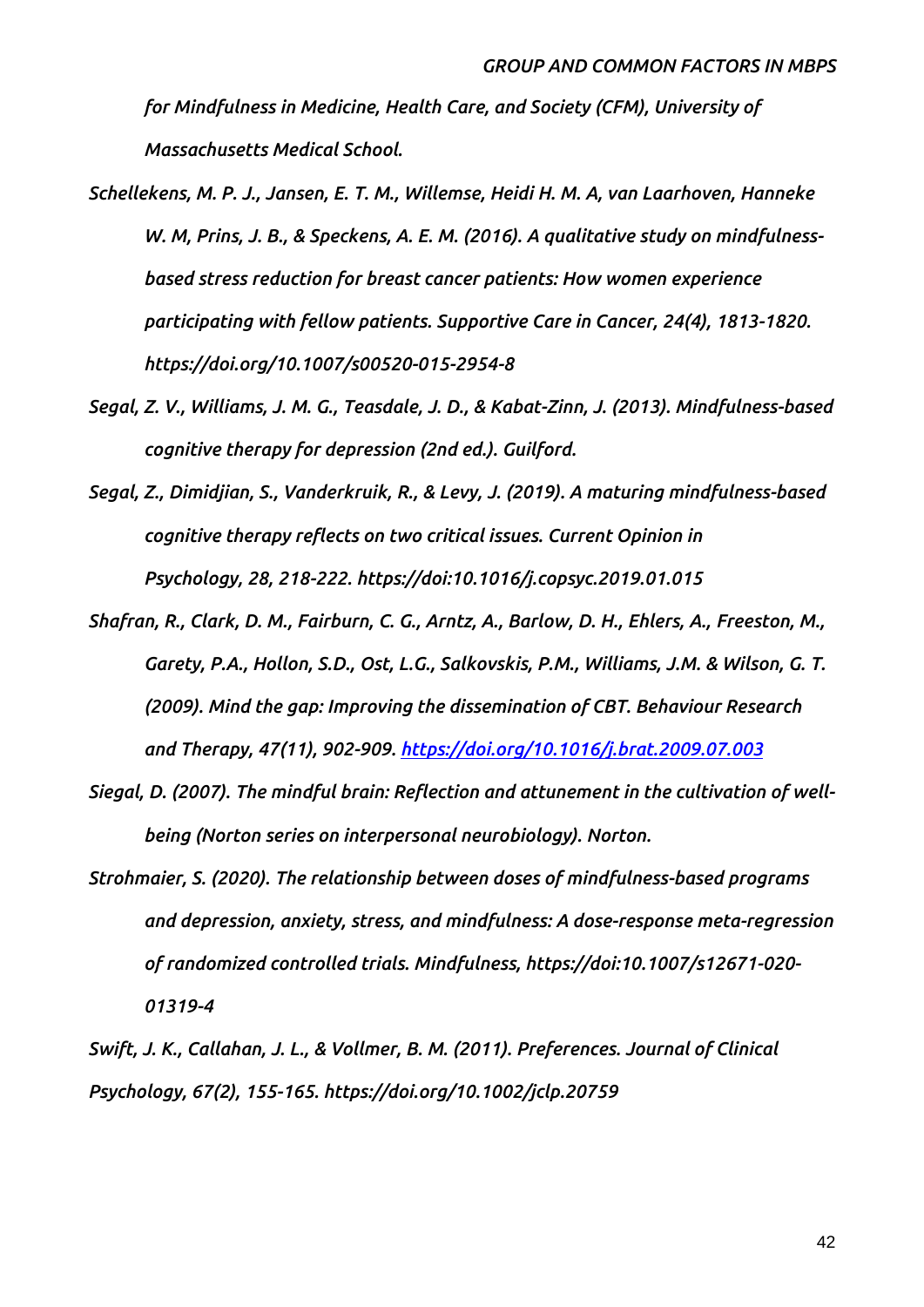*Swift, J. K., Callahan, J. L., Cooper, M., & Parkin, S. R. (2018). The impact of accommodating client preference in psychotherapy: A meta-analysis. Journal of Clinical Psychology, 74(11), 1924-1937. https://doi.org/10.1002/jclp.22680*

*Tasca, G. A., Ritchie, K., Demidenko, N., Balfour, L., Krysanski, V., Weekes, K., Barber, A., Keating, L. & Bissada, H. (2013). Matching women with binge eating disorder to group treatment based on attachment anxiety: Outcomes and moderating effects. Psychotherapy Research, 23(3), 301-314.* 

*<https://doi.org/10.1080/10503307.2012.717309>*

- *Treleaven, D. A. (2018) Trauma-sensitive mindfulness: Practices for safe and transformative healing. Norton.*
- *Tuckman, B. W. (1965). Developmental sequence in small groups. Psychological Bulletin, 63(6), 384-399. https://doi.org/10.1037/h0022100*
- *van Aalderen, J., Breukers, W., Reuzel, R., & Speckens, A. (2014). The role of the teacher in mindfulness-based approaches: A qualitative study. Mindfulness, 5(2), 170-178. https://doi.org/10.1007/s12671-012-0162-x*
- *van der Velden, Anne Maj, Kuyken, W., Wattar, U., Crane, C., Pallesen, K. J., Dahlgaard, J., Fjorback L.O. & Piet, J. (2015). A systematic review of mechanisms of change in mindfulness-based cognitive therapy in the treatment of recurrent major depressive disorder. Clinical Psychology Review, 37, 26-39.*

*<https://doi.org/10.1016/j.cpr.2015.02.001>*

- *Vîslă, A., Constantino, M. J., Newkirk, K., Ogrodniczuk, J. S., & Söchting, I. (2018). The relation between outcome expectation, therapeutic alliance, and outcome among depressed patients in group cognitive-behavioral therapy. Psychotherapy Research, 28(3), 446-456. https://doi.org/10.1080/10503307.2016.1218089*
- *Wampold, B. E. (2001). The great psychotherapy debate: Models, methods, and findings. Mahwah, NJ: Erlbaum.*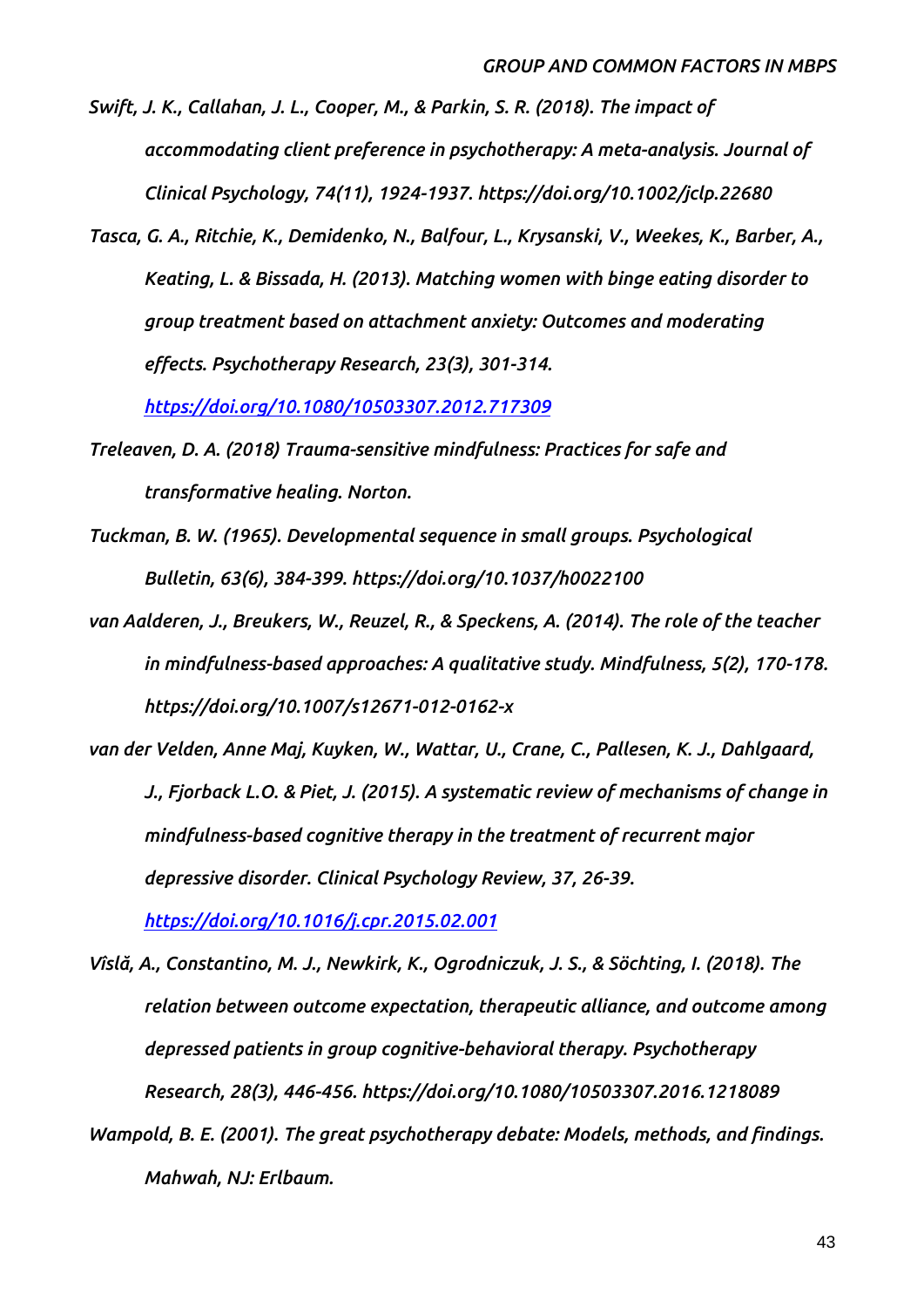*Wampold, B. E. (2015). How important are the common factors in psychotherapy? An update. World Psychiatry, 14(3), 270-277. https://doi.org/10.1002/wps.20238*

- *Watson-Singleton, N. N., Black, A. R., & Spivey, B. N. (2019). Recommendations for a culturally responsive mindfulness-based intervention for African Americans. Complementary Therapies in Clinical Practice, 34, 132-138. https://doi.org/10.1016/j.ctcp.2018.11.013*
- *Webb, C. A., DeRubeis, R. J., & Barber, J. P. (2010). Therapist adherence/competence and treatment outcome. Journal of Consulting and Clinical Psychology, 78(2), 200-211. <https://doi.org/10.1037/a0018912>*
- *Williams, J. M. G., Crane, C., Barnhofer, T., Brennan, K., Duggan, D. S., Fennell, M. J., Hackmann, A., Krusche, A., Muse, K., Von Rohr, I.R., Shah, D., Crane, R.S., Eames, C., Jones, M., Radford, S., Silverton, S., Sun, Y., Weatherley-Jones, E., Whitaker, C.J., … Russell, I.T. (2014). Mindfulness-based cognitive therapy for preventing relapse in recurrent depression: a randomized dismantling trial. Journal of Consulting and Clinical Psychology, 82(2), 275. http://doi.org/ 10.1037/a0035036*
- *Williams, J. M. G., Fennell, M., Crane, R., & Silverton, S. (2017). Mindfulness-based cognitive therapy with people at risk of suicide. Guilford Publications.*
- *Woods-Giscombé, C. L., & Gaylord, S. A. (2014). The cultural relevance of mindfulness meditation as a health intervention for African Americans: Implications for reducing stress-related health disparities. Journal of Holistic Nursing, 32(3), 147– 160. https://doi.org/10.1177/0898010113519010*
- *Wyatt, C., Harper, B., & Weatherhead, S. (2014). The experience of group mindfulnessbased interventions for individuals with mental health difficulties: A metasynthesis. Psychotherapy Research: Journal of the Society for Psychotherapy Research, 24(2), 214-228. https://doi.org/10.1080/10503307.2013.864788*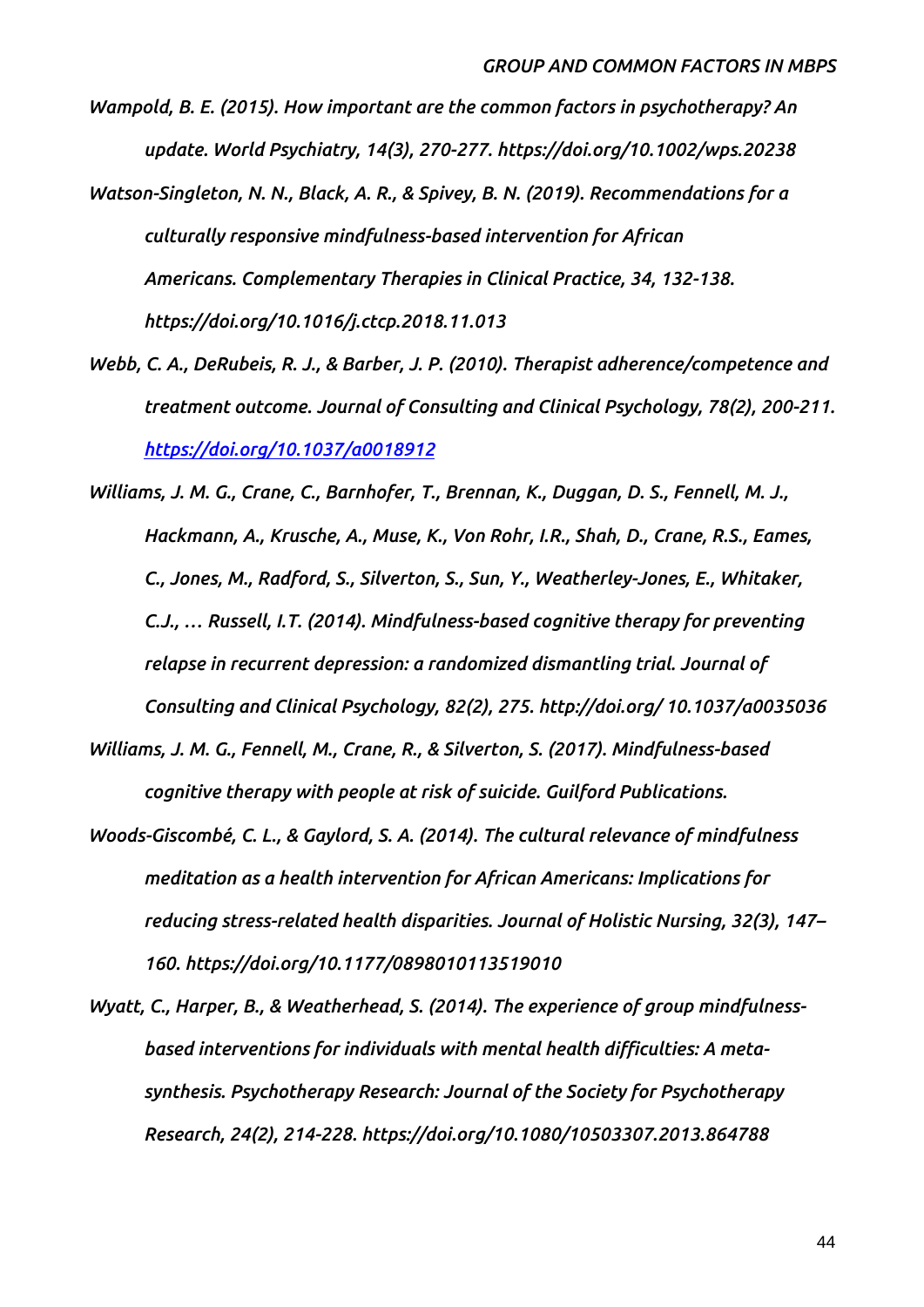*Yalom, I. D., & Leszcz, M. (2005). The theory and practice of group psychotherapy (5th ed.). Basic Books.*

*Zilcha-Mano, S., Roose, S. P., Brown, P. J., & Rutherford, B. R. (2018). Not just nonspecific factors: The roles of alliance and expectancy in treatment, and their neurobiological underpinnings. Frontiers in Behavioral Neuroscience, 12, Article* 

*293.<https://doi.org/10.3389/fnbeh.2018.00293>*



**Fig 1** *Organizational scheme of small group process and structure domains (Burlingame et al. 2013). Reproduced with permission. Copyright © 2013 by John Wiley & Sons, Inc. All rights reserved.*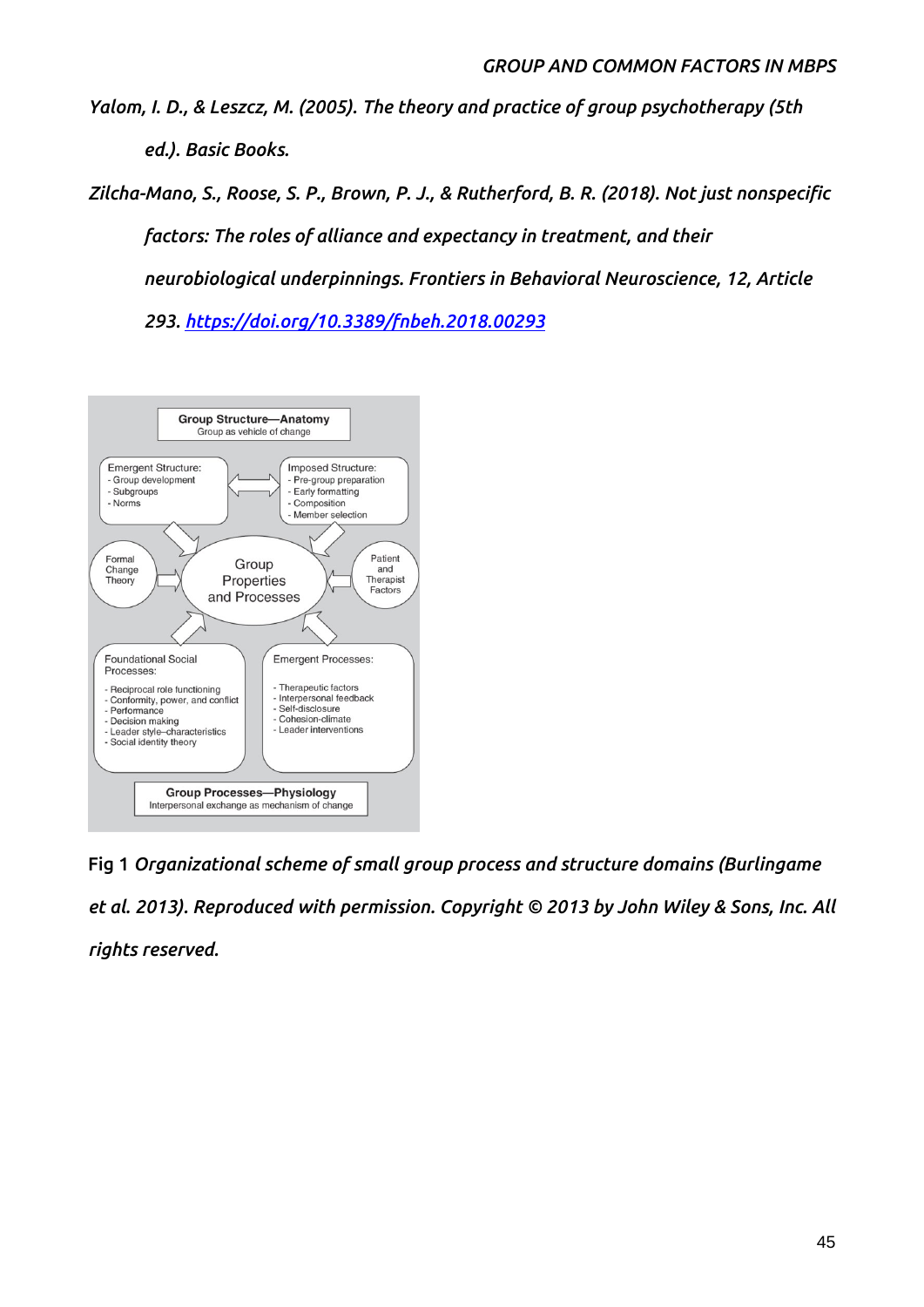## **SUPPLEMENTARY MATERIALS Appendix A – References by Category**

**Structure/Anatomy of Group**

**Imposed Structure** 

- *Borek, A. J., & Abraham, C. (2018). How do small groups promote behaviour change? An integrative conceptual review of explanatory mechanisms. Applied Psychology: Health and Well‐Being, 10(1), 30-61.<https://doi.org/10.1111/aphw.12120>*
- *Burlingame, G. M., Strauss, B., & Joyce, A. (2013). Change mechanisms and effectiveness of small group treatments. In M.J. Lambert (Ed.) Bergin and Garfield's handbook of psychotherapy and behavior change (6th ed.) pp.640-689. John Wiley & Sons.* **Imposed structure in MBPSs.**
- *Segal, Z. V., Williams, J. M. G., Teasdale, J. D., & Kabat-Zinn, J. (2013). Mindfulness-based cognitive therapy for depression (2nd ed.). Guilford Publications.*
- *Roos, C. R., Stein, E., Bowen, S., & Witkiewitz, K. (2019). Individual gender and group gender composition as predictors of differential benefit from mindfulness-based relapse prevention for substance use disorders. Mindfulness, 10(8), 1560-1567. https://doi.org/10.1007/s12671-019-01112-y*
- *Schellekens, M. P. J., Jansen, E. T. M., Willemse, Heidi H. M. A, van Laarhoven, Hanneke W. M, Prins, J. B., & Speckens, A. E. M. (2016). A qualitative study on mindfulnessbased stress reduction for breast cancer patients: How women experience participating with fellow patients. Supportive Care in Cancer, 24(4), 1813-1820. https://doi.org/10.1007/s00520-015-2954-8*

*Bartley, T. (2012). Mindfulness-based cognitive therapy for cancer. Wiley-Blackwell. McCown, D. (2013) The ethical space of mindfulness in clinical practice: An exploratory essay. Jessica Kingsley.*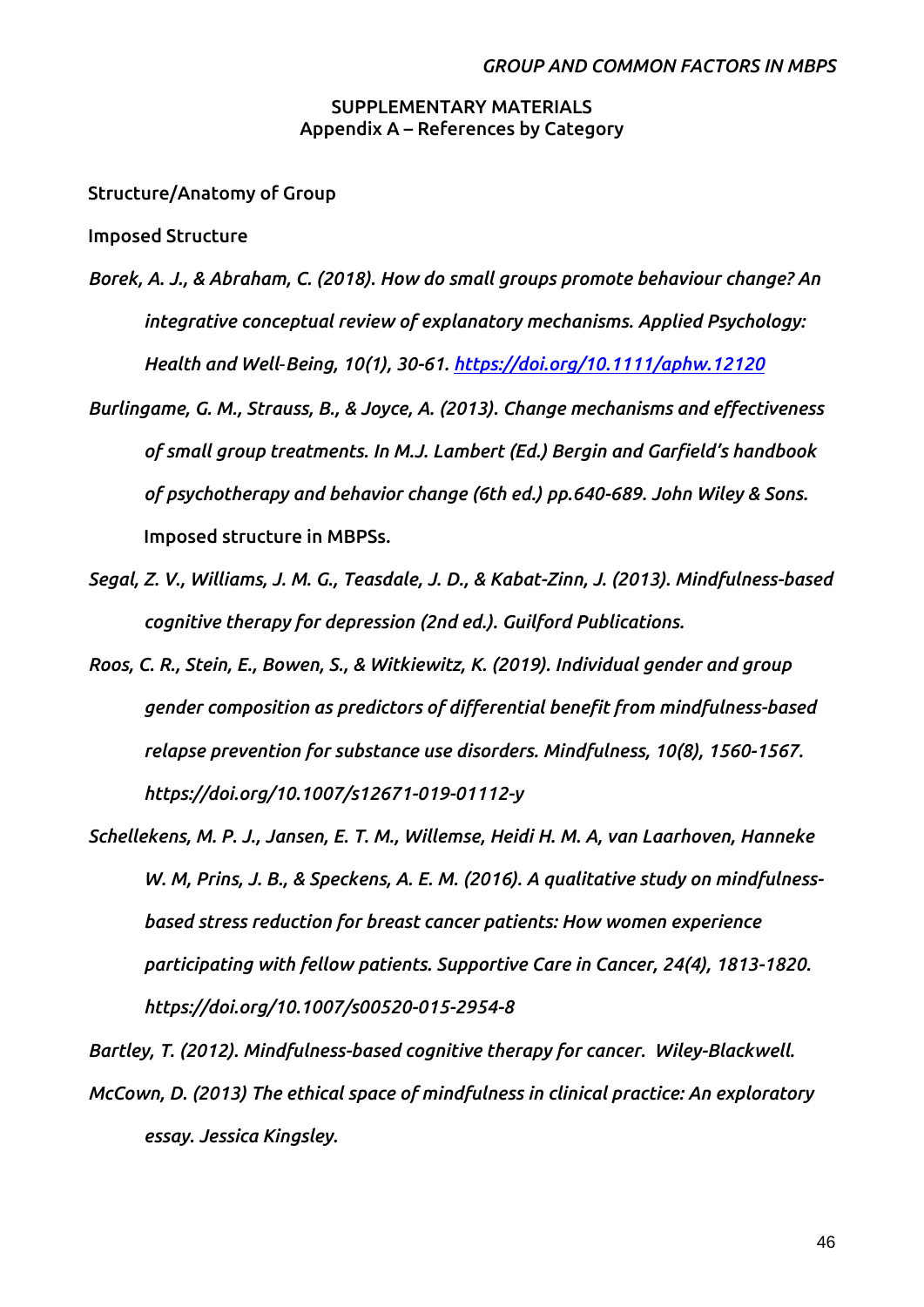*Segal, Z., Dimidjian, S., Vanderkruik, R., & Levy, J. (2019). A maturing mindfulness-based cognitive therapy reflects on two critical issues. Current Opinion in Psychology, 28, 218-222. <https://doi:10.1016/j.copsyc.2019.01.015>*

*Sansom, S., Crane, R., Karunavira, Koerbel, L. & Yiangyou, A. (2020) Addendum to the mindfulness-based interventions: Teaching assessment criteria (MBI:TAC) for assessing online delivery of mindfulness-based programs.* 

*<http://mbitac.bangor.ac.uk/documents/MBI-TAC-addendum-for-online-delivery>*

**Emergent Structure** 

- *Tuckman, B. W. (1965). Developmental sequence in small groups. Psychological Bulletin, 63(6), 384-399. <https://doi.org/10.1037/h0022100>*
- *Burlingame, G. M., Strauss, B., & Joyce, A. (2013). Change mechanisms and effectiveness of small group treatments. In M.J. Lambert (Ed.) Bergin and Garfield's handbook of psychotherapy and behavior change (6th ed.) pp.640-689. John Wiley & Sons.* **Emergent Structure in MBPs.**

*Bartley, T. (2012). Mindfulness-based cognitive therapy for cancer. Wiley-Blackwell.* 

- *Cormack, D., Jones, F. W., & Maltby, M. (2018). A "Collective effort to make yourself feel better": The group process in mindfulness-based interventions. Qualitative Health Research, 28(1), 3-15. <https://doi.org/1010.1177/1049732317733448>*
- *Malpass, A., Carel, H., Ridd, M., Shaw, A., Kessler, D., Sharp, D., Bowden. M. & Wallond, J. (2012). Transforming the perceptual situation: A meta-ethnography of qualitative work reporting patients' experiences of mindfulness-based approaches. Mindfulness, 3(1), 60-75.<https://doi.org/10.1007/s12671-011-0081-2>*

*McHale, C., Hayward, M., & Jones, F. W. (2018). Building a grounded theory of engagement in mindfulness-based group therapy for distressing voices. Qualitative Health Research, 28(14), 2169-2182. https://doi.org/10.1177/1049732318789897*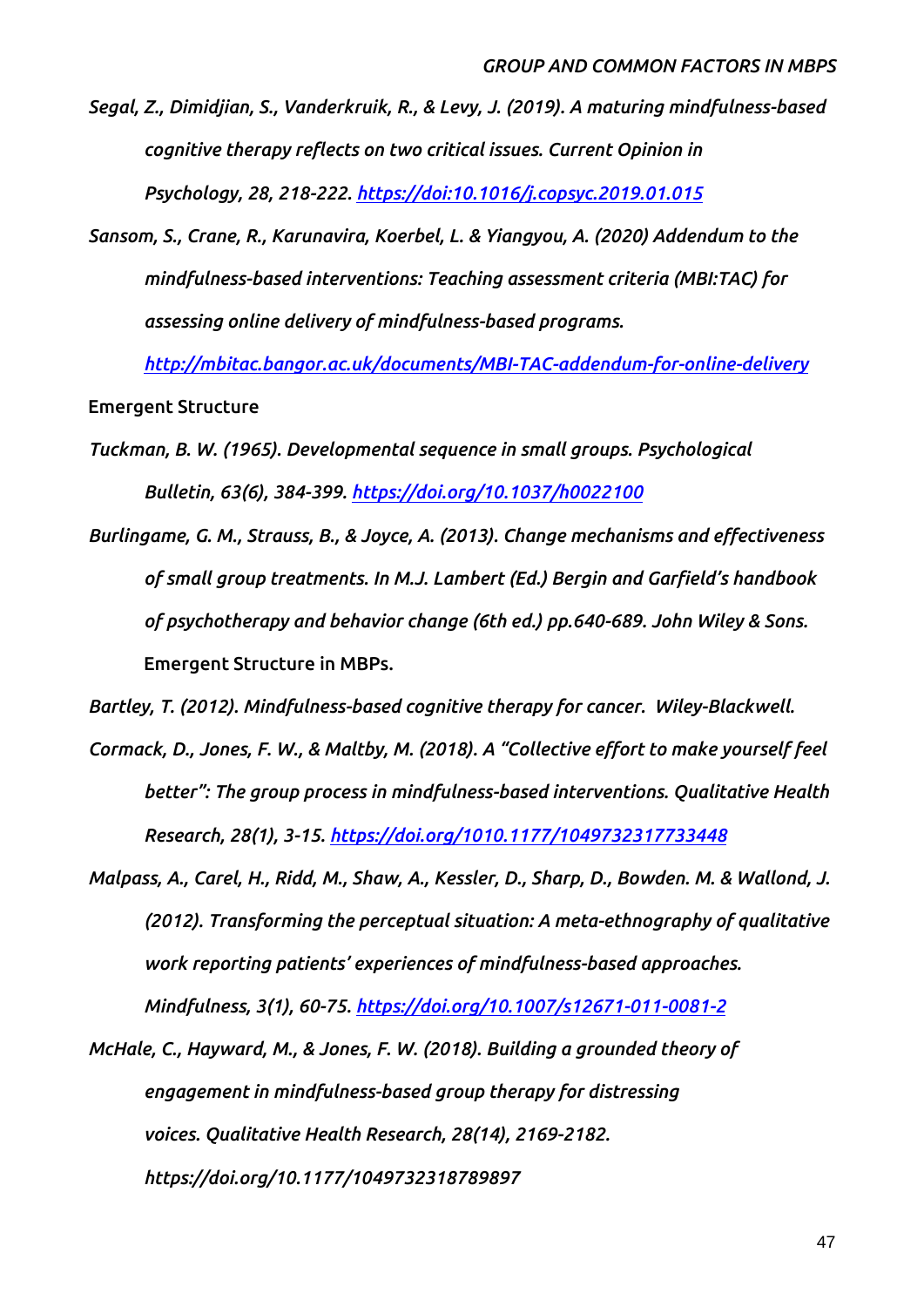**Foundational Social Processes**

*Burlingame, G. M., Strauss, B., & Joyce, A. (2013). Change mechanisms and effectiveness of small group treatments. In M.J. Lambert (Ed.) Bergin and Garfield's handbook of psychotherapy and behavior change (6th ed.) pp.640-689. John Wiley & Sons.*

*Hornsey, M. J., Dwyer, L., & Oei, T. P. S. (2007). Beyond cohesiveness. Small Group Research, 38(5), 567-592. https://doi.org/10.1177/1046496407304336*

*Wampold, B. E. (2015). How important are the common factors in psychotherapy? An update. World Psychiatry, 14(3), 270-277. https://doi.org/10.1002/wps.20238*

*Griner, D., & Smith, T. B. (2006). Culturally adapted mental health intervention: A metaanalytic review. Psychotherapy: Theory, Research, Practice, Training, 43, 531–548. [https://doi.org/10.1037/0033-3204.43.4.531.](https://doi.org/10.1037/0033-3204.43.4.531)*

**Culture and diversity within MBPs.**

- *Proulx, J., Croff, R., Oken, B., Aldwin, C., Fleming, C., Bergen-Cico, D., Le, T. & Noorani, M. (2018). Considerations for research and development of culturally relevant mindfulness interventions in american minority communities. Mindfulness, 9(2), 361-370.<https://doi.org/10.1007/s12671-017-0785-z>*
- *Siegal, D. (2007). The mindful brain: Reflection and attunement in the cultivation of wellbeing (Norton series on interpersonal neurobiology). Norton.*
- *McCown, D., Reibel, D., & Micozzi, M. S. (2016). Resources for teaching mindfulness. Springer.*
- *Griffith, G., Bartley, T., & Crane, R. (2019). The inside out group model: Teaching groups in mindfulness-based programs. Mindfulness, https://doi.org/[10.1007/s12671-](https://doi.org/10.1007/s12671-019-1093-6) [019-1093-6](https://doi.org/10.1007/s12671-019-1093-6)*
- *Magee, R. V. (2016). Teaching mindfulness with mindfulness of race and other forms of diversity. In D. McCown, D. Reibel and M. Micozzi, Resources for Teaching Mindfulness (pp. 225-246). Springer.*
- *Crane, R. S., Soulsby, J. G., Kuyken, W., Williams, J. M. G., & Eames, C. (2017b). The Bangor, Exeter & Oxford mindfulness-based interventions teaching assessment*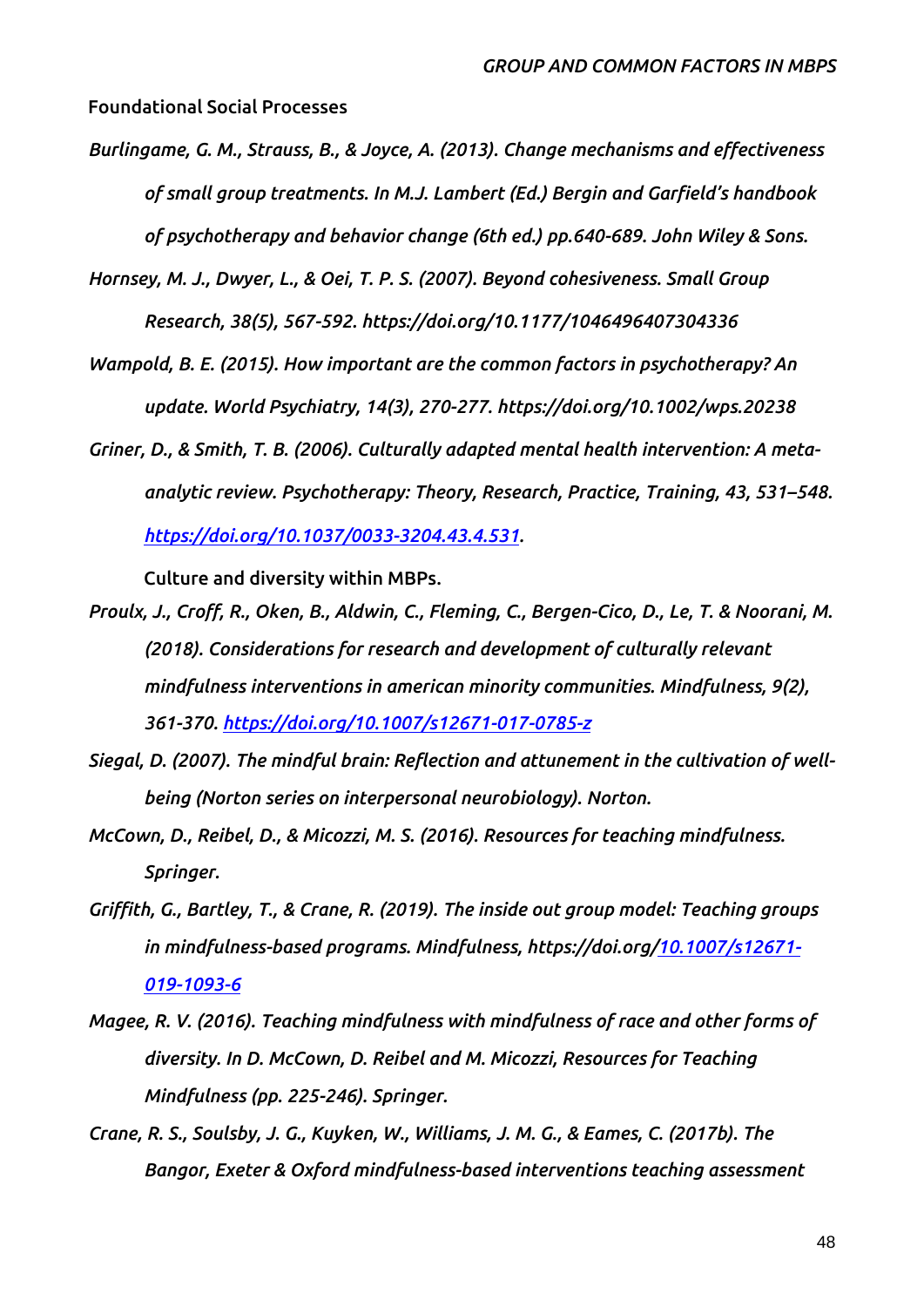*criteria (MBI:TAC) for assessing the competence and adherence of mindfulnessbased class-based teaching.* 

*[http://mbitac.bangor.ac.uk/documents/MBITACmanualsummaryandaddendums05](http://mbitac.bangor.ac.uk/documents/MBITACmanualsummaryandaddendums0517.pdf) [17.pdf](http://mbitac.bangor.ac.uk/documents/MBITACmanualsummaryandaddendums0517.pdf)*

*DeLuca, S., Kelman, A., & Waelde, L. (2018). A systematic review of ethnoracial representation and cultural adaptation of mindfulness- and meditation-based interventions. Psychological Studies, 63(2), 117-129.* 

*<https://doi.org/10.1007/s12646-018-0452-z>*

- *Watson-Singleton, N. N., Black, A. R., & Spivey, B. N. (2019). Recommendations for a culturally-responsive mindfulness-based intervention for African Americans. Complementary Therapies in Clinical Practice, 34, 132-138. <https://doi.org/10.1016/j.ctcp.2018.11.013>*
- *Greenfield, B. L., Roos, C., Hagler, K. J., Stein, E., Bowen, S., & Witkiewitz, K. A. (2018). Race/ethnicity and racial group composition moderate the effectiveness of mindfulness-based relapse prevention for substance use disorder. Addictive Behaviors, 81, 96-103. <https://doi.org/10.1016/j.addbeh.2018.02.010>*
- *Woods-Giscombé, C. L., & Gaylord, S. A. (2014). The cultural relevance of mindfulness meditation as a health intervention for African Americans: Implications for reducing stress-related health disparities. Journal of Holistic Nursing, 32(3), 147– 160.<https://doi.org/10.1177/0898010113519010>*

*Santorelli, S. F. (1999) Heal thy self. Crown.*

- *McCown, D. (2013) The ethical space of mindfulness in clinical practice: An exploratory essay. Jessica Kingsley.*
- *Brandsma, R. (2017). The mindfulness teaching guide: Essential skills and competencies for teaching mindfulness-based interventions. New Harbinger Publications.*

**Processes/Physiology of Group**

## **Emergent Processes**

*Burlingame, G. M., McClendon, D. T., & Alonso, J. (2011). Cohesion in group therapy. Psychotherapy, 48(1), 34-42. https://doi.org/10.1037/a0022063*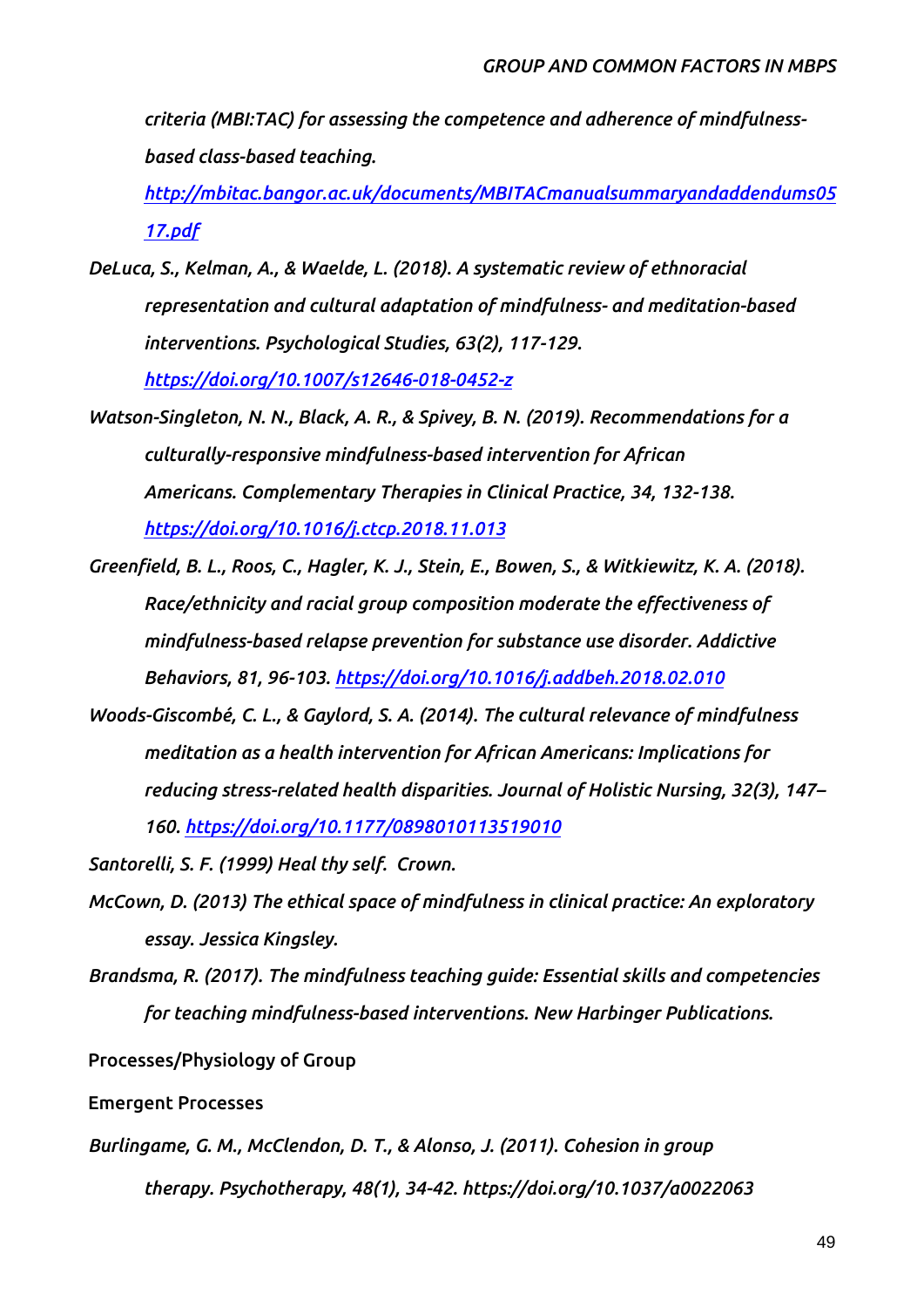*Burlingame, G. M., McClendon, D. T., & Yang, C. (2018). Cohesion in group therapy: A meta-analysis. Psychotherapy, 55(4), 384-398.* 

*<https://doi.org/10.1037/pst0000173>*

- *Vîslă, A., Constantino, M. J., Newkirk, K., Ogrodniczuk, J. S., & Söchting, I. (2018). The relation between outcome expectation, therapeutic alliance, and outcome among depressed patients in group cognitive-behavioral therapy. Psychotherapy Research, 28(3), 446-456. https://doi.org/10.1080/10503307.2016.1218089*
- *Wampold, B. E. (2015). How important are the common factors in psychotherapy? an update. World Psychiatry, 14(3), 270-277. https://doi.org/10.1002/wps.20238*
- *Horvath, A. O., Del Re, A. C., Flückiger, C., & Symonds, D. (2011). Alliance in individual psychotherapy. Psychotherapy, 48(1), 9-16. https://doi.org/10.1037/a0022186* **Emergent processes within MBPs.**
- *Allen, M., Bromley, A., Kuyken, W., & Sonnenberg, S. J. (2009). Participants' experiences of mindfulness-based cognitive therapy: "It changed me in just about every way possible". Behavioural and Cognitive Psychotherapy, 37(4), 413.*

*<https://doi.org/10.1017/S135246580999004X>*

*Bartley, T. (2012). Mindfulness-based cognitive therapy for cancer. Wiley-Blackwell.* 

- *Bisseling, E. M., Schellekens, M. P. J., Spinhoven, P., Compen, F. R., Speckens, A. E. M., & van der Lee, Marije L. (2019). Therapeutic alliance-not therapist competence or group cohesion-contributes to reduction of psychological distress in group-based mindfulness-based cognitive therapy for cancer patients. Clinical Psychology & Psychotherapy, https://doi.org/10.1002/cpp.2352*
- *Bowen, S., & Kurz, A. S. (2012). Between*‐*session practice and therapeutic alliance as predictors of mindfulness after mindfulness*‐*based relapse prevention. Journal of Clinical Psychology, 68(3), 236-245.<https://doi.org/10.1002/jclp.20855>*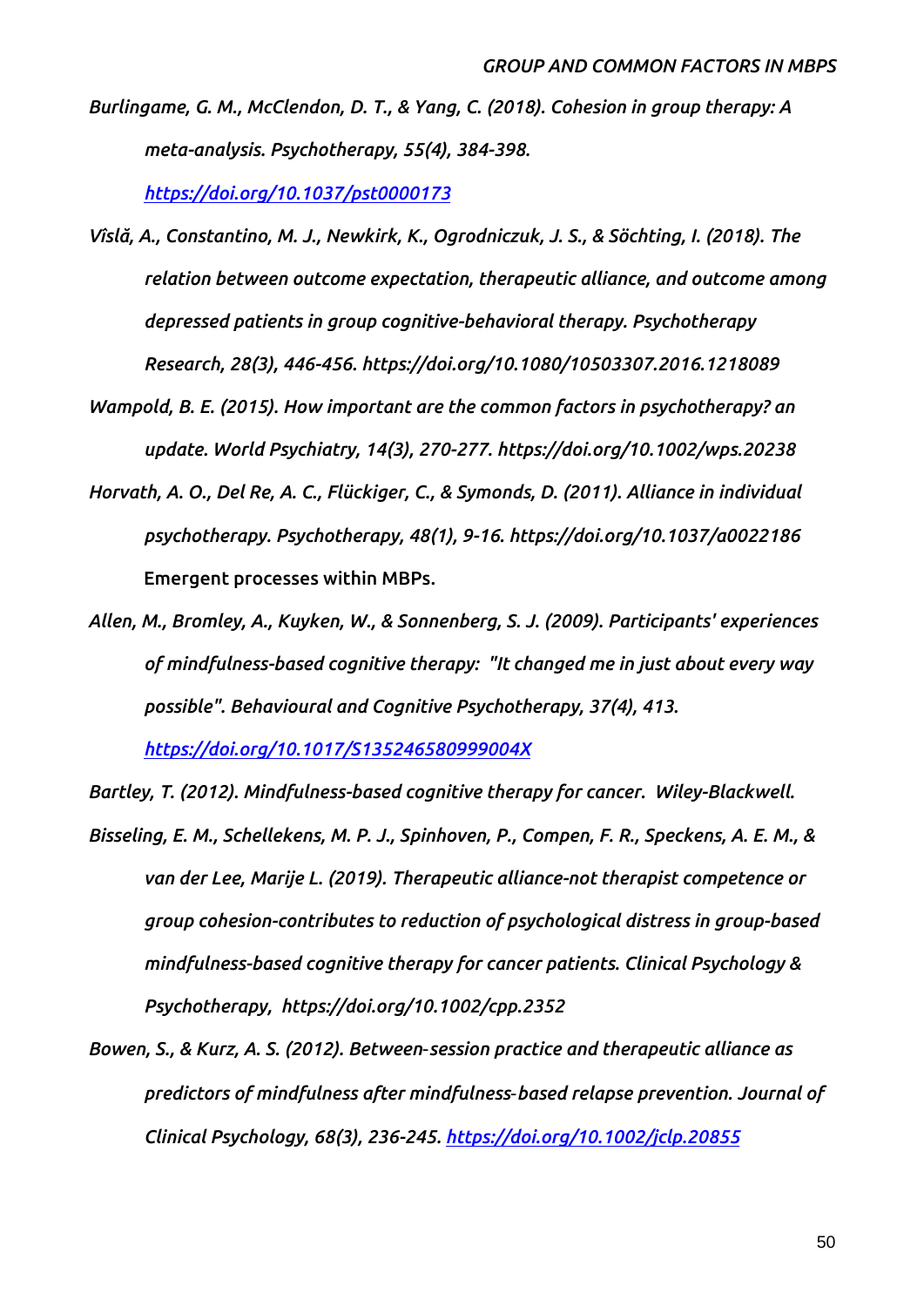- *Cairns, V., & Murray, C. (2015). How do the features of mindfulness-based cognitive therapy contribute to positive therapeutic change? A meta-synthesis of qualitative studies. Behavioural and Cognitive Psychotherapy, 43(3), 342-359. <https://doi.org/10.1017/S1352465813000945>*
- *Cormack, D., Jones, F. W., & Maltby, M. (2018). A "Collective effort to make yourself feel better": The group process in mindfulness-based interventions. Qualitative Health Research, 28(1), 3-15. <https://doi.org/1010.1177/1049732317733448>*

*Crane, R. S., Soulsby, J. G., Kuyken, W., Williams, J. M. G., & Eames, C. (2017b). The Bangor, Exeter & Oxford mindfulness-based interventions teaching assessment criteria (MBI:TAC) for assessing the competence and adherence of mindfulnessbased class-based teaching.* 

*[http://mbitac.bangor.ac.uk/documents/MBITACmanualsummaryandaddendums05](http://mbitac.bangor.ac.uk/documents/MBITACmanualsummaryandaddendums0517.pdf) [17.pdf](http://mbitac.bangor.ac.uk/documents/MBITACmanualsummaryandaddendums0517.pdf)*

*Finucane, A., & Mercer, S. W. (2006). An exploratory mixed methods study of the acceptability and effectiveness of mindfulness -based cognitive therapy for patients with active depression and anxiety in primary care. BMC Psychiatry, 6(1), 14.<https://doi.org/10.1186/1471-244X-6-14>*

*Griffith, G., Bartley, T., & Crane, R. (2019). The inside out group model: Teaching groups in mindfulness-based programs. Mindfulness, 10, 1315-1327. https://doi.org/[10.1007/s12671-019-1093-6](https://doi.org/10.1007/s12671-019-1093-6)*

*Goldberg, S. B., Davis, J. M., & Hoyt, W. T. (2013). The role of therapeutic alliance in mindfulness interventions: Therapeutic alliance in mindfulness training for smokers. Journal of Clinical Psychology, 69(9), 936-950. <https://doi.org/10.1002/jclp.21973>*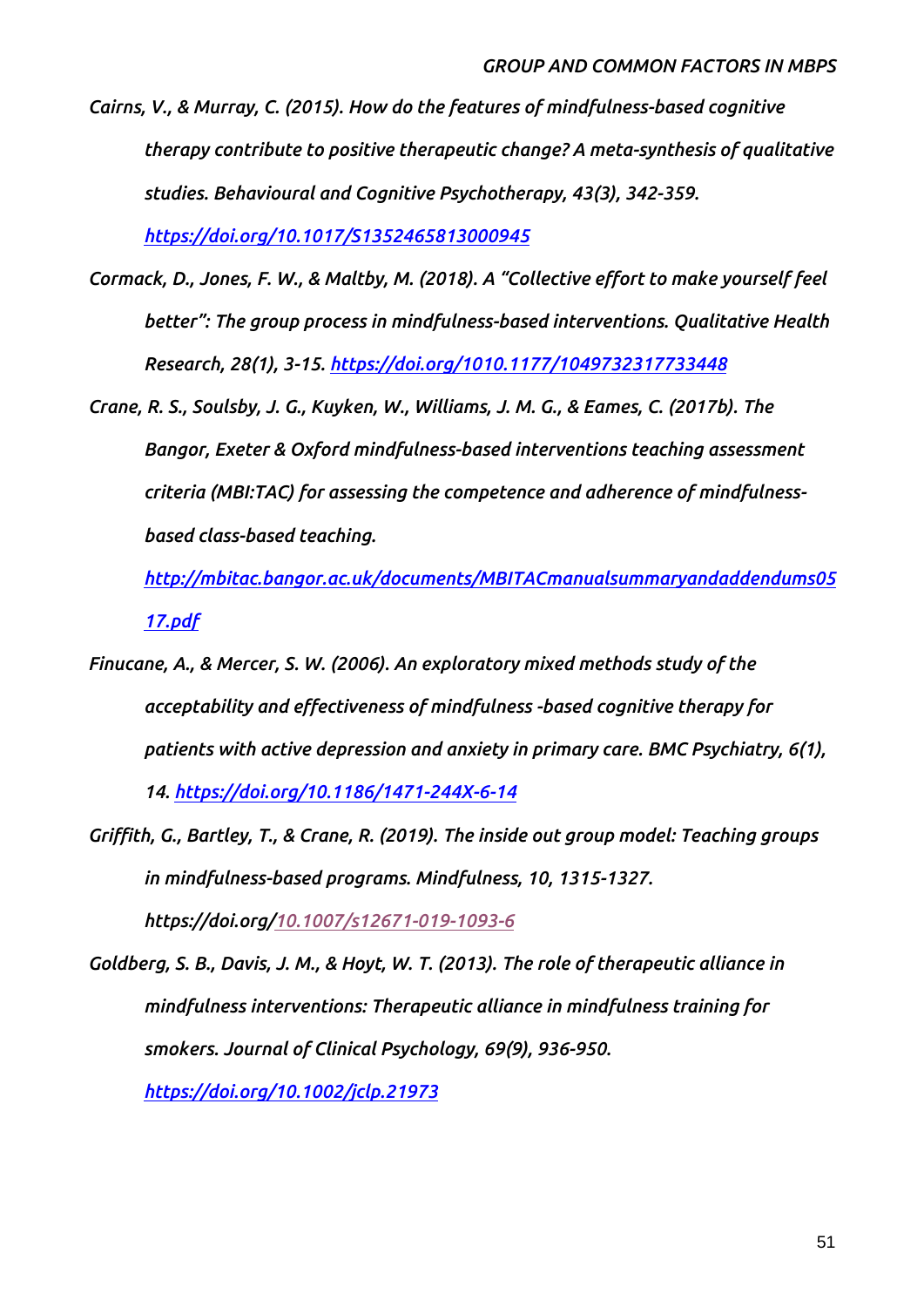*Jazaieri, H., Goldin, P., & Gross, J. (2018). The role of working alliance in CBT and MBSR for social anxiety disorder. Mindfulness, 9(5), 1381-1389.* 

*<https://doi.org/10.1007/s12671-017-0877-9>*

- *Malpass, A., Carel, H., Ridd, M., Shaw, A., Kessler, D., Sharp, D., Bowden. M. & Wallond, J. (2012). Transforming the perceptual situation: A meta-ethnography of qualitative work reporting patients' experiences of mindfulness-based approaches. Mindfulness, 3(1), 60-75.<https://doi.org/10.1007/s12671-011-0081-2>*
- *McCown, D., Reibel, D., & Micozzi, M. S. (2016). Resources for teaching mindfulness. Springer.*
- *Porges, S. W. (2017). The polyvagal theory: the transformative power of feeling safe. Norton.*

*Siegal, D (2010) The mindful therapist. Norton.*

- *Treleaven, D. A. (2018) Trauma-sensitive mindfulness: practices for safe and transformative healing. Norton.*
- *Wyatt, C., Harper, B., & Weatherhead, S. (2014). The experience of group mindfulnessbased interventions for individuals with mental health difficulties: A metasynthesis. Psychotherapy Research: Journal of the Society for Psychotherapy Research, 24(2), 214-228. <https://doi.org/10.1080/10503307.2013.864788>*

**Therapist Effects**

- *Baldwin, S. A., & Imel, Z. E. (2013). Therapist effects: Findings and methods. In M.J. Lambert (Ed.) Bergin and Garfield's handbook of psychotherapy and behavior change (6th ed.) pp.258-297. John Wiley & Sons.*
- *Del Re, A. C., Flückiger, C., Horvath, A. O., Symonds, D., & Wampold, B. E. (2012). Therapist effects in the therapeutic alliance–outcome relationship: A restrictedmaximum likelihood meta-analysis. Clinical Psychology Review, 32(7), 642-649. <https://doi.org/10.1016/j.cpr.2012.07.002>*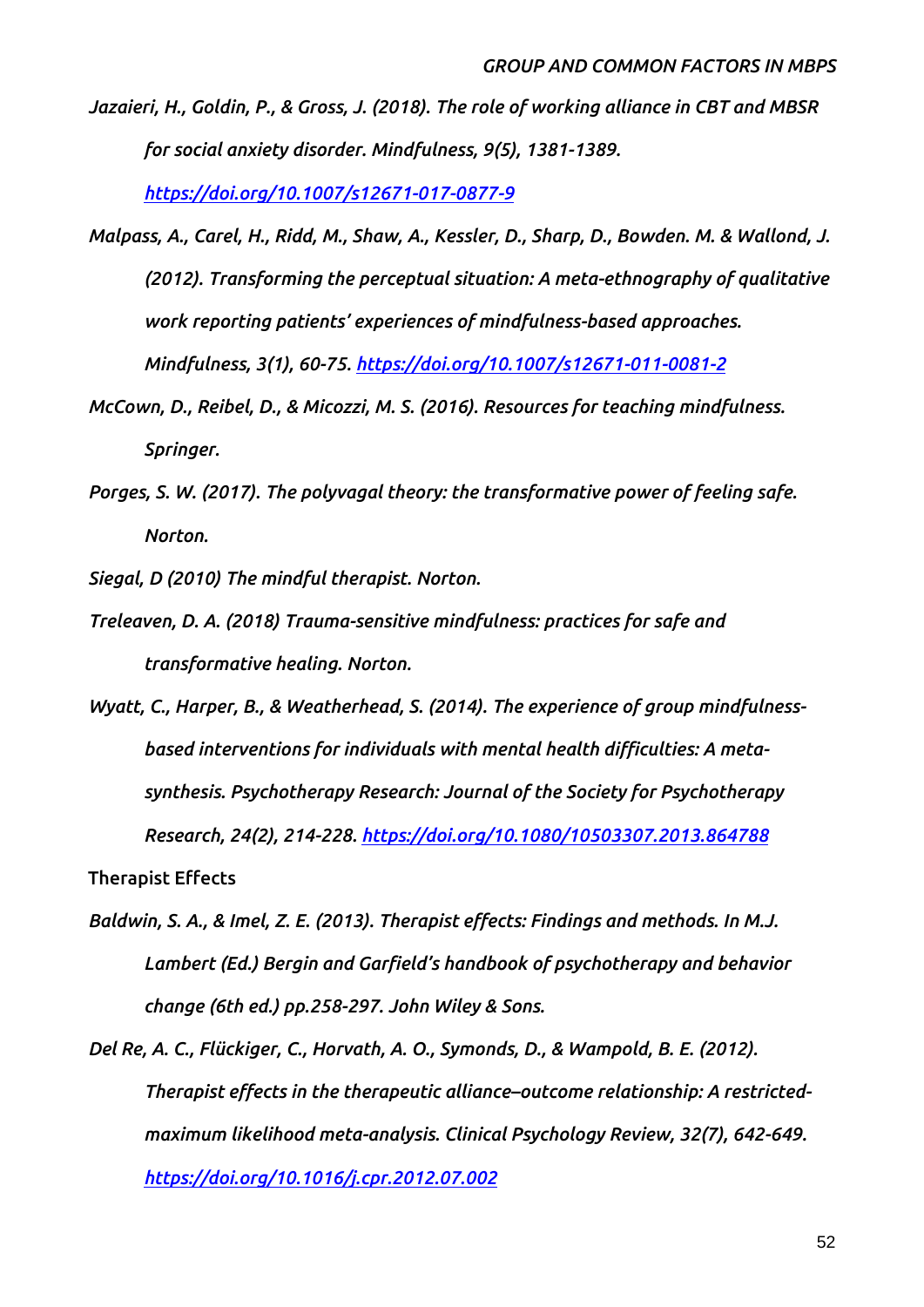- *Miller, S. D., Hubble, M. A., & Chow, D. (2018). The question of expertise in psychotherapy. Journal of Expertise, 1, 121-129.*
- *Okiishi, J., Lambert, M. J., Nielsen, S. L., & Ogles, B. M. (2003). Waiting for supershrink: An empirical analysis of therapist effects. Clinical Psychology & Psychotherapy: An International Journal of Theory & Practice, 10(6), 361-373.*
- *Shafran, R., Clark, D. M., Fairburn, C. G., Arntz, A., Barlow, D. H., Ehlers, A., Freeston, M., Garety, P.A., Hollon, S.D., Ost, L.G., Salkovskis, P.M., Williams, J.M. & Wilson, G. T. (2009). Mind the gap: Improving the dissemination of CBT. Behaviour Research and Therapy, 47(11), 902-909.<https://doi.org/10.1016/j.brat.2009.07.003>*
- *Webb, C. A., DeRubeis, R. J., & Barber, J. P. (2010). Therapist adherence/competence and treatment outcome. Journal of Consulting and Clinical Psychology, 78(2), 200-211. <https://doi.org/10.1037/a0018912>*

**Therapist (mindfulness-teacher) effects within MBPs.**

- *Bisseling, E. M., Schellekens, M. P. J., Spinhoven, P., Compen, F. R., Speckens, A. E. M., & van der Lee, Marije L. (2019). Therapeutic alliance-not therapist competence or group cohesion-contributes to reduction of psychological distress in group-based mindfulness-based cognitive therapy for cancer patients. Clinical Psychology & Psychotherapy, https://doi.org/10.1002/cpp.2352*
- *Crane, R., Kuyken, W., Williams, J., Hastings, R., Cooper, L., & Fennell, M. (2012). Competence in teaching mindfulness-based courses: Concepts, development and assessment. Mindfulness, 3(1), 76-84.<https://doi.org/10.1007/s12671-011-0073-2>*
- *Crane, R. S., Brewer, J., Feldman, C., Kabat-Zinn, J., Santorelli, S., Williams, J. M. G., & Kuyken, W. (2017a). What defines mindfulness-based programs? the warp and the weft. Psychological Medicine, 47(6), 990-999.*

*<https://doi.org/10.1017/S0033291716003317>*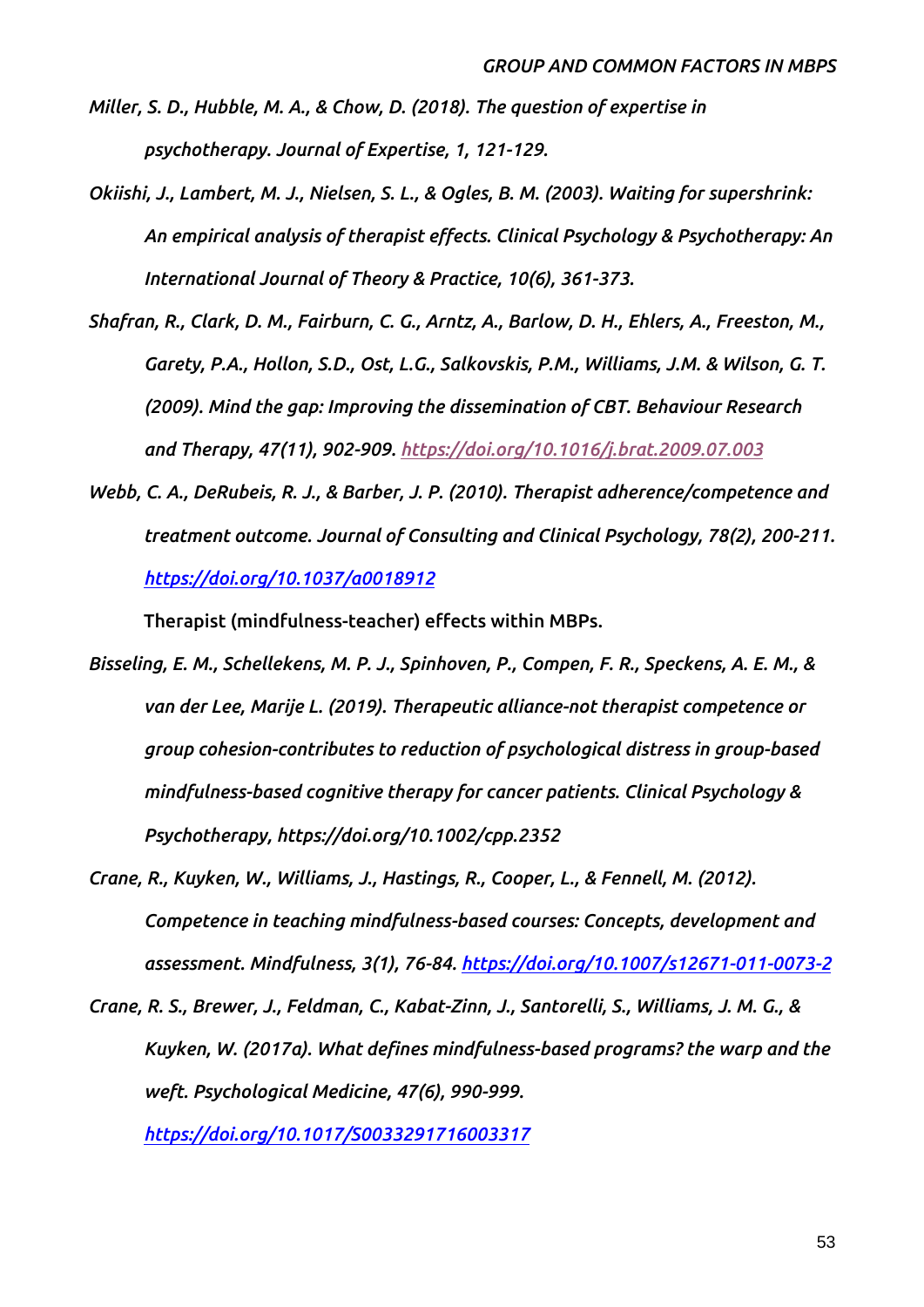*Grepmair, L., Mitterlehner, F., Loew, T., Bachler, E., Rother, W., & Nickel, M. (2007). Promoting mindfulness in psychotherapists in training influences the treatment results of their patients: A randomized, double-blind, controlled study. Psychotherapy and Psychosomatics, 76(6), 332-338.*

*<https://doi.org/10.1159/000107560>*

- *Griffith, G., Bartley, T., & Crane, R. (2019). The inside out group model: Teaching groups in mindfulness-based programs. Mindfulness, 10, 1315-1327. https://doi.org/[10.1007/s12671-019-1093-6](https://doi.org/10.1007/s12671-019-1093-6)*
- *Huijbers, M. J., Crane, R. S., Kuyken, W., Heijke, L., Hout, I. v. d., Donders, A. R. T., & Speckens, A. E. M. (2017). Teacher competence in mindfulness-based cognitive therapy for depression and its relation to treatment outcome. Mindfulness, 8(4), 960-972.<https://doi.org/10.1007/s12671-016-0672-z>*
- *Khoury, B., Lecomte, T., Fortin, G., Masse, M., Therien, P., Bouchard, V., Chapleau, M.A., Paquin, K. & Hofmann S.G. (2013). Mindfulness-based therapy: A comprehensive meta-analysis. Clinical Psychology Review, 33(6), 763-771.*

*<https://doi.org/10.1016/j.cpr.2013.05.005>*

- *Imel, Z. Baldwin, S. Bonus, K. & MacCoon D. (2008). Beyond the individual: Group effects in mindfulness-based stress reduction. Psychotherapy Research, 18(6), 735-742. https://doi.org/10.1080/ 10503300802326038.*
- *McCown, D. (2013) The ethical space of mindfulness in clinical practice: an exploratory essay. Jessica Kingsley.*
- *Ruijgrok-Lupton, P., Crane, R., & Dorjee, D. (2018). Impact of mindfulness-based teacher training on MBSR participant well-being outcomes and course satisfaction. Mindfulness, 9(1), 117-128. [https://doi.org/10.1007/s12671-017-](https://doi.org/10.1007/s12671-017-0750-x) [0750-x](https://doi.org/10.1007/s12671-017-0750-x)*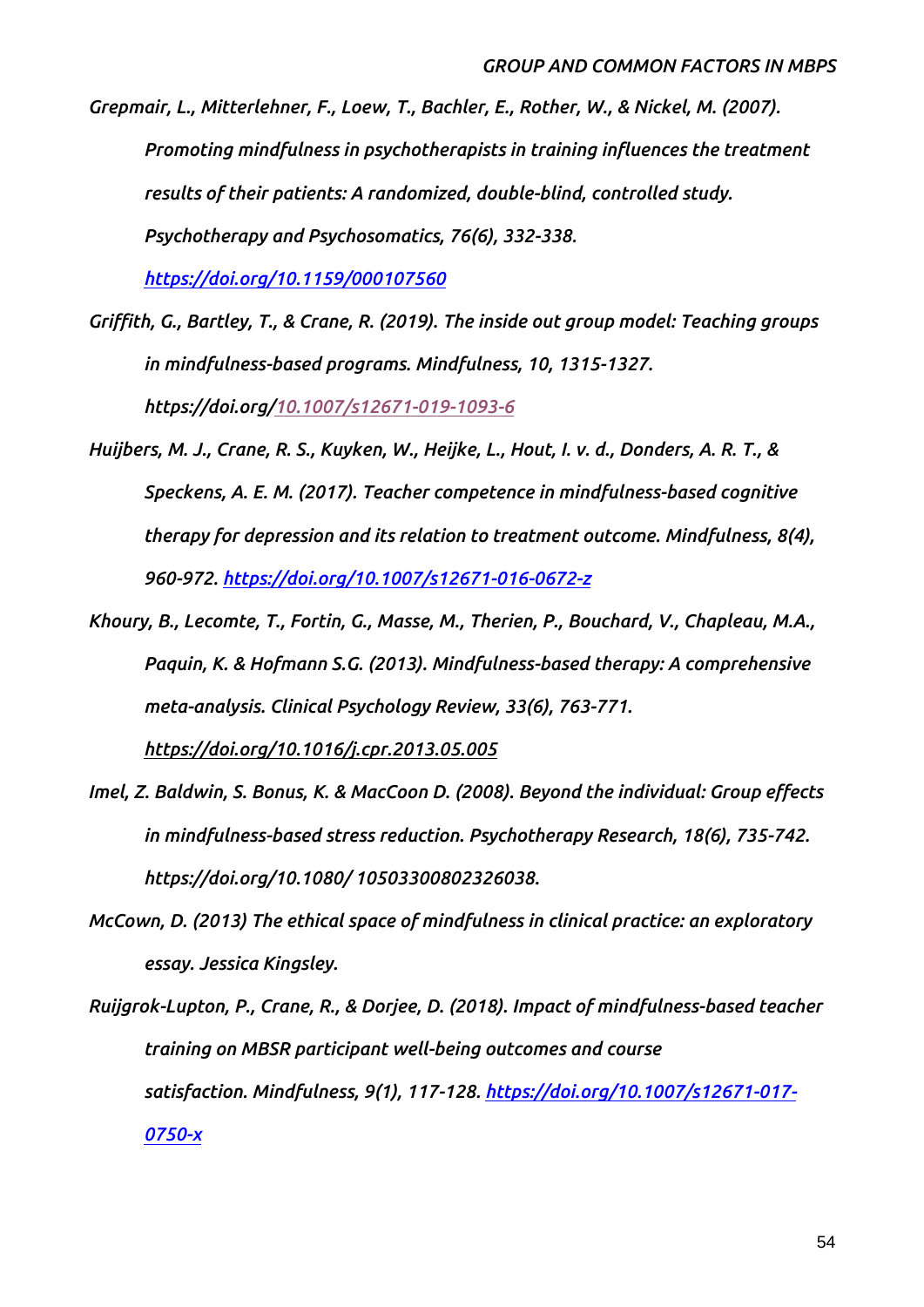*van Aalderen, J., Breukers, W., Reuzel, R., & Speckens, A. (2014). The role of the teacher in mindfulness-based approaches: A qualitative study. Mindfulness, 5(2), 170-178. https://doi.org/10.1007/s12671-012-0162-x*

**Client Effects**

*Bohart, A. C., & Wade, A. G. (2013). The client in psychotherapy. In M.J. Lambert (Ed.) Bergin and Garfield's handbook of psychotherapy and behavior change (6th ed.) pp.219-257. John Wiley & Sons. Constantino, M. J., Arnkoff, D. B., Glass, C. R., Ametrano, R. M., & Smith, J. Z. (2011).* 

*Expectations. Journal of Clinical Psychology, 67(2), 184-192.* 

*<https://doi.org/10.1002/jclp.20754>*

- *Norcross, J. C., & Lambert, M. J. (2011). Psychotherapy relationships that work II. Psychotherapy, 48(1), 4–8. [https://doi.org/10.1037/a0022180](https://psycnet.apa.org/doi/10.1037/a0022180)*
- *Tasca, G. A., Ritchie, K., Demidenko, N., Balfour, L., Krysanski, V., Weekes, K., Barber, A., Keating, L. & Bissada, H. (2013). Matching women with binge eating disorder to group treatment based on attachment anxiety: Outcomes and moderating effects. Psychotherapy Research, 23(3), 301-314.*

*<https://doi.org/10.1080/10503307.2012.717309>*

- *Swift, J. K., Callahan, J. L., & Vollmer, B. M. (2011). Preferences. Journal of Clinical Psychology, 67(2), 155-165. https://doi.org/10.1002/jclp.20759*
- *Swift, J. K., Callahan, J. L., Cooper, M., & Parkin, S. R. (2018). The impact of accommodating client preference in psychotherapy: A meta-analysis. Journal of Clinical Psychology, 74(11), 1924-1937. https://doi.org/10.1002/jclp.22680*
- *Zilcha-Mano, S., Roose, S. P., Brown, P. J., & Rutherford, B. R. (2018). Not just nonspecific factors: The roles of alliance and expectancy in treatment, and their neurobiological underpinnings. Frontiers in Behavioral Neuroscience, 12, 293. <https://doi.org/10.3389/fnbeh.2018.00293>*

**Client effects within MBPs.**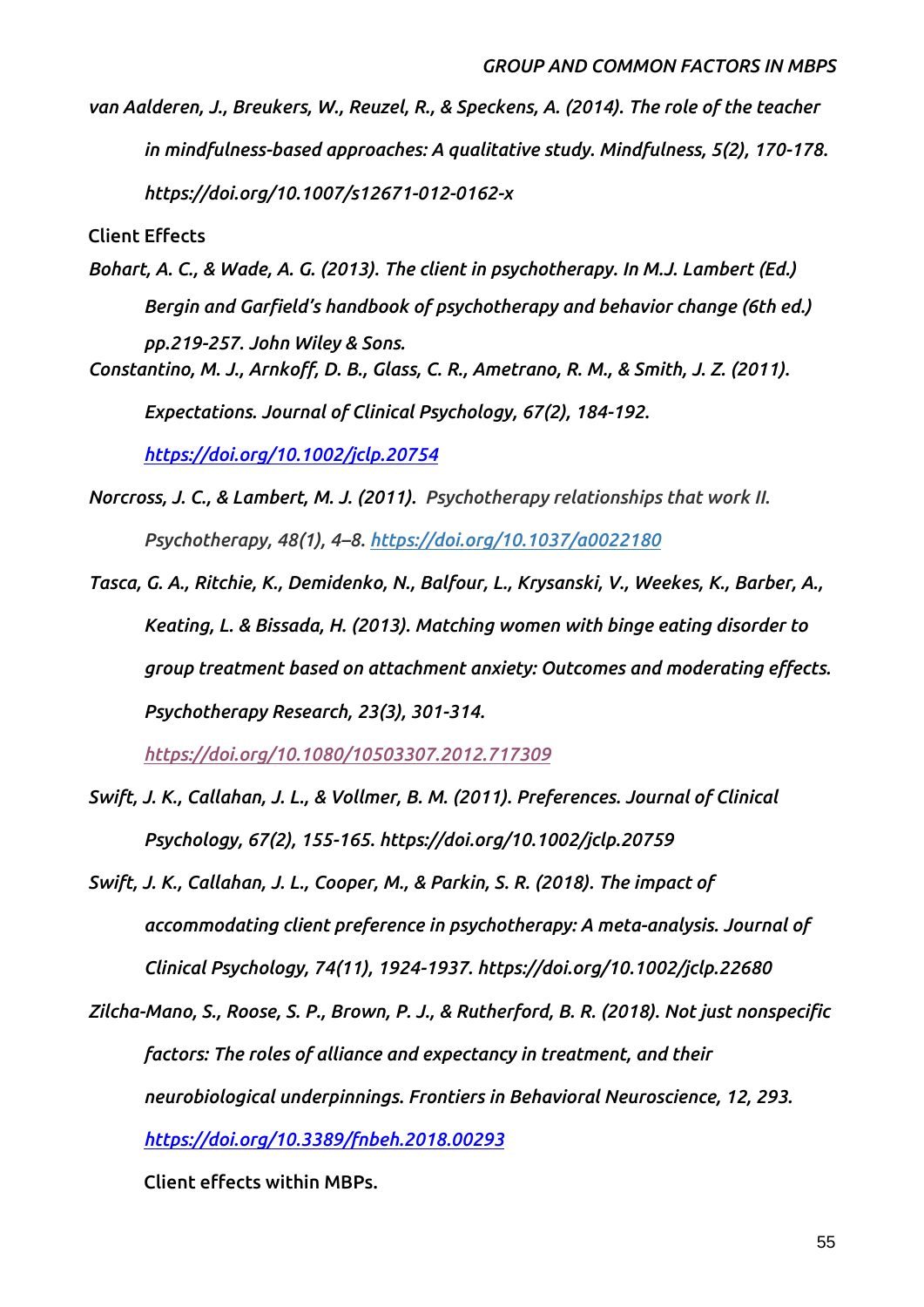*Banerjee, M., Cavanagh, K., & Strauss, C. (2018). Barriers to mindfulness: A path analytic model exploring the role of rumination and worry in predicting psychological and physical engagement in an online mindfulness-based intervention. Mindfulness, 9(3), 980-992. https://doi.org/ 10.1007/s12671-017-0837-4*

*Bartley, T. (2012). Mindfulness-based cognitive therapy for cancer. Wiley-Blackwell.* 

*Bisseling, E. M., Schellekens, M. P. J., Spinhoven, P., Compen, F. R., Speckens, A. E. M., & van der Lee, Marije L. (2019). Therapeutic alliance-not therapist competence or group cohesion-contributes to reduction of psychological distress in group-based mindfulness-based cognitive therapy for cancer patients. Clinical Psychology & Psychotherapy, https://doi.org/10.1002/cpp.2352*

- *Cairns, V., & Murray, C. (2015). How do the features of mindfulness-based cognitive therapy contribute to positive therapeutic change? A meta-synthesis of qualitative studies. Behavioural and Cognitive Psychotherapy, 43(3), 342-359. <https://doi.org/10.1017/S1352465813000945>*
- *Carlson, L. E., Tamagawa, R., Stephen, J., Doll, R., Faris, P., Dirkse, D., & Speca, M. (2014). Tailoring mind-body therapies to individual needs: Patients' program preference and psychological traits as moderators of the effects of mindfulness-based cancer recovery and supportive-expressive therapy in distressed breast cancer survivors. Journal of the National Cancer Institute Monographs, 2014(50), 308- 314.*

*<https://doi.org/10.1017/S135246581300094510.1093/jncimonographs/lgu034>*

*Cordon, S. L. (2009). The role of mindfulness-based stress reduction on perceived stress: Preliminary evidence for the moderating role of attachment style. Journal of Cognitive Psychotherapy, 23(3), 258. https://doi.org/10.1891/0889-8391.23.3.258*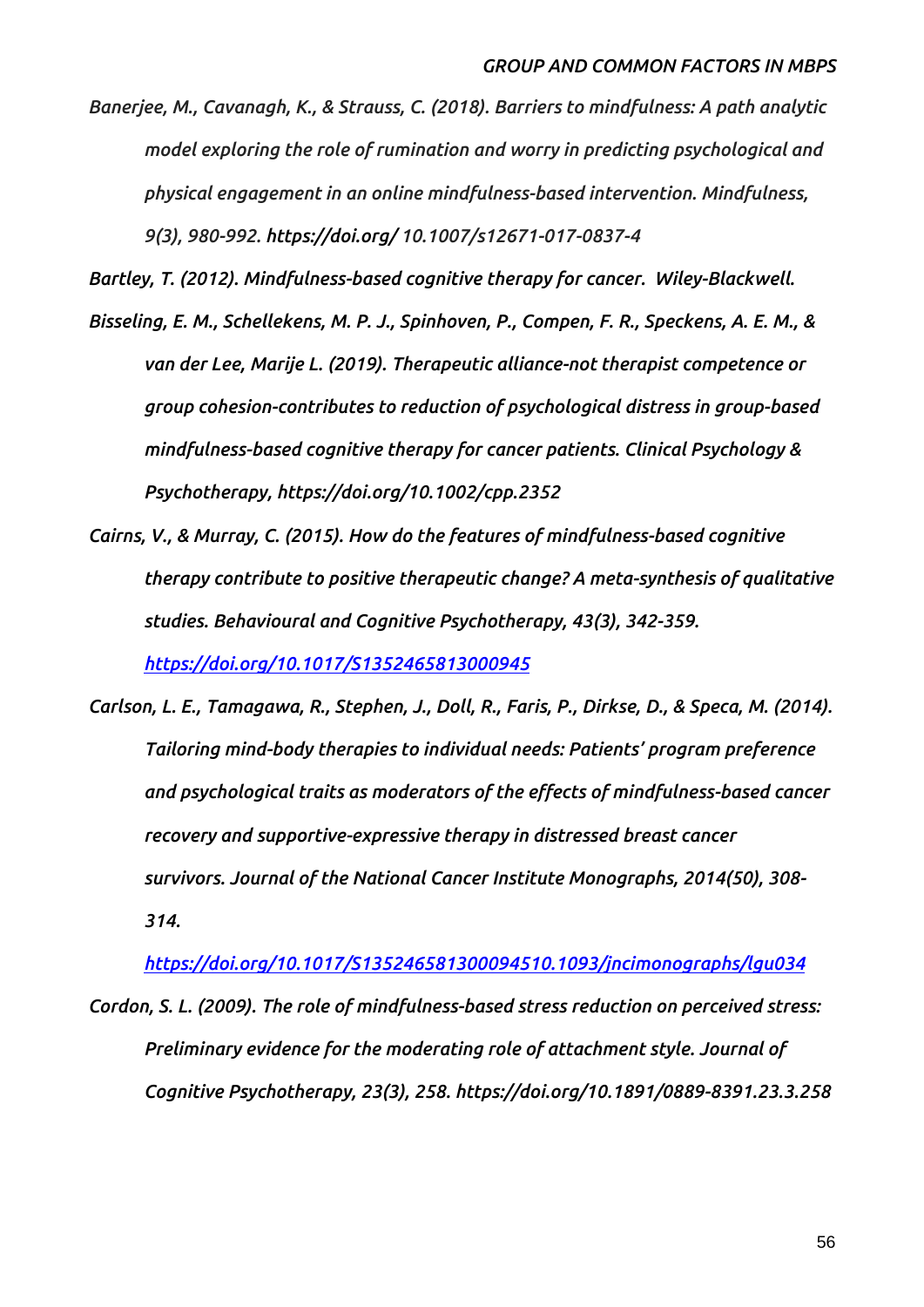- *Crane, C., & Williams, J. M. G. (2010). Factors associated with attrition from mindfulnessbased cognitive therapy in patients with a history of suicidal depression. Mindfulness, 1(1), 10-20. <https://doi.org/10.1007/s12671-010-0003-8>*
- *Crane, R. (2017). Mindfulness-based cognitive therapy: Distinctive features. Taylor & Francis.*
- *Day, M., Halpin, J., & Thorn, B. (2016). An empirical examination of the role of common factors of therapy during a mindfulness-based cognitive therapy intervention for headache pain. The Clinical Journal of Pain, 32(5), 420-427. https://doi.org/10.1097/AJP.0000000000000277*
- *Farb, N. A. (2012). Mind your expectations: Exploring the roles of suggestion and intention in mindfulness training. The Journal of Mind-Body Regulation, 2(1), 27- 42.*
- *Haddad, R., Lenze, E. J., Nicol, G., Miller, J. P., Yingling, M., & Wetherell, J. L. (2020). Does patient expectancy account for the cognitive and clinical benefits of mindfulness training in older adults? International Journal of Geriatric Psychiatry, 35, 626-632. <http://doi.org/10.1002/gps.5279>*
- *Hjeltnes, A., Moltu, C., Schanche, E., Jansen, Y., & Binder, P. E. (2018). Both sides of the story: Exploring how improved and less-improved participants experience mindfulness-based stress reduction for social anxiety disorder. Psychotherapy Research, 28(1), 106-122. <https://doi.org/10.1080/10503307.2016.1169330>*
- *Nam, S., & Toneatto, T. (2016). The influence of attrition in evaluating the efficacy and effectiveness of mindfulness-based interventions. International Journal of Mental Health and Addiction, 14(6), 969-981.<https://doi.org/10.1007/s11469-016-9667-1>*
- *Norton, A. R., Abbott, M. J., Norberg, M. M., & Hunt, C. (2015). A systematic review of mindfulness and acceptance*‐*based treatments for social anxiety disorder. Journal of Clinical Psychology, 71(4), 283-301.<https://doi.org/10.1002/jclp.22144>*